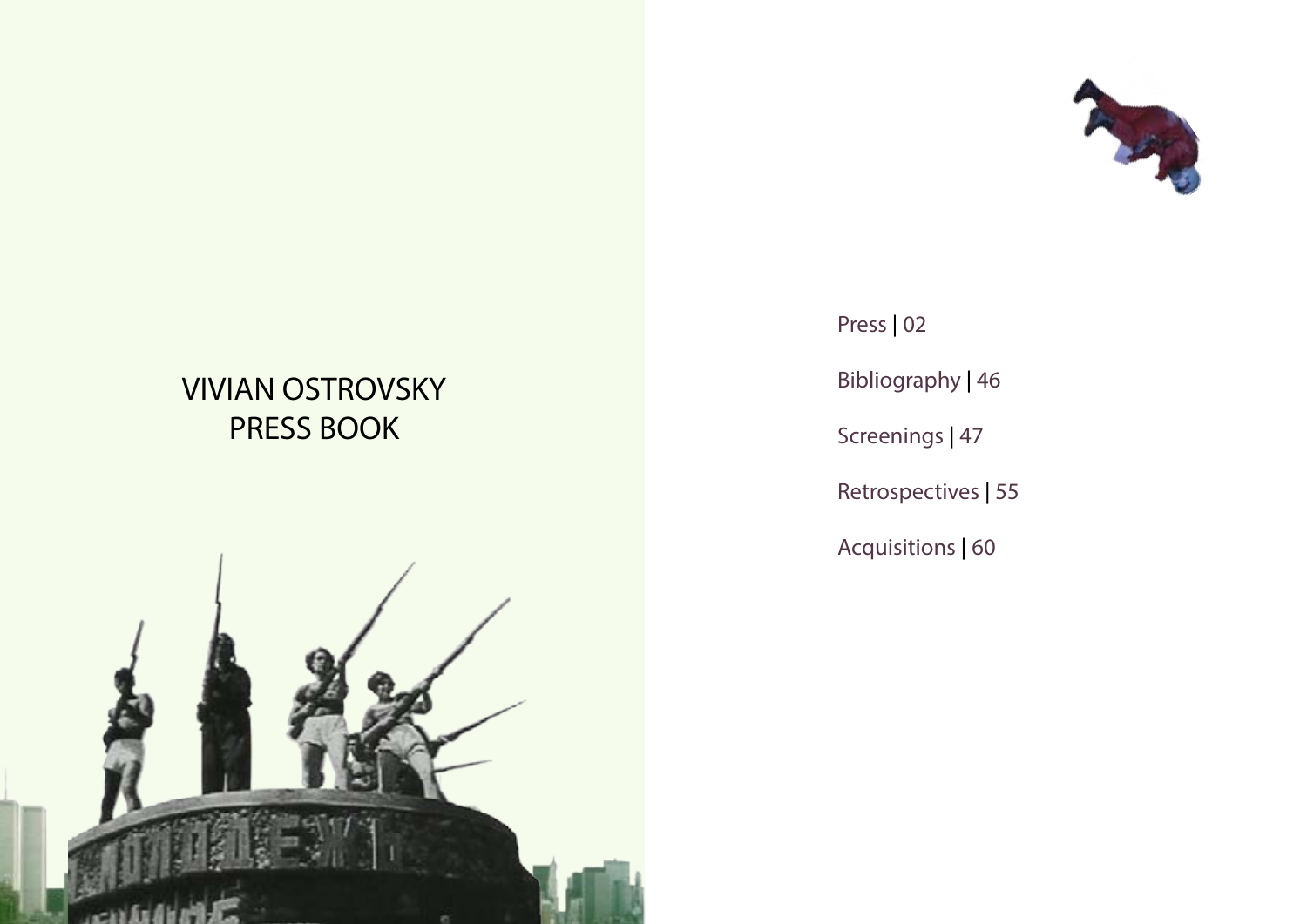#### arte!brasileiros #57, 11. 2021 VIVIAN OSTROVSKY'S EXPERIMENTAL DIVE

A pioneer in the distribution of women's films in France and a filmmaker for over four decades, Ostrovsky talks about her perspective on cinema, her friendship with the Brazilian artist Jone Saldanha and her recent curatorial work in Paris for the Scratch Collection.

A prolific experimental filmmaker, Vivian Ostrovsky, 76, has more than 30 movies in her resumé. Born in the United States, after having spent her childhood in Rio de Janeiro, she began her studies in Europe. It was there, in France, that, together with Rosine Grange, in the 1970s, she founded the pioneer organization Ciné-Femmes Internacional, dedicated exclusively to the promotion, distribution and exhibition of films made by women. All this in querrilla style, traveling with filmreels in a Renault 4L pickup truck around France and Europe to show them, at a time when distributors - all men - didn't want to touch female directors' films. Also, in 1975, Ostrovsky was one of those responsible for the international symposium Women in Film, under the sponsorship of Unesco, which brought together names such as Susan Sontag, Agnes Varda, Chantal Akerman - with whom she was a great friend and to whom she dedicates But elsewhere is always better - and Mai Zetterling, a Swedish filmmaker for whom she is organizing a retrospective in New York these days.

Using found footage and her own home movies, Ostrovsky ended up creating her own filmic llkanguage, which filmmaker and critic Yann Beauvais dubbed "mosaic journal".

A combination of two genres of experimental cinema, film collage and film journal.

In the words of writer Juliette Jacques, Ostrovsky's work presents

dialectics as a recurrent element, whether between image and sound, cultures and ideologies, or past and present. Recently, she was responsible for programming the second edition of the Scratch Collection Series, organized by the experimental film distributor Light Cone, for which she selected films by 33 female directors, coming from 14 countries and different generations, from the 1940s to the present day, arte!brasileiros spoke with the filmmaker about the event, the experimental cinema scene and her friendship with lone Saldanha, an artist from Rio Grande do Sul known for paintings on stools, slats and bamboo and whose work deals with issues such as breaking the frame and conquering the space by color, according to Adriano Pedrosa, curator responsible for the tribute to Saldanha that is now taking place at Masp.

arte!brasileiros - Being a filmmaker, but also a film distributor and festival programmer, how does this crossover occur? At what times do you notice an exchange between the activity of directing your own films and being responsible for selecting those of other authors?

Vivian Ostrovsky - These three activities occurred at different times. I started as a women's film distributor between 1974 and 1980. From the 80s onwards, when I started making my own films, I stopped the distribution. My curatorial work was something I started around the 90s and still do today, sporadically. As a curator I never program my own films because I find it totally unethical. For my films I want other people to do the programming. My main activity is as a filmmaker. I've mostly made shorts. In experimental cinema, films are much shorter, because of funding: in general there are no subsidies for this type of cinema, it is the filmmakers who finance themselves. In times past there was financial help in the places where I lived (France and Usa), but, in fact, I never tried to get any sponsorship or grants for the simple reason that I don't work with a script. There are certain things that I know beforehand, for example, I made a film about a choreographer. I knew it would be about dance, about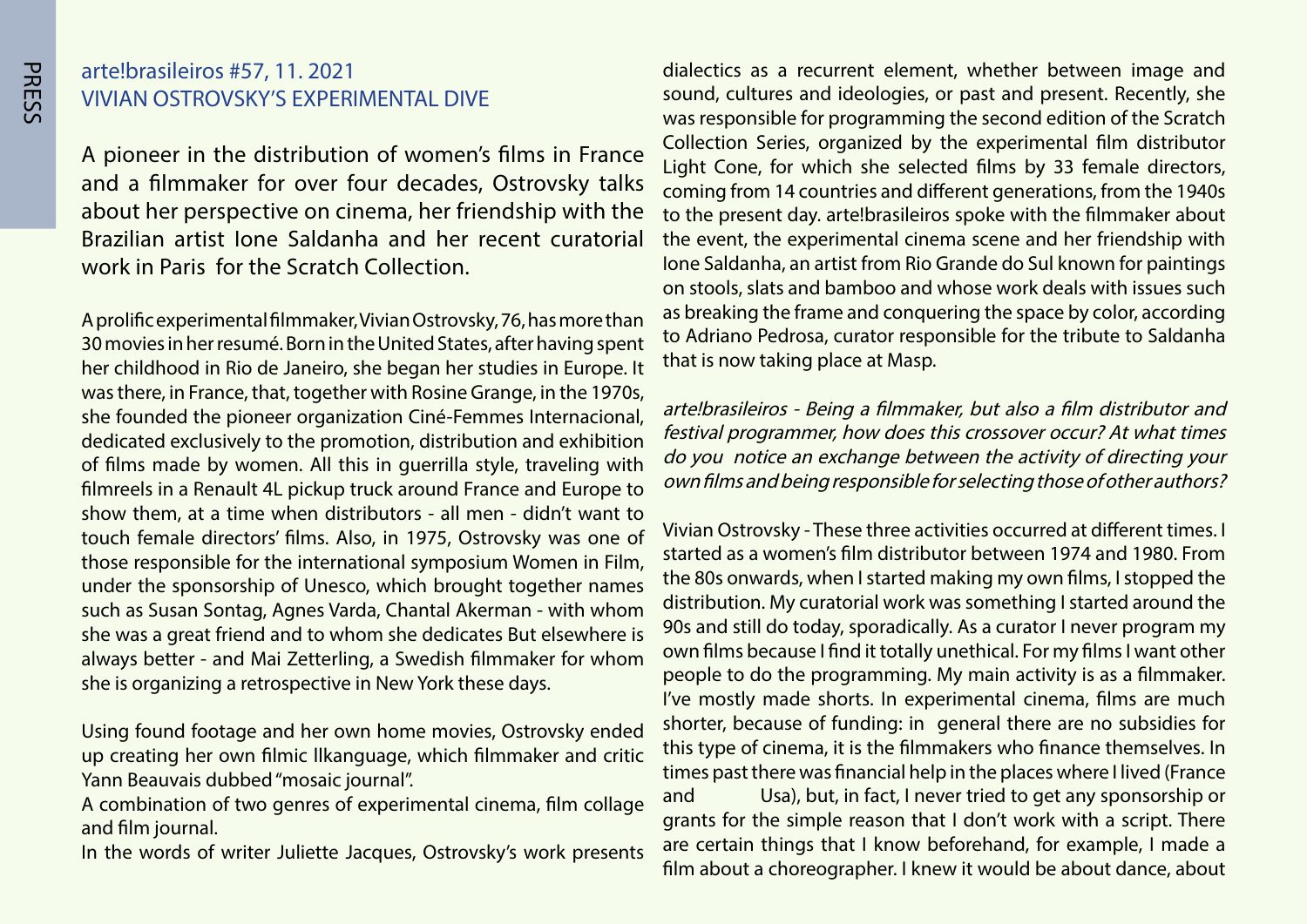**PRESS** 

preparing, a show. I wanted to show the backstage angle. I knew I wanted to make an experimental documentary on this subject, but in general I used the camera as my notebook; I was shot things that caught my eye, not all images that I used later: I have a file of super 8s that totals 40 kilometers or more of film and I use one image or another from time to time. Precisely for this reason, I also couldn't say that I have a pre-defined project, and that I'm going to do "this" or "that". In general, I work on the images themselves and that's how the film is formed, based on this material, and through the association of ideas.

#### How did your transition from a Psychology degree at the Sorbonne University to filmmaking come about? Was it something natural?

I finished my degree in Psychology, graduated and knew I didn't want to work as a psychologist. In the 1970s there were many good films to see, it was a very rich time, with authors such as Alain Resnais, Ozu, Wim Wenders, Glauber and Cinema Novo, Czech new wave and Swiss cinema, Bergman; each week there were at least four movies that I wanted to see. Furthermore, in the French cinematheque which I used to live near - I could see great films of all kinds, classics or others that I didn't know. The cinematheque was, for me, a great school. That was my education and I learned the process hands-on, by doing.

Having lived in Brazil, Paris and residing in the US, do you believe that language interferes with our creative thinking? Do you notice a shift as you reason between different languages and territories?

I prefer it to be creative thinking that interferes with language and not the other way around. For me, it is not so much the reasoning that changes between languages and territories, but what changes is, for example, what is said and how it is said. In your work, your recordings are interposed with archival footage. When we look in an archive - personal or public - we are in a sense exploring the right to be remembered.

Today, with social media and the internet's archive, which does not spare or free anyone who has set foot there, would we be struggling at the same time for the right to memory and the right to be forgotten?

To me social media is a double-edged sword, because while you can see very ingenious and creative videos of 30 seconds or a minute, we are drowning in an ocean of images that no longer make any sense. Speaking of the right to be forgotten, it is true that, nowadays, you can find almost everything on internet, just as it is true that certain things you would like to forget but cannot. At the same time, there is a way to dig up things that have been forgotten. Look at the work of Swedish filmmaker Mai Zetterling, who, when I started in the 1970s, was a major figure in the history of Swedish cinema. She acted in Bergman's films

and later began directing her own. Today, no one knows her anymore, however, she was one of the only women, back then, who could make a commercial feature film. She was very feminist. Now her movies have been restored in Sweden.

About your selection for the second edition of the Scratch Collection, you looked at works you hadn't seen for a long time, on the one hand, and the new Millennials' generation, searching for something new, on the other. As a result, you selected 33 filmmakers of 14 nationalities in total and works dating from the 1940s to 2021. What do you miss about the classics? And what, in the new ones, have you ?welcomed

I love them both, I love the classics and there's nothing I miss because they're more accessible than ever today, thanks to YouTube, Vimeo, Ubu Web, among others. As for the new ones, they take new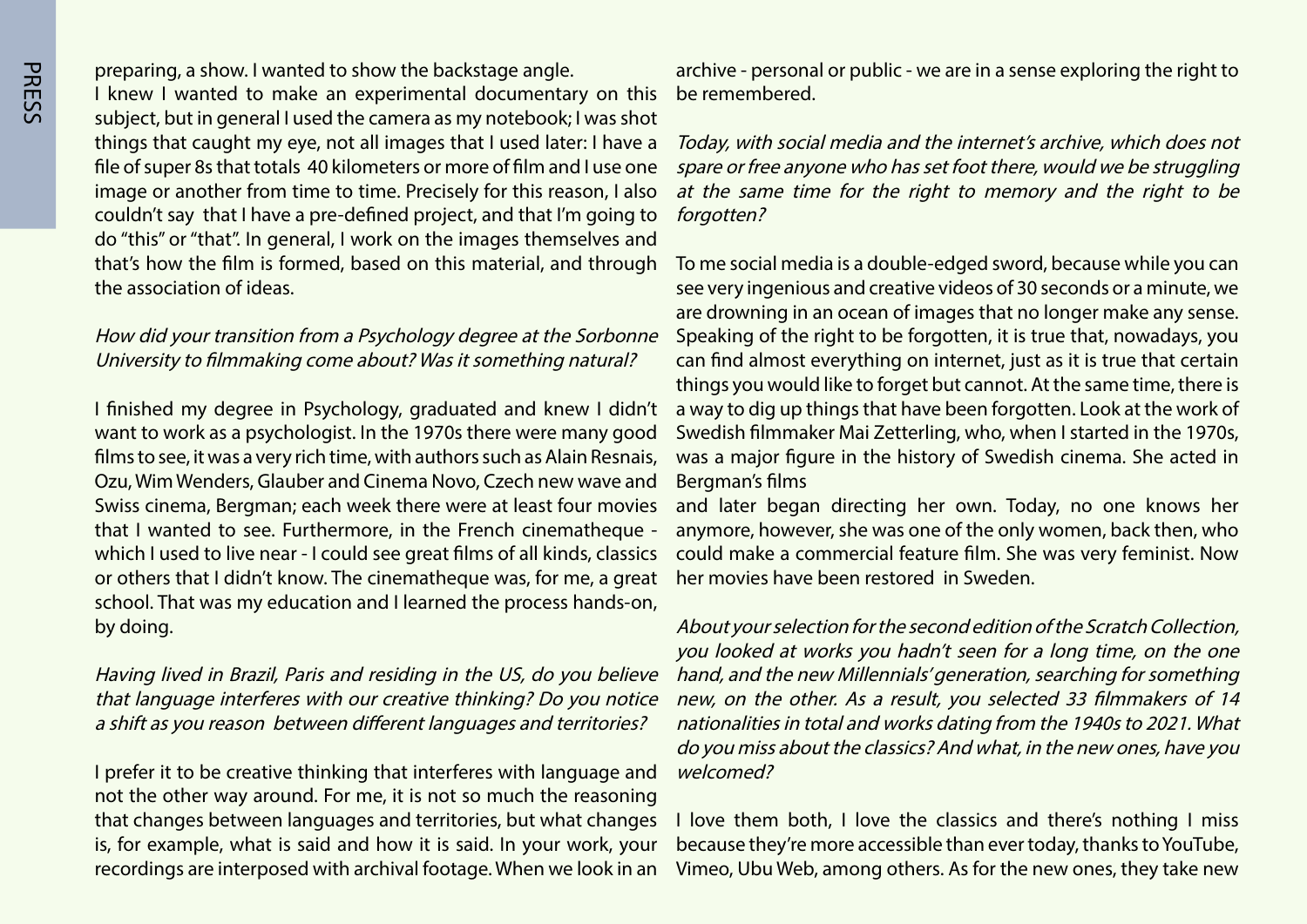directions, new themes, such as ecology, identity, gender. So I think it's really good because you now have access to both. If you're still hungry, you can "open the fridge and get what you want", more than in the past.

The festival took place between October and November. We are still experiencing the pandemic, but little by little, movie theaters seem to be moving towards a return to their performance pace. Did the

There was no limitation, I was even surprised. I can't say "after the pandemic" because we still have 50,000 cases of Covid-19 in France a day. I mean, we are not out of the pandemic, but out of the lockdown. Because of this, people were desperate to go out on the street and go to restaurants, cafes, brasseries. Despite this, the theaters were a bit empty and the movie theater owners were worried. So, when the Scratch Collection started, I was expecting very few people, especially because, in general, experimental cinema has a much smaller audience than "normal cinema". But the attendance varied between 90 and 115 people. As it happened, there were more and more people, a lot of young people, a lot of people from art schools, film schools, and that made me very happy.

#### In Brazil, how do you observe the experimental cinema scene?

It's something that fills me with joy because there's a lot more interest now than when I started and there's been a lot more talk about the experimental scene in Brazil. I can highlight the Dobra International Festival, organized together with Museum of Modern Art in Rio; the Cine Brasil Experimental Exhibition, in São Paulo; Videobrasil; some sporadic shows carried out by Instituto Moreira Salles; Yann Beauvais himself, who has been teaching experimental work in Recife as well as presenting films. This is very stimulating because from the 1980s to the 2000s there was almost nothing;

when I was showing experimental films at women's film festivals, nobody knew about it.

In the visual arts, is there a certain prejudice against film and photography? To the point that, often, the moving image only enters the radar of art publications when it is exhibited in a gallery. What do you think about it?

2021 Scratch Collection schedule suffer from pandemic limitations? I was part of a committee that selected films for the Pompidou Center. This was a while ago, when there was a frontier between film and video, two different fields - nowadays that frontier has disappeared - and, at that time, what I noticed is that when it came to buying a film, it was worth a lot less. In these cases, the museum bought directly from the filmmaker, but when it came to video art, if there was a gallery promoting it the price would be ten times higher. However, when you compared prices for video - even video art with prices for painting, there was no comparison possible because it was hardly even considered part of the market. Another thing that is very important is in terms of reviews and critiques in art magazines about video or film, there is hardly any at all ...

> In the first two decades of cinema, percentage-wise, there were more women working in the industry than there are now - reports critic and historian Pamela Hutchinson. Will we be able to reverse these numbers in this decade and end the idea that certain functions in film production are "reserved for men"?

> It depends on the profession, specifically, because film editors are mostly female. In the beginning, though, until the 1970s, there were hardly any women directors of photography and they said it wasn't possible because the camera and equipment was too heavy and women couldn't take it - nonsense like that, but today it's changing, a qualitative change, not only quantitative.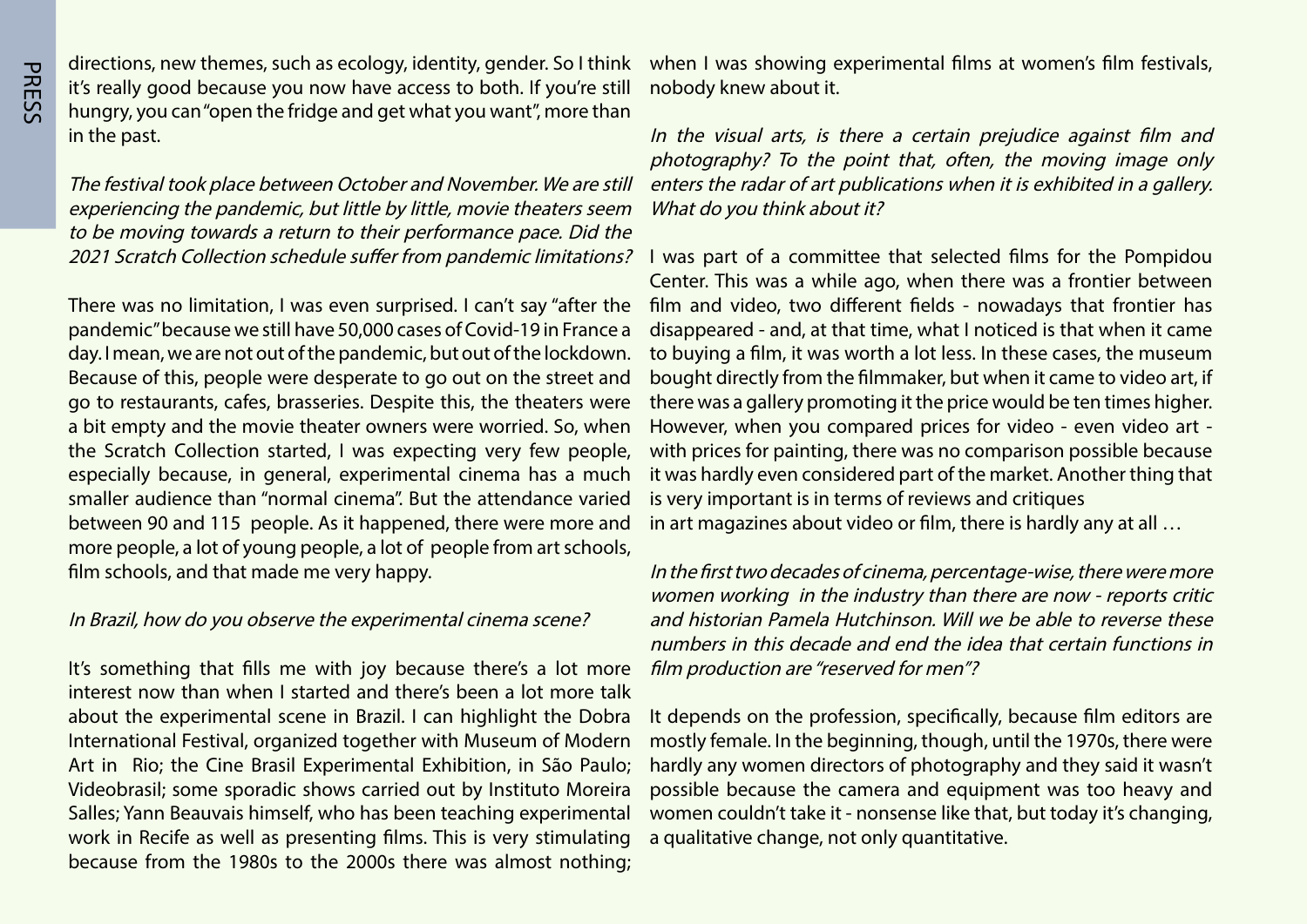How did your friendship with Brazilian artist Ione Saldanha begin? She will be honored with a retrospective exhibition at Masp from December 2021.

lone was a great friend. I was introduced to her by a friend of my parents. She wasn't of my generation, she was older. We got along really well, I loved her work. They told me she worked with bamboo and, being curious, I asked to see the works at her studio in Rio. That was in the early 1980s and until her death we were close friends... As it was a pre-internet time I had a voluminous correspondence with lone. Aware of this, Adriano Pedrosa, curator of this exhibition, asked me if I wanted to write her a letter, one more letter. I decided it was a good idea and wrote lonetrying to include items that were very typical of her and that gave an idea of who she was as a person. She liked my films, I remember that when MAM Rio organized a that was composed of artists such as Lucio Costa, Lygia Pape. It was fantastic

**Miguel Groisman** 



PAR AVION

AEROGRAMME

Mm Jone Saldauha

Jone Saldauha (30)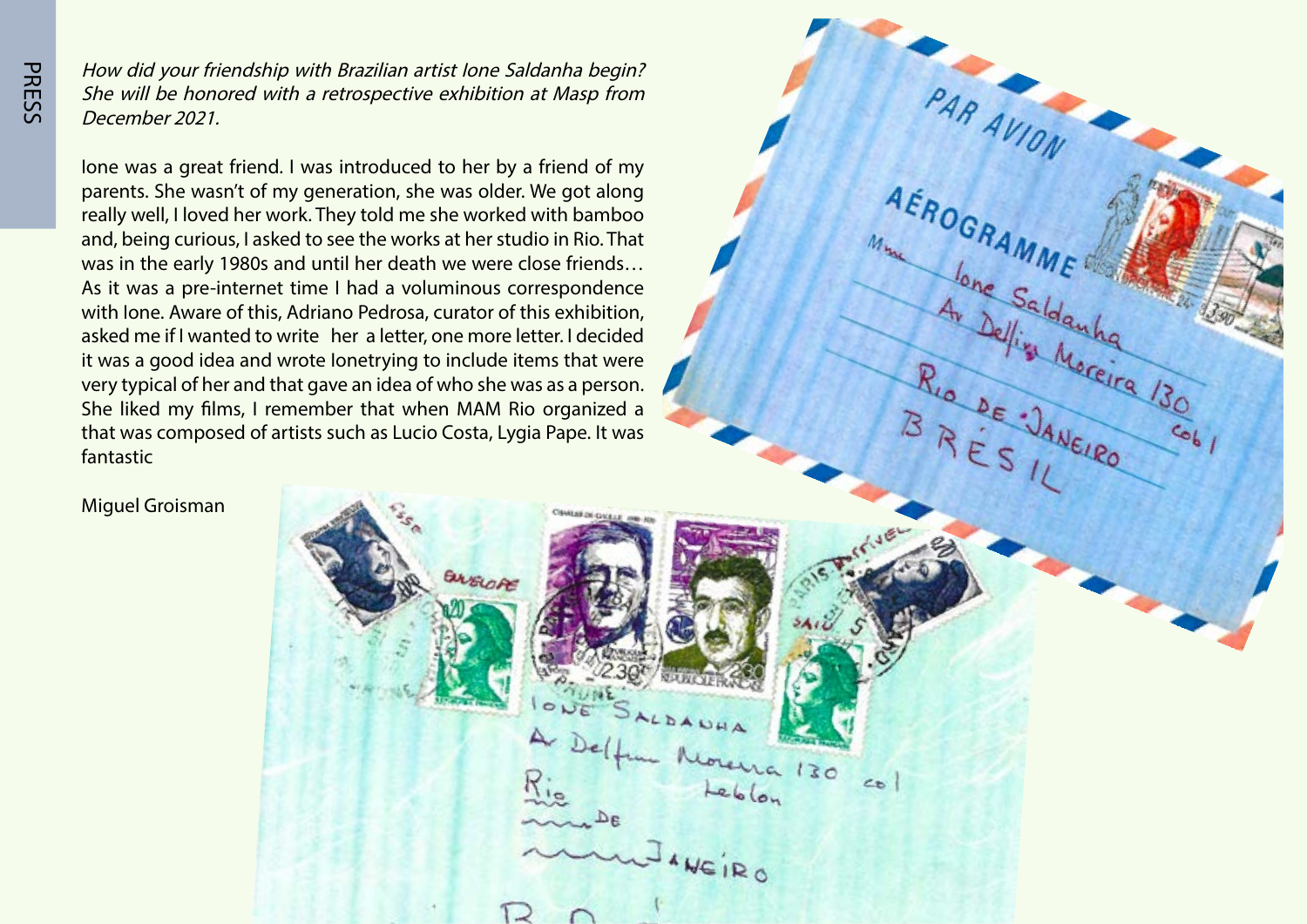#### Sorocine.com, 11. 2021 RENCONTRE AVEC VIVIAN OSTROVSKY

En ce moment, l'association Light Cone, qui œuvre pour la distribution, la connaissance et la sauvegarde du cinéma expérimental, organise les soirées de la deuxième édition de la Scratch Collection. Cet évènement, qui se déroule cette année au Luminor de l'Hôtel de Ville (Paris IV) a pour objectif de projeter des films expérimentaux choisis dans leur catalogue de 6000 œuvres.

Expliquer le cinéma expérimental en quelques paragraphes est impossible puisque le genre, extrêmement vaste, est toujours étudié dans les ouvrages de différents théoriciens. Nicole Brenez, théoricienne également historienne et professeur de cinéma à l'Université Paris III, a défini le cinéma expérimental en ces mots : « un film expérimental considère le cinéma à partir, non pas de ses usages, mais de ses puissances ; et il s'attache aussi bien à les rappeler, les déployer, les renouveler, qu'à les contredire, les barrer ou les illimiter ». Les artistes qui s'essaient au cinéma expérimental manipulent son essence ou ce que la bobine projette, s'en amusent en les déformant, expérimentent (c'est bien le mot) au-delà des codes. En 1960, Peter Kubelka a par exemple proposé une œuvre qui se restreignait au principe du cinéma : lumière, obscurité, silence et bruit. Le film (déconseillé aux épileptiques) porte le nom de son commanditaire, Arnulf Rainer, et est composés d'amorces celluloïdes 35mm noires et transparentes, ainsi que de deux bandes sonores, l'une saturée, l'autre vide. L'expérience, tout à fait abstraite, se détachait du principe d'enregistrement, de toute forme humaine ou narrative, dans le but de jouer sur la perception organique spectatorielle (l'enchainement de manière aléatoire du noir et du blanc créerait une contraction et une dilatation au sein de notre propre corps) au détriment d'un cinéma proprement linéaire et .figuratif

Au-delà de ce film souvent commenté et étudié en université, les artistes les plus connus du genre sont peut-être les américains Kenneth Anger et Maya Deren. Ce serait toutefois réducteur de circonscrire le genre à ses deux personnalités, puisqu'il peut s'inscrire dans un mouvement d'avant-garde bien plus riche. Le cinéma expérimental étudie et étend son médium dans un sens où la manipulation matériologique de la pellicule cohabite désormais avec des moyens de captation et d'expression numériques - caméras DV, résolution 4K, datamoshing (décomposition de chaque image jusqu'aux pixels), téléphones portables etc. Le domaine est donc très vaste – trop pour être présenté dans sa totalité en un seul article - mais il creuse sans cesse le 7ème Art, ses formes, ses temps et son espace, s'affranchissant de son industrie et des normes narratives.

Parmi les grands noms du cinéma expérimental contemporain, se trouve celui de Vivian Ostrovsky. Toujours partagée entre la France et son pays natal, les Etats-Unis, elle s'est distinguée dans les années 1970 par ses actions pour diffuser des films de femmes dans l'Hexagone, grâce à son projet Ciné-Femmes. Celle qui se dépeint comme une « très grande cinéphile » a commencé à s'intéresser au cinéma expérimental dans les années 1970, avec les œuvres de Kenneth Anger, alors projetés au Christine, un cinéma emblématique de la capitale française. Attirée par le côté novateur de la forme, Vivian Ostrovsky a poursuivi cette découverte, malgré le caractère « hardcore des films structuralistes et excessivement longs » que l'on retrouvait dans beaucoup d'œuvres de l'époque. Son premier film expérimental, co-réalisé avec Martine Rousset, CAROLYN 2 était un film multimédia et une installation de diapositives. Elle décrit aujourd'hui son travail global en ces mots : « un cinéma nomade, les gens, la rue, une forme d'humour, de la bouffe, des bêtes, pas trop de texte et l'importance du son, de la bande son. »

Vivian Ostrovsky est aussi de membre l'association Light Cone, qui ceuvre pour la distribution, la connaissance et la sauvegarde du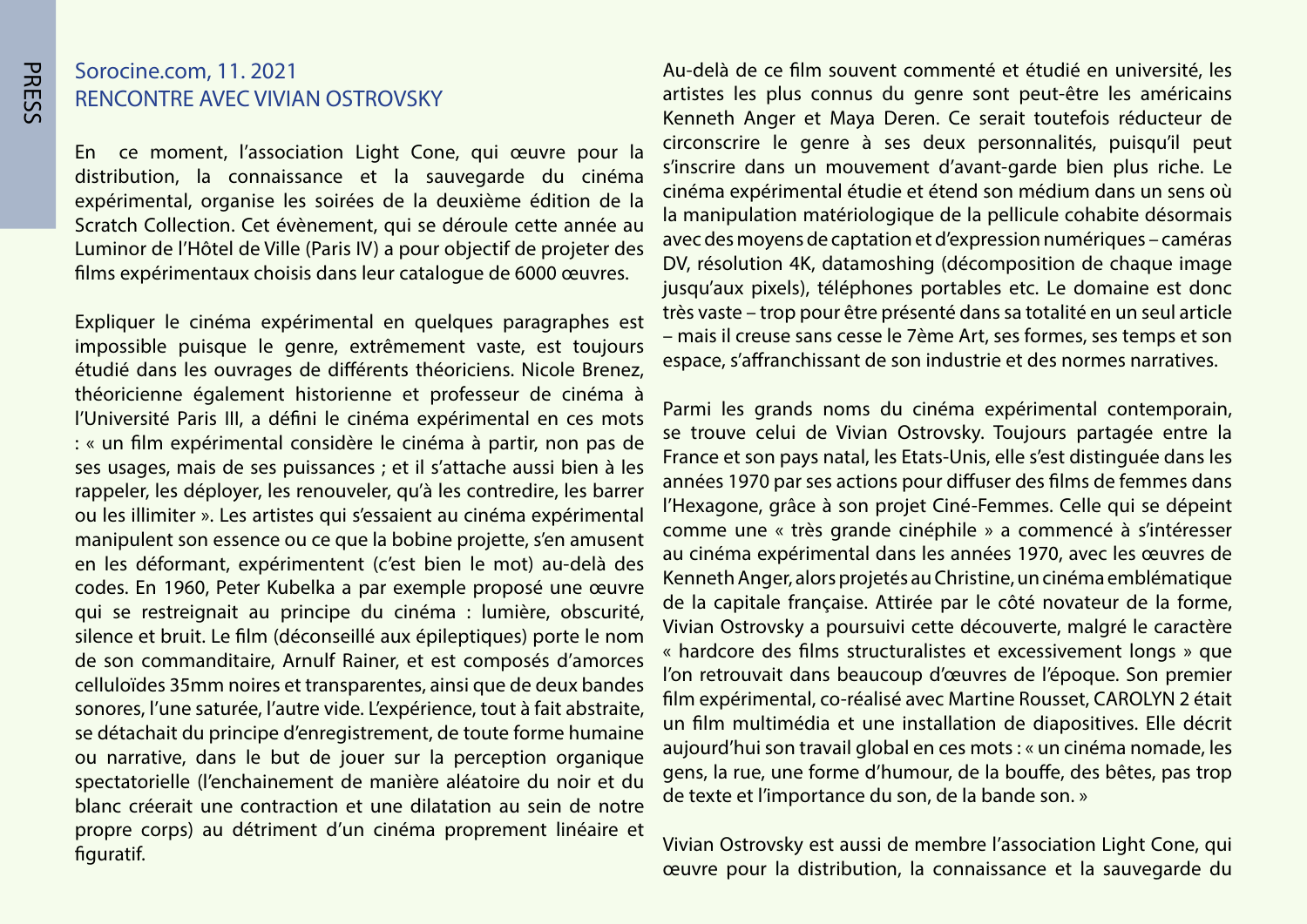cinéma expérimental. Elle a été choisie pour concevoir et présenter les soirées de la deuxième édition de la Scratch Collection. C'est à cette occasion que nous la rencontrons à Paris. L'artiste nous accueille dans son appartement et nous propose un verre, avant de se prêter à notre entretien.

#### Comment vous est venu cet attrait pour le cinéma expérimental ?

V.O : J'étais une très grande cinéphile, je le suis encore, je vais voir les films en salles comme tout le monde. Comme je fais quand même de la programmation, je vais dans des festivals de films et je fais ca toute la journée, j'avale des films. Il y a des films narratifs que j'aime beaucoup mais ça me fatiguait globalement un peu, je cherchais quelque chose de plus novateur dans la forme et j'ai trouvé ça dans le cinéma expérimental. J'ai commencé à regarder ce type de cinéma dans les années 1970, avec les films de Kenneth Anger, qui étaient montrés au Studio Christine (aujourd'hui Christine, ndlr), à Paris. Pascale Daumont, une distributrice, s'en était passionnée et a eu la possibilité de les sortir dans cette salle. Ca m'a ouvert les yeux, j'ai ensuite cherché d'autres films expérimentaux. La liberté et la diversification qu'il y avait me plaisaient. Cela dit, l'époque, dans les années 1970 et 1980, c'était hardcore, c'étaient vraiment des films structuralistes dans lesquels on ne voyait personne et qui étaient excessivement longs. Il fallait avoir beaucoup de patience pour survivre à une séance de cinéma. Il y avait plusieurs lieux dans Paris qui passaient ce genre de films. Dominique Noquez, qui a écrit un livre sur le cinéma expérimental (*Eloge du cinéma expérimental*, 1979, ndlr), faisait des séances à St Charles. Ca passait parfois par les circuits universitaires mais c'était assez underground, les gens qui s'y intéressaient se passaient le mot. Il y avait, à l'époque, un seul festival de films expérimentaux, organisé par le directeur de la cinémathèque belge, Jacques Ledoux, qui se déroulait à Knokke-le-<br>Zoute, en plein hiver. Tout le monde expérimental y était concentré, tout le monde fumait, c'était très embrumé.

#### Comment êtes-vous passée de spectatrice à cinéaste ?

V.O : Au début de mes études, j'avais choisi psychologie à la Sorbonne mais je me demandais pourquoi j'avais choisi ça, j'avais beau coup de mal avec les cours, j'allais de plus en plus au cinéma, à la Cinémathèque... Je suis finalement allée jusqu'à la licence de psychologie puis j'ai bifurqué dans le cinéma. J'ai commencé à organiser un premier festival de films de femmes américaines au Centre culturel américain, où ils étaient assez ouverts aux idées un peu marginales. J'ai travaillé avec une Américaine, Esta Marshall. L'année suivante, on a décidé de faire un grand festival. Cette fois c'était l'association culturelle de la Fnac, nommée ALPHA Fnac, qui nous a aidé financièrement, par le biais de Raymonde Chavagnac. Au début, elle doutait un peu de notre idée mais l'a finalement acceptée. On a fait un festival au Gaumont rive gauche, à l'époque rue de Rennes. C'était une grande salle toujours vide en journée, les gens du cinéma pensaient qu'on était un peu cinglées quand on leur a dit qu'on allait commencer les projections à 10 h du matin, mais nous étions sûres qu'il y aurait un public. Et effectivement, à 10h, la salle était pleine à 80% et ça n'a fait gu'augmenter au fur et à mesure. Beaucoup de cinéastes femmes sont venues mais aussi et surtout un public d'universitaires. Les copies étaient très lourdes, l'envoi était coûteux donc les cinéastes américaines qui avaient envoyé leurs films nous ont demandé s'il était possible de les faire circuler en Europe. Esta et moi avons alors créé Femmes Média. qui a ensuite été transformé en Ciné-Femmes international peu de temps après car Esta est repartie aux Etats-Unis. Je suis restée et j'ai commencé à travailler avec Rosine Grange. Nous avions de plus en plus de copies et nous avons sillonné l'Europe dans une vieille 4L, avec les films à l'arrière. Mais mon intérêt a toujours été le cinéma expérimental, c'est un peu comparer la poésie aux romans de gare. Il y a le cinéma industriel qui est bon pour tous les publics, dans l'idée d'attirer vers un spectacle, faire passer le temps, et il y a le cinéma expérimental, qui est plus proche de l'art que de l'industrie, c'est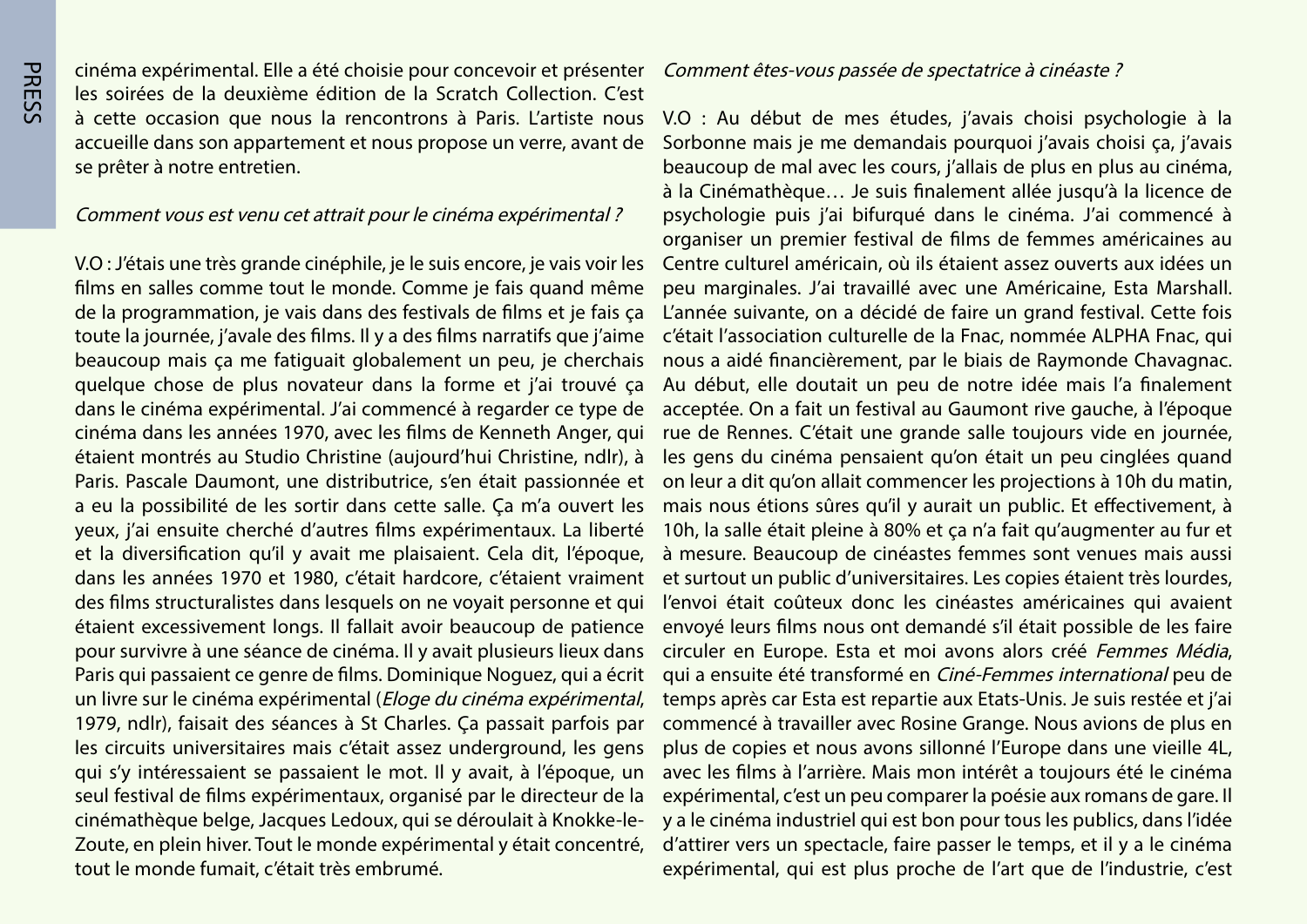**PRESS** 

ce qui me plaisait dedans, c'est pourquoi, quand j'ai commencé à faire des films, je me sentais mieux dans ce milieu-là. Je ne travaillais jamais avec un scénario, je filmais des choses qui attiraient mon œil, sans même savoir pourquoi, puis je les montais.

Tel que vous le décrivez, on a l'impression que vous travaillez beaucoup à l'instinct...

V.O : Oui, tout à fait. Je travaille à partir de la matière filmée, mais il y a certains films que j'ai fait en sachant ce que j'allais faire. Par exemple, il y a *MM in Motion*, un film sur la danse dans lequel j'ai suivi la chorégraphe Mathilde Monnier. Je ne connaissais rien à la danse et ça m'intéressais de voir comment ça se préparait, je voulais filmer tout ce qui est derrière une production finie. Mais très souvent et quand j'ai commencé, j'avais plutôt une démarche de carnet de notes. Je circulais dans la rue avec ma caméra Super 8, je filmais des choses qui attiraient mon œil, pour une raison ou pour une autre, quelquefois je ne savais même pas. En général c'étaient les gens, les scènes de rue, parfois les animaux aussi, il y a pas mal de bêtes dans mes films.

Vous avez varié les supports, comment en êtes-vous venue à ca et qu'est-ce que ça a apporté à vos travaux ?

V.O : J'ai fait pas mal de photo avant de faire du cinéma. Puis, pour la vidéo, j'utilisais la pellicule Super 8, qui n'était pas chère. J'aimais beaucoup la couleur et la texture de la pellicule Kodakchrome 40, que l'on trouvait facilement à l'époque. J'étais attirée par sa couleur très saturée. Je faisais aussi un peu de noir et blanc mais pas beaucoup. Le coût et la facilité jouaient beaucoup dans mon utilisation de supports. Il faut charger une caméra 16mm alors qu'on peut mettre une cassette dans une super 8 tout en traversant la rue. l'aimais cette commodité.

Comment avez-vous appréhendé l'arrivée du numérique, en termes de possibilités ?

V.O : J'ai commencé à travailler avec les téléphones portables parce que le Forum des images avait organisé le premier festival de films tournés au portable et m'a invité à travailler avec. La personne qui m'a invitée était un peu mal à l'aise, ne sachant pas si j'allais être offusquée par l'invitation, si une cinéaste allait être offensée parce qu'on lui proposait de filmer avec un téléphone, mais j'étais ravie ! J'adore ça, j'appelle beaucoup, mes amis savaient que j'avais toujours un portable et ce depuis longtemps, mais je n'étais pas intéressée par le fait de filmer ou prendre des photos avec. Cette fois, j'avais été obligée de le faire. On m'a donné un Nokia, ça m'a vraiment amusé, j'ai trouvé ça très commode. Les caméras de téléphone se sont ensuite améliorées. J'aime bien filmer avec des obstacles, je trouve que c'est intéressant de filmer avec quelque chose qui n'est pas une vraie caméra. Et c'est tellement petit que les gens le remarquent beaucoup moins. Je filme beaucoup dans la rue et j'aime m'y rendre transparente.

#### Pourriez-vous décrire en une phrase environ votre travail ?

V.O : En une phrase non mais en mots-clés... Cinéma nomade, les gens, la rue, une forme d'humour quand même, de la bouffe, des bêtes. Pas trop de texte. L'importance du son, de la bande son. Pour moi c'est au même point que l'image.

Vous m'avez parlé de l'importance du son, comment est-ce que vous imaginez le travail sur le son, que ce soit prise direct, musique, postproduction...?

V.O : J'ai un son quand je filme au téléphone mais très souvent, je ne l'utilise pas et je choisis des sons que je préfère. Il y a de la musique de toute sorte. Tous les styles de musiques m'intéressent, que ce soit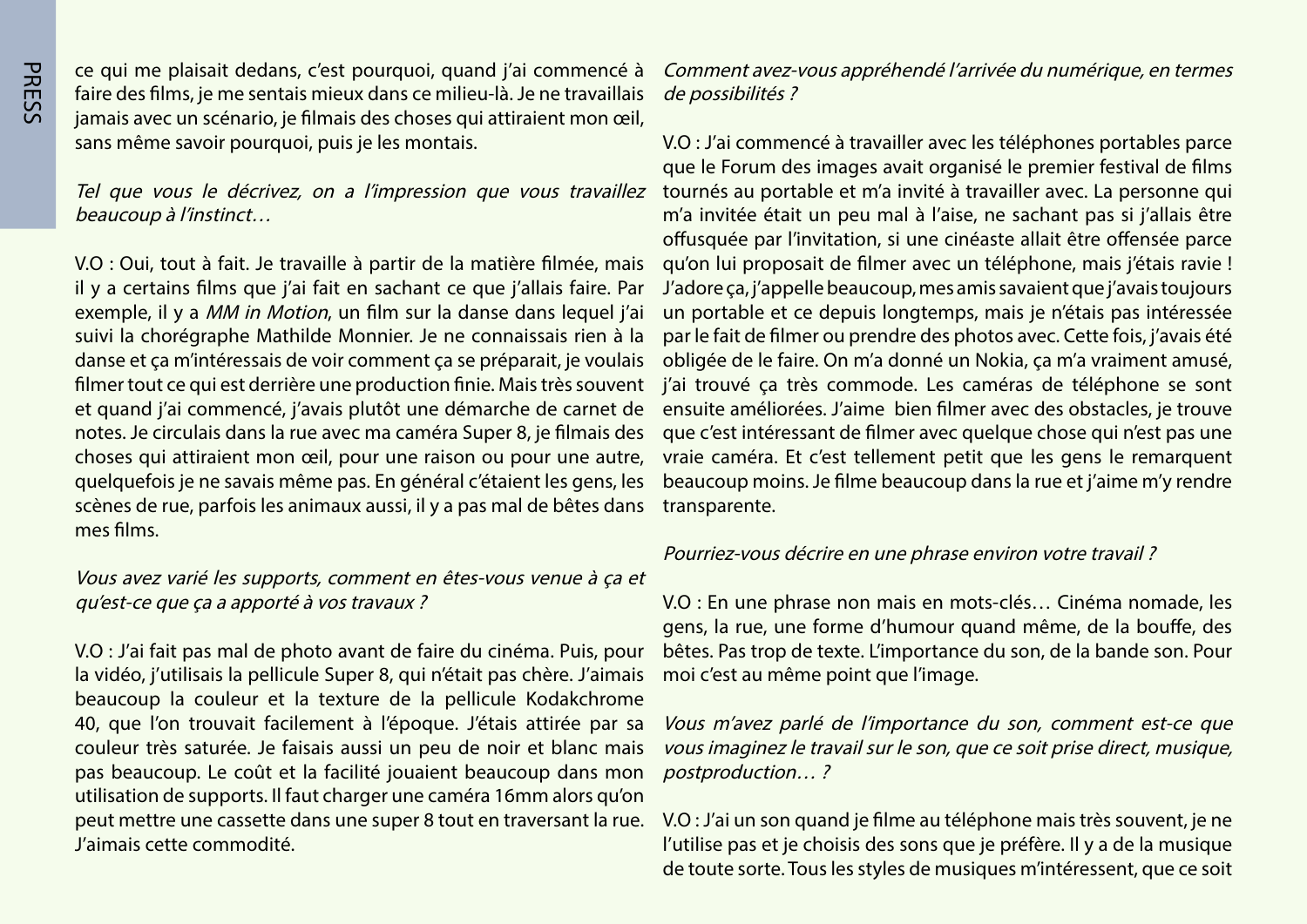anthropologique, électro acoustique, musique de rue, n'importe, le son m'intéresse. Mais il n'y a pas que la musique, il y a le bruit. Il y a la différence entre le son et le bruit et il y a des moments où je préfère garder le silence. Il y a des couches de son, il n'y a pas qu'une bande son, il y a des pistes sonores ... Aujourd'hui c'est un plaisir, tout se rajoute, on peut avoir le nombre de pistes sonores que l'on veut ca facilite beaucoup le travail. J'utilise tous ces éléments, toutes ces composantes pour fabriquer. En tant que spectatrice, je fais aussi très attention aux bandes sons. Je vais prendre un exemple : je regarde souvent des documentaires et ils ont, aux Etats-Unis, une manie de mettre énormément de musique. Ca me fait penser au sirop d'érable sur les waffles, c'est inondé d'un truc sirupeux qui n'a aucun intérêt et ça m'exaspère.

#### Quelle est votre relation avec l'association Light Cone?

V.O : J'ai d'abord rencontré Yann Beauvais et Miles McKane dans des séances de cinéma expérimental. Quand ils m'ont annoncé qu'ils ouvraient une boite de distribution pour le cinéma expérimental, ils m'ont donné les conditions. En cas de vente, c'était 70% pour le cinéaste et 30% pour Light Cone, et 50/50 pour la location. Je trouvais ca super équitable. C'était plus qu'ailleurs. J'ai constaté qu'ils étaient très honnêtes dans leur travail, je savais qu'ils connaissaient bien le cinéma expérimental. Je respectais leur façon de faire et j'étais ravie. Au début je participais beaucoup plus qu'aujourd'hui, parce que je vis maintenant surtout aux Etats-Unis. J'ai fait partie du CA et de la sélection des films. Nous étions un petit groupe et nous regardions les vidéos qui étaient soumises puis nous en discutions. C'était, pour moi, intéressant de discuter autour du travail des autres. Depuis j'ai toujours déposé mes films à Light Cone, je suis encore contente.

Pourquoi avoir choisi un cycle de projection de films de femmes ? Ça répond aussi à ce que vous avez aussi fait dans le passé.

V.O : Light Cone m'a proposé de faire ce cycle de programme il y a longtemps, il y a un ou deux ans, je pensais alors avoir beaucoup de temps mais j'étais aux Etats-Unis et je suis revenue en France beaucoup plus tard que prévu à cause d'impératifs. Je n'avais plus que quelques jours ou semaines pour préparer ça. Je savais pertinemment que c'était un gros boulot, surtout que j'ai vu le nombre de films qu'ils avaient. J'ai alors voulu limiter le corpus de départ, tout en renouant avec les années 1970. Lorsque j'avais emmené des films français au MoMA, j'avais travaillé avec un petit groupe de femmes cinéastes et on avait fait une petite sélection, mais je ne connaissais pas tellement ce qui s'était passé plus récemment, dans les années 2000, 2010 et 2020. J'étais curieuse de découvrir ça. La seconde raison est que je me suis aussi rendu compte que c'était super nécessaire de défendre aujourd'hui encore notre bout de territoire.

Le Centre Pompidou a fait l'acquisition de quelques films de femmes à partir de la fin des années 70. Dans le catalogue de 1999 de « L'Art du Mouvement, Collection cinématographique du Musée national d'art moderne – 1919-1996 » il y en avait des dizaines de femmes cinéastes référencées.

En 2012, le catalogue « Collection films » est édité en un format plus petit et limité. Résultat : Il n'y a que trois femmes dans cette édition. C'est absurde. Il n'y avait que Maya Deren, Germaine Dulac et Tacita Dean. Ça m'a vraiment choqué. Dans le premier ouvrage, il y avait Rose Lowder, Cécile Fontaine et plein d'autres. Comment peut-on ne mettre que trois femmes ? On dirait le Festival de Cannes qui a offert, après 40 ans, une demi-Palme à Jane Campion, ce qui est encore absurde. On croit que les temps ont changé mais pas autant que ce qu'on voudrait.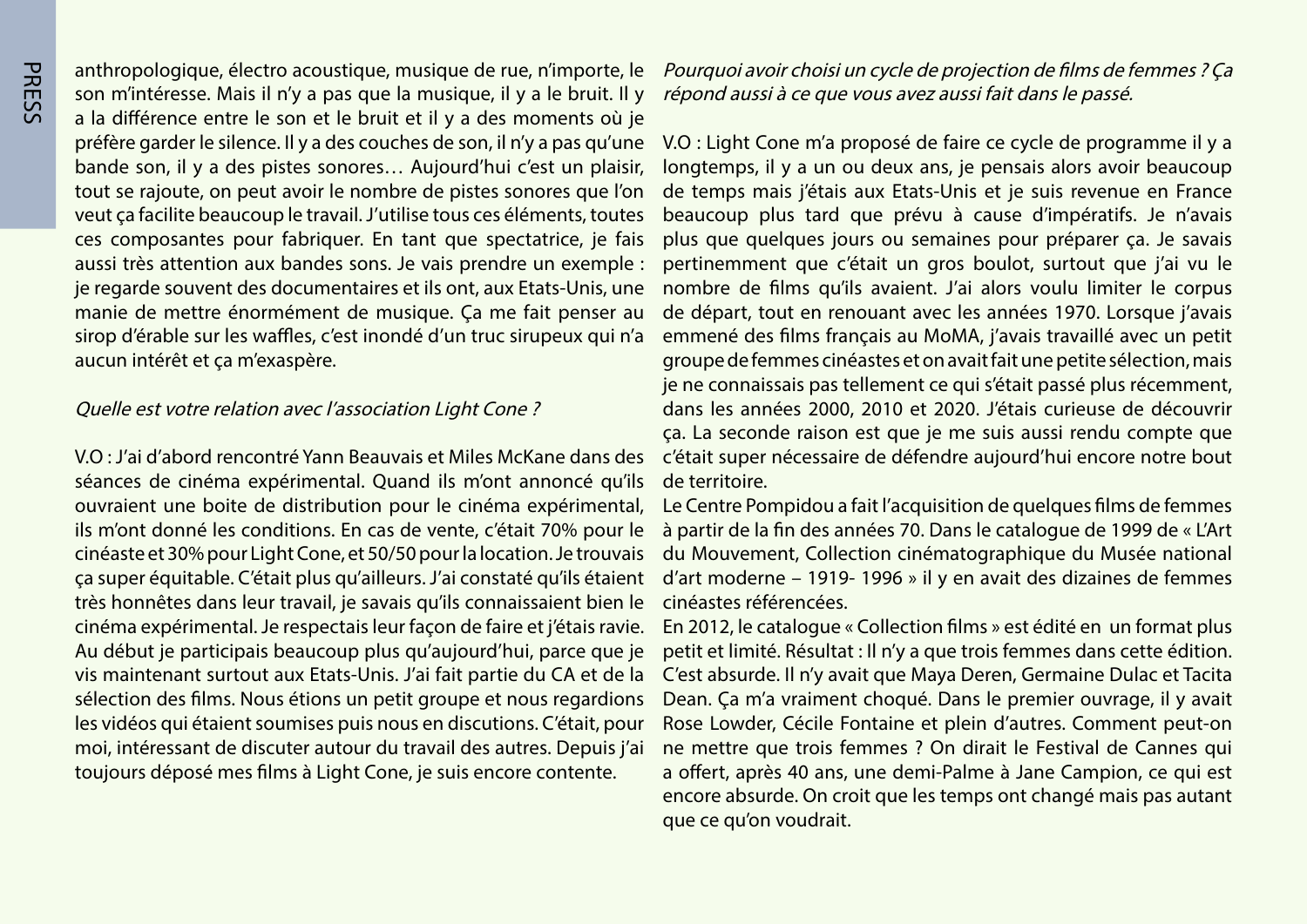#### Comment s'est déroulée la sélection?

V.O : La grande partie de plaisir était de visionner tous les films. J'avais une résidence de deux semaines à Light Cone, ce qui est un grand luxe. Quelqu'un projette les films que l'on veut voir, on peut visionner films et vidéos dans leurs supports respectifs. Light Cone a une petite salle de cinéma, ce qui est super. On regarde ce qu'on veut, en dressant des listes. J'étais là du matin jusqu'au soir, pendant deux semaines, tous les jours sauf le week-end. Le risque, quand on regarde toute la journée, est de confondre dans sa tête. Je prenais donc des notes à la fin de chaque séance et je me faisais un petit résumé de ce que j'avais trouvé intéressant. Au bout des deux semaines, j'avais une liste assez grande et conséquente. Il y a ensuite une partie assez délicate parce qu'il faut tout organiser en six programmes. J'avais envie de faire découvrir en France des cinéastes que l'on ne connaissait pas, c'est pourquoi j'ai un nombre assez réduit de cinéastes françaises. Ce n'est pas parce que je ne les aime pas mais parce que je pensais que le public aurait plus de chance de voir ces cinéastes montrées plus fréquemment ici. en France. Je n'avais pas envie de passer des films connus comme ceux de Maya Deren par exemple, qui sont de grands classiques. J'ai aussi choisi de ne pas passer des œuvres trop longues parce que je voulais diversifier un peu plus. C'est à la séance Punk-U Punk-Y qu'il y aura le plus de films, il y aura aussi beaucoup d'humour. Je voulais faire une séance d'humour mais c'est difficile à trouver, les femmes sont très sérieuses.

#### C'est une réflexion intéressante ...

V.O : Je ne crois pas que ce ne sont que les films de femmes. Il n'y a pas beaucoup d'humour dans l'art, en général. Je ne crois pas que ce ne sont que les films de femmes. Il n'y a pas beaucoup d'humour dans l'art, en général. Je ne sais pas si c'est parce que les artistes craignent de ne pas être pris au sérieux. J'adore les films de Jacques Tati, Kaurismaki, de Vera Chytilova... J'aime bien les films qui ont peu de texte et beaucoup d'ironie et d'humour.

#### Comment avez-vous classé ca en six soirées ?

V.O : J'avais envie de ne pas avoir de thème, je trouve qu'on a maintenant tendance à utiliser beaucoup de programmations à thèmes mais j'avais envie que ce soit diversifié. J'ai organisé les films de façon vraiment instinctive, en pensant à un itinéraire, en pensant plutôt à l'émotionnel qu'au rationnel. Je trouve, en regardant les deux premières séances, que ça va pour l'instant. On va voir le reste, je verrais si c'était de bons choix ou pas puisque c'est en regardant qu'on se rend compte.

Pour revenir aux films expérimentaux, comment s'effectue, de manière générale, la conservation et la recherche autour de ces ? films

V.O : Ca dépend du pays et du statut du cinéaste. En France, il y a quand même un bon boulot qui est fait pour conserver les films de Dulac. Ce n'est pas mal non plus aux Etats-Unis, où les films de Mary Ellen Bute ont été restaurés. C'est intéressant d'aller dans des festivals qui sont plus axés sur la restauration et la préservation. Et par exemple, Light Cone a un partenariat ou un accord avec les archives du film en France. Ils donnent aux cinéastes l'occasion de tout déposer aux archives. C'est super important que les négatifs des films en pellicule soient conservés dans de bonnes conditions. On a aussi des accords qui font qu'on peut retirer des négatifs dont on a besoin en les prévenant deux semaines à l'avance. Sinon, je trouve que c'est généralement un problème immense, surtout depuis le numérique. Il faut faire une migration des dossiers tous les deux ans, tous les ans, mais qu'en fait-on ? Où les garde-t-on ? Je n'ai pas résolu ce casse-tête. D'un côté, il y a la commodité de ne pas avoir à transporter physiquement les copies et de l'autre il y a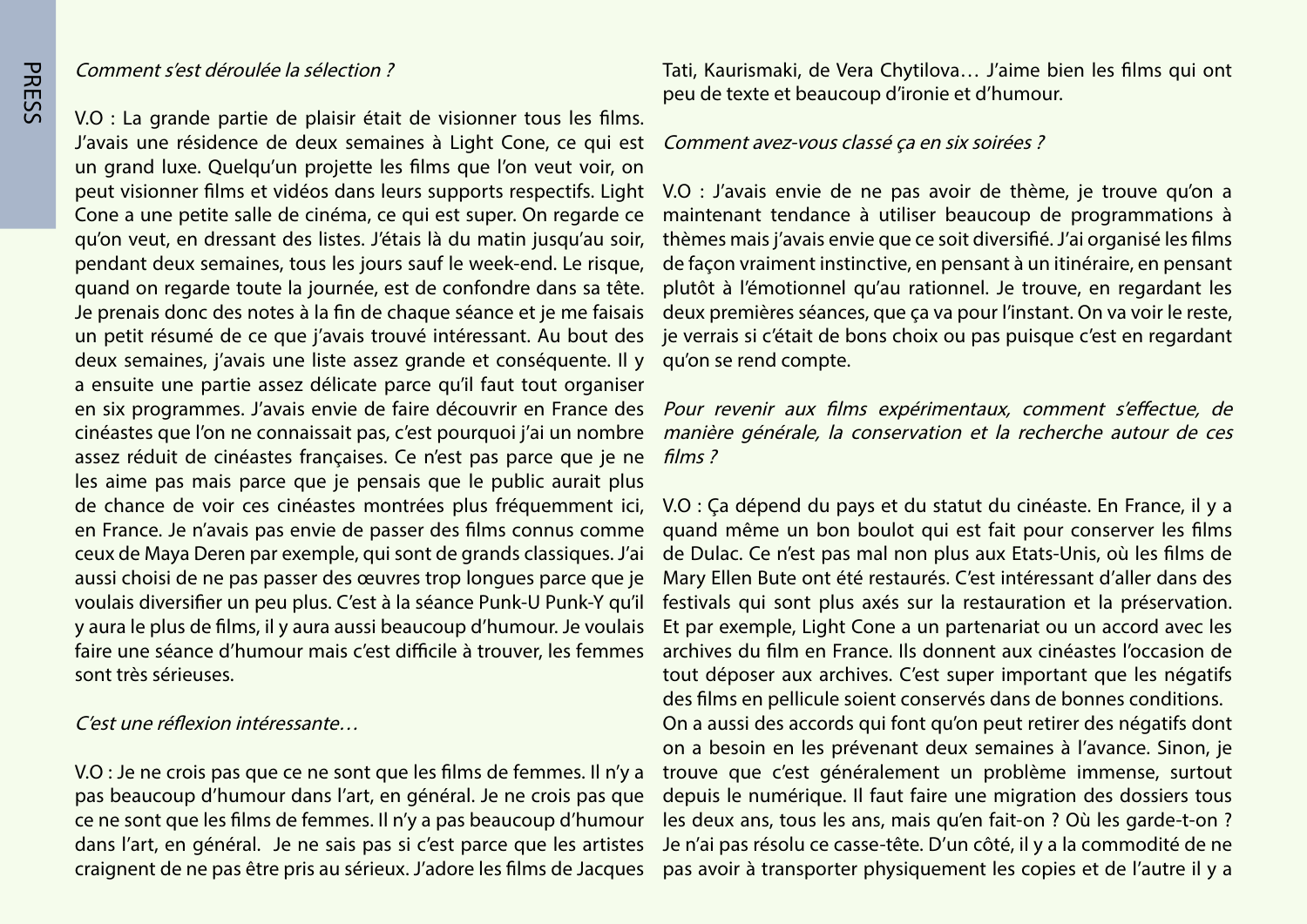l'incertitude de savoir où les garder, de faire faire à un bug, un crash d'ordinateur. Je ne sais pas si ça va être plus facile dans l'avenir ou pas. J'ai plein d'amis cinéastes qui ont le même problème.

C'est globalement le même problème que pour le cinéma narratif?

V.O : Oui. Le bon côté c'est qu'on arrive à trouver plein de choses sur internet. J'apprécie beaucoup le fait qu'on puisse visionner beaucoup de choses sur Youtube ou Viméo. Le format est loin d'être idéal mais ca donne idée. C'est comme voir une carte postale quand on veut voir un tableau, mais il y a plein de gens qui n'y ont pas accès autrement et qui peuvent voir de cette façon. Ce n'est pas .négligeable

Nous discutons encore un peu avec Vivian Ostrovsky, qui nous explique avoir beaucoup apprécié l'exposition de la plasticienne Ann Imhof au Palais de Tokyo. Elle évoque également le travail de Valie Export, dont le film Syntagma a été projeté lors d'une soirée de la Scratch Collection. Celle qui a choisi un nom d'artiste pour s'affranchir de celui du père et celui du mari, s'est distinguée pour des œuvres utilisant plusieurs supports. On retient, parmi tant d'autres, Tapp und Tastkino/Touch Cinema, une performance et film dans laquelle elle invitait les gens à tâter ses seins nus, entourés d'une boîte en carton. Vivian Ostrovsky, qui lui a accordé une programmation dans un festival, nous précise : « elle a fait des performances qui étaient très importantes et provocatrices d'un point de vue féministe ». Elle termine : « c'est une artiste très importante dans ces questions-là, avec humour et un culot monstre en plus !»

La prochaine séance de la Scratch Collection 2021 est intitulée Elusive Illusions et sera mardi 2 novembre. Vous pourrez ensuite retrouver la sélection Pink-U Pink-Yjeudi 11 novembre, avant la dernière soirée Espace Into Landscape, jeudi 18 novembre, toujours au Luminor de l'Hôtel de Ville.



#### Manon Franken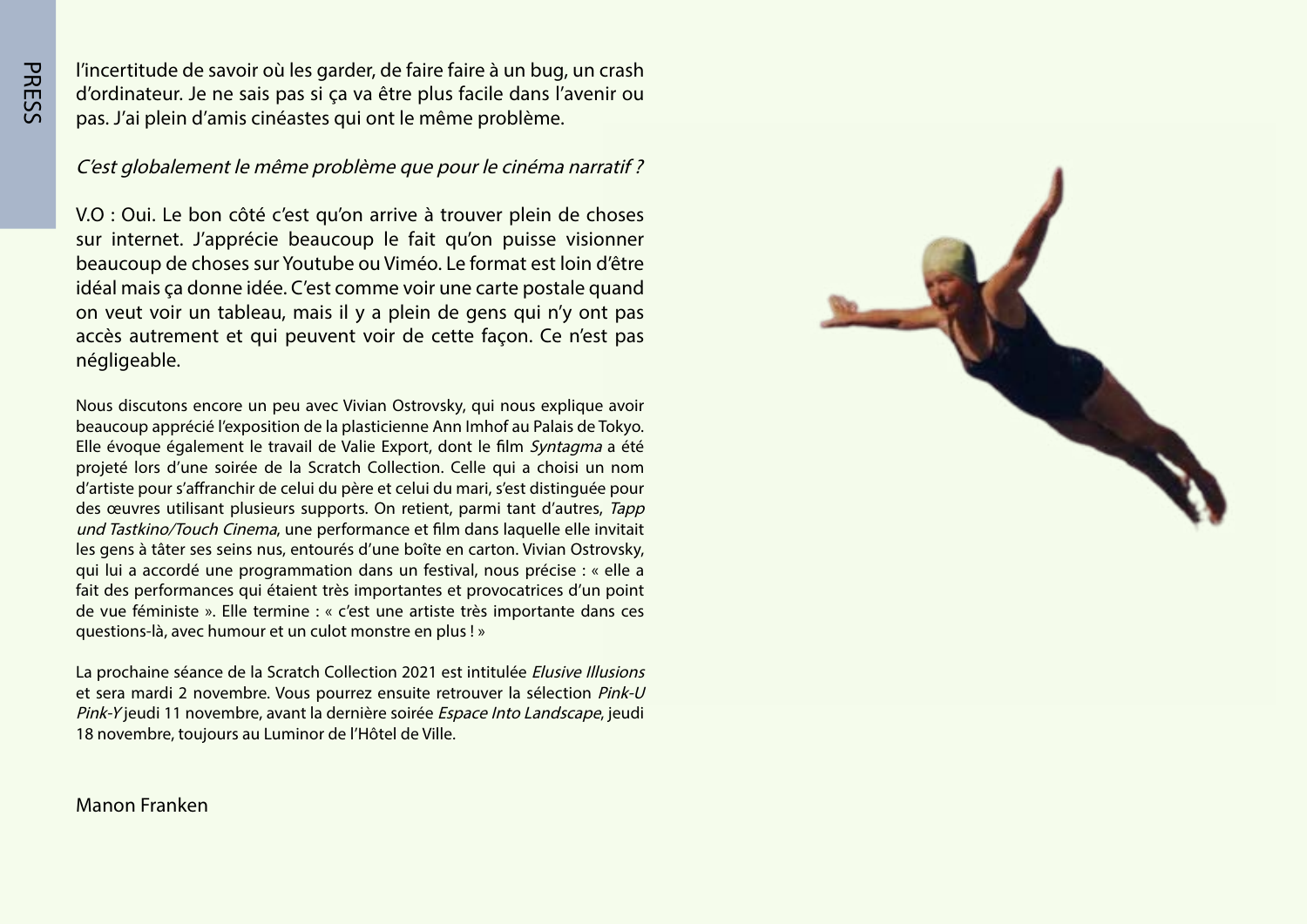#### **RFI Convida, 11. 2021**

#### Cineasta americana que cresceu no Brasil promove filmes experimentais de mulheres em Paris

Vivian Ostrovsky é cineasta e curadora de festivais de cinema experimental em todo o mundo. Para a segunda edição do Scratch Collection, um evento que acontece desde 5 de outubro, no cinema independente Luminor de Paris, ela escolheu exibir apenas filmes realizados por mulheres.

O Scratch Collection destaca os filmes da coleção Light Cone, que reúne mais de seis mil obras e revela um panorama do cinema experimental mundial. A veterana Vivian Ostrovsky, uma das integrantes da Light Cone desde o início da coleção em 1982, foi escolhida como curadora desta segunda edição.

A cineasta, que sempre militou pela promoção de filmes realizados por mulheres, escolheu 40 filmes, projetados em seis sessões semanais, até 18 de novembro. "Seis mil filmes é muita coisa. Para fazer a seleção, eu teria que ver os filmes antes. Pensei no passado, nos anos de 1974 a 1980, quando tinha uma distribuidora pequena não comercial de filmes realizados por mulheres. Na época, os distribuidores, que eram todos homens, não queriam tocar em filmes de mulher, declarando que não havia interesse do público para mostrar esses filmes", lembra Vivian Ostrovsky.

Ela constata que, até hoje, os filmes experimentais realizados por mulheres continuam invisíveis. "Por exemplo, o Centro Pompidou publicou um catálogo da coleção do Museu Nacional de Arte Moderna e em 50 cineastas colocaram apenas três mulheres: Germaine Dulac, dos anos 1920, da época do cinema mudo, Maya Deren, dos anos 1940, e Tacita Dean. Ainda há necessidade de batalhar", revela a curadora.

Entre as obras selecionadas, "Há Terra", da brasileira Ana Vaz, realizada em 2016. Mas nenhum dos mais de 30 filmes realizados por Vivian

#### Ostrovsky integram a programação. "Deus me livre!" Geração milenium

A ideia era dar um panorama da história do cinema experimental dos anos 1940 até os dias de hoje para "redescobrir clássicos e, principalmente, conhecer as novas gerações, os 'mileniums'". O cinema experimental evoluiu, mais como é uma arte manual, feita de experiências, "tem jovens hoje que resolvem trabalhar em película e não em vídeo. Tem todos os movimentos possíveis (...) todas as técnicas diferentes de cinema", detalha. As temáticas também são inúmeras e variadas.

Vivian Ostrovsky nasceu nos Estados Unidos em 1945, mas cresceu no Brasil, mais precisamente no Rio de Janeiro para onde os pais, judeus europeus, se mudaram em 1938 fugindo da guerra e do regime nazista. Vários de seus filmes fazem referência ao país e à cultura brasileira

«Eu fiquei encantada de ter o Brasil como meu primeiro lar porque era um país muito caloroso, humano, e no Rio de Janeiro, a carioquice, o humor. Tudo isso deixou uma espécie de camada em mim», diz. A cineasta diz que como todo o setor cinematográfico, o experimental também foi impactado pela crise provocada pela pandemia de Covid-19, mas ressalta que felizmente na França a "cultura é extremamente privilegiada. O que não é o caso dos Estados Unidos ou do Brasil, onde a Cinemateca de São Paulo queimou por total falta de apoio".

Adriana Brandão

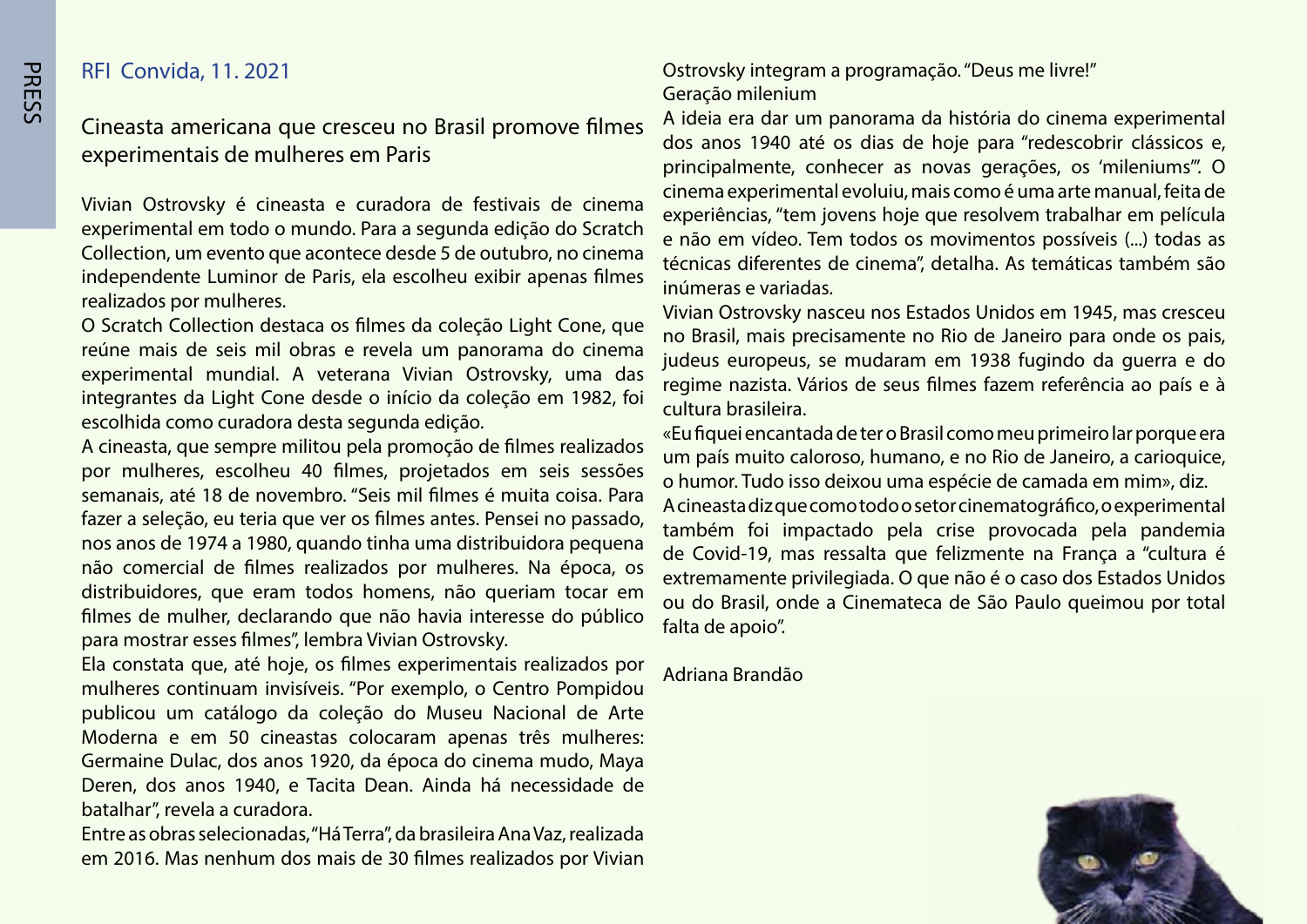#### Traverse Video catalogue, 11. 2021 - SON CHANT

Vivian Ostrovsky aurait pu s'immiscer dans la danse des pronoms, en variant les Je, tu, il, elle de ce film de Chantal Akerman, qui choqua certains- c'était en 1974- par l'explicit en forme de faire l'amour entre femmes ; la réalisatrice s'impliquant dans ce rôle. Ce faisant, elle se serait incluse dans Je, tu, elle, nous ; sans privauté aucune puisqu'elle est celle qui se souvient de cette soirée à Montparnasse, quand Sonia en conductrice d'un scooter, Chantal en passagère d'un petit geste de la main, la salue, elle qui filme ce moment d'entre elles, Vivian hors cadre, Chantal et Sonia dans le champ. Vivian qui filme et ses amies filmées. Vivian qui monte des fragments de film de Chantal Akerman qu'elle a glanés et qu'elle entremêle à ses propres images. Elle partage leurs «relations», qu'elle-même a tissées de divers pays, qu'elle a filmées. Elle connaît Paris, New-York et Moscou. Pourtant, elle a préféré rester le regard témoin et affectif. l'oreille témoin et affective et leur offrir, à toutes deux ensembles, la place entière. Son Chantlie les deux femmes, celle qui joue Rachmaninov, celle qui réalise. En sourdine, désignant dans ce «son»: SON*ia* Chantal. Chantal Akerman partageait en forme d'écriture de sa main, Vivian a ajouté : ia et al- coloréstant avec Sonia Wieder-Atherton; elles «firent» une vingtaine de films depuis 1983 ensemble, des installations et des performances. Un carton initial le rappelle dans la plus grande simplicité, avec l'image en duo des deux femmes en scène familière. C'est en clausule, que le noir et blanc décrit leur départ devant le métro Vavin, métaphore sans pathos du départ/ de la mort de Chantal Akerman, après que Vivian Ostrovsky relate qu'elle l'avait appris par téléphone, de Sonia Wieder-Atherton, à deux heures du matin. Sa voix particulière, en off, le rappelle, le champ optant pour un surcadrage superposé de fenêtres en ouverture/fermeture absolument liées en cet espace-<br>temps d'après la vie mais gardé vif par ce collage filmique.

Le film exprime en cinéma ce qu'est Chantal Akerman ; au présent, puisque ses films sont.

Son Chant exprime combien ils étaient liés à la musique, au son voire à la danse. Ce film de Vivian entrelace diverses scènes ou ébauches de scènes, fulgurances emblématiques de cette écriture singulière. Je, tu, il, elle n'y figure pas; non pas parce qu'il avait été conçu avant la fusion avec Sonia Wieder-Atherton puisque s'y glisse, Saute ma ville, le tout premier opus de 1968, où déjà, une jeune fille- déjà jouée par la réalisatrice- après les gestes triviaux : elle entre chez elle, relève son courrier, appelle en vain l'ascenseur... a des gestes si brusques qu'en cirant ses chaussures, elle se macule aussi la cuisse-Vivian n'inclut pas que qu'elle fait sauter l'immeuble avec la cuisinière à gaz.

Les films retenus appellent l'apport cinématographique de Chantal Akerman, c'est pourquoi s'imposaient Jeanne Dielman et la relation avec Delphine Seyrig et la durée en tension de l'immobilité, le soudain mouvement quotidien ; s'imposaient Les Rendez-vous d'Anna et la déambulation, la solitude et le déplacement avec Aurore Clément; s'imposaient les nuits, les villes, l'errance. Les plans ainsi cousus ne produisent pas une suite d'exemples ; les fragments de films successifs peinture, ils composent un portrait dans l'inachèvement essentiel, la ne fondent pas un regard documentaire mais ainsi qu'un collagetouche sensible.

Les titres retenus dessinent un/son itinéraire : D'Est, post-soviétique des campagnes à la neige des villes - Histoires d'Amérique et News From Home quand elle «s'enfuit» à New York - Rue Mallet-Joris et l'architecture - Paris XVIème arrondissement- Là-bas où Israël depuis un appartement et des vues depuis la fenêtre- voire L'homme à la valise même s'il y s'agit des essais de réinstallation chez elle, d'une femme retrouvant son appartement occupé.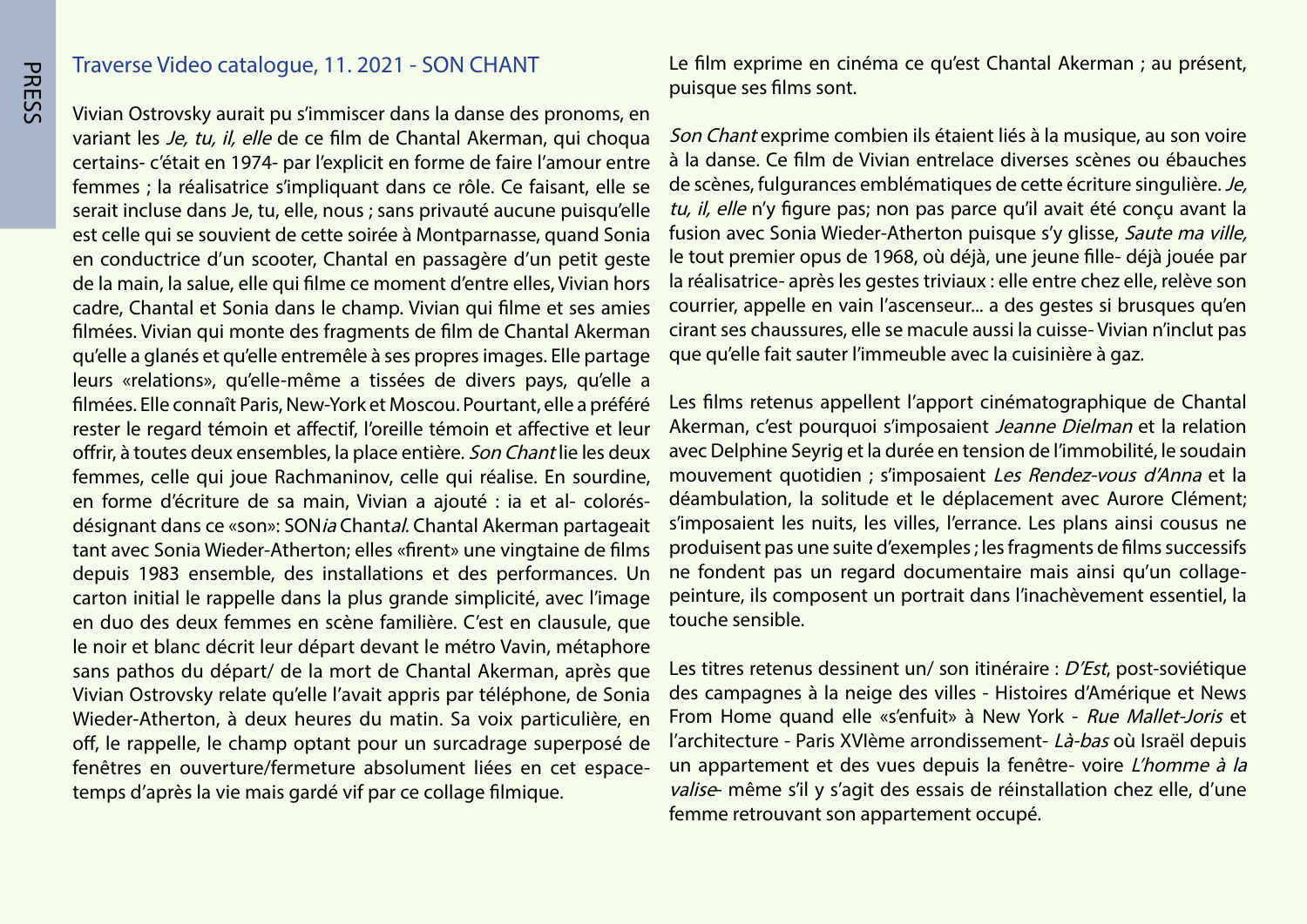La quête du lieu entraîne hors de la maison ; les plans retenus pourtant privilégient les moments près de la porte, dans le couloir étroit, dans l'entre-deux; en noir et blanc grumeleux, deux jeunes adolescentes fugueuses - l'une jouée par Maria Medeiros - arrivent à Paris dite ville de l'amour et prêtes à le découvrir mais ce sketch de 18 minutes, à la manière de Paris vu par Godard par exemple, et tourné vingt ans après celui-là, en 1984, s'intitule: j'ai faim, j'ai froid. Le déplacement n'atteint pas (toujours) l'Eldorado.

Les travellings suivent la ville, New York dans la nuit bleue ; le plan d'ensemble suit la femme arpentant la rue où se tiennent des hommes, eux dans des postures codées des prostituées, à Bruxelles. En reflet inverse, le motif de la salle, pièce, chambre y répond avec les aménagements, les usages comme celui de taper à la machine pour une scénariste- y compris « névrotiquement « et inversement, comme celui du farniente dont l'éloge dans La Paresse convie aussi la musique et Sonia Wieder-Atherton. En montage alterné, les deux jeunes femmes - en 1986 - invitent à savourer et ce «péché» - inclus dans un film collectif Seven Women, seven sins- et la musique: Chantal joue la paresseuse, commentant ses moindres gestes moindres mais peu à peu, elle est prise par la musique et sourit ; la violoncelliste enjouée, prise en musique, lève son regard nous attrapant.

Le violoncelle est sous-jacent à de nombreux plans. Vivian en compose un rapide triptyque avec des plans de Paris, avant la descente du métro à New York. Elle les unit : Sonia jouant en robe de soirée et aveu de Chantal « je suis entrée en musique grâce à Sonia»; souvenir filmique en champ/ contre champ de Chantal déquisée en aviateur et fumant dans la pénombre qui écoute Sonia, elle dans la lumière; elle ferme les yeux en émotion mais une petite phrase de complicité ôte toute chute dans la sensiblerie : «elle aimait dessiner la moustache».

D'autres citations explicitent ce travail en musique, avec quelques commentaires succincts de Chantal Akerman mais cela toujours en montage vertical avec des plans des films comme « dans un film, il y a les paroles'» alors que le champ cite, lui, la femme écoutant derrière la porte entr'ouverte, celle de *L'homme à la valise*, avant un diptyque sur fonds d'arbre et un retour à l'appartement, où la femme écoute un air d'opéra. Ce bonheur de l'écoute devance l'inquiétude d'un homme dans la pénombre écoutant les Kindertotenlieder et cela devance les Chants hassidiques interprétés par Sonia et des musiques au café... Très différemment, la partition de Vivian inclut la musique sous la forme du spectre sonore, soit que l'oscillogramme bénéficie totalement du champ, soit qu'il fasse base au plan de la jeune fille censée raconter des souvenirs des Histoires d'Amérique et tous les sons sont les bienvenus d'autant plus qu'ils disent l'absence, l'éloignement quand les appels téléphoniques récurrents peuvent rester vains ou insatisfaisants. Les «yes» de l'homme à New York dont Anna attendait dans sa chambre l'appel en métonymie de l'attente des voix qui se taisent ou qui se sont tues. Désir de la voix- au moins de l'autre. Désir du contact ce que la façon de danser dévoile. Ils disent en gestes du corps, l'envie de l'amour, le plaisir du désir et sa force. Ils disent que cela démène celui qui désire mais ne le mène pas toujours à la satisfaction mais qu'il faut recommencer.

Son chant saisit combien la musique et la danse portent de tels élans : même dans la grande salle moscovite, même dans ces corps maladroits en se risquant aux nouveaux airs et aux nouveaux pas d'après la chute du mur. Et plus corporellement exprimé, par exemple, dans ces moments ravis à *Toute une nuit*, dont Vivian choisit l'homme au tee-shirt jaune dansant avec une enfant, malgré sa jeunesse ; ce trio au café où la fille ne choisit aucun des deux jeunes hommes qui le lui demandent ou encore, cet homme assis à la table voisine de cette femme, tous deux immobiles, puis s'empoignant. Elle réunit ses corps étreints en triptyque. Elle réveille, aussi, le souvenir de Les Années 80, ce film, peut-être moins connu, esquisse d'une comédie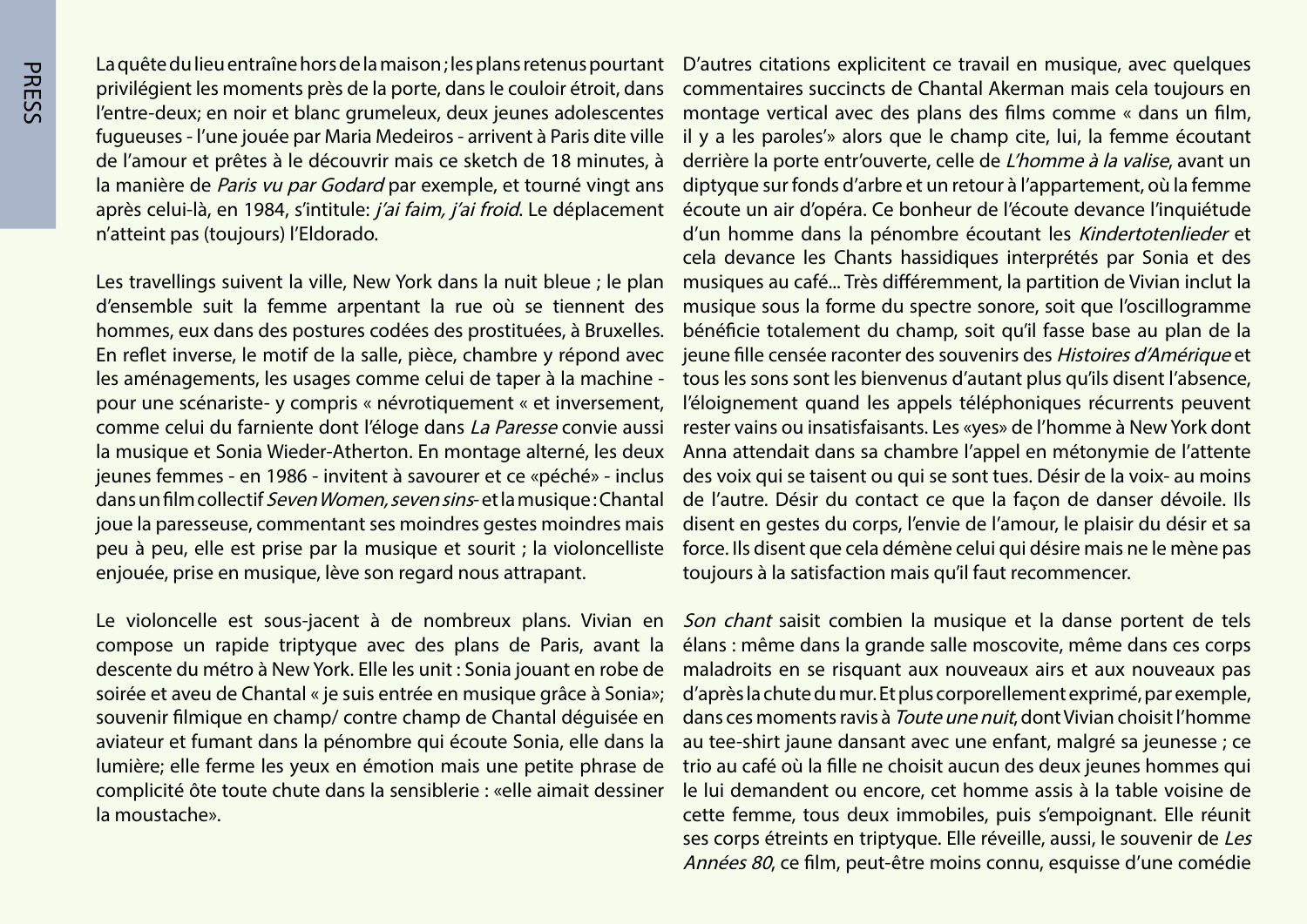musicale en Moebius, puisque le « sujet» est aussi la trame, le montage, que Chantal Akerman y tient le rôle de celle qui enregistre, dirige le chant ... très coloré.

Vivian ne constitue pas des souvenirs imaginaires comme Histoires d'Amérique, elle évite l'hagiographie et la vénération creuses. Son chant est aussi son propre chant rejouant la partition des motifs de Chantal Akerman qui vivait sa vie en films quand ses films vivaient de sa vie. Vivian parle elle-aussi en films, c'est ainsi qu'elle approche au plus près de son amie parce qu'elles étaient dans cette amitié amoureuse qui sait écouter les palpitations de l'autre dans sa création. C'est ainsi qu'elle fait film des bribes de ces films où Chantal était toute elle et sa musique jouée en duo avec Sonia. SONia CHANTal d'OSTROVSKY.

**Simone Dompeyre** 



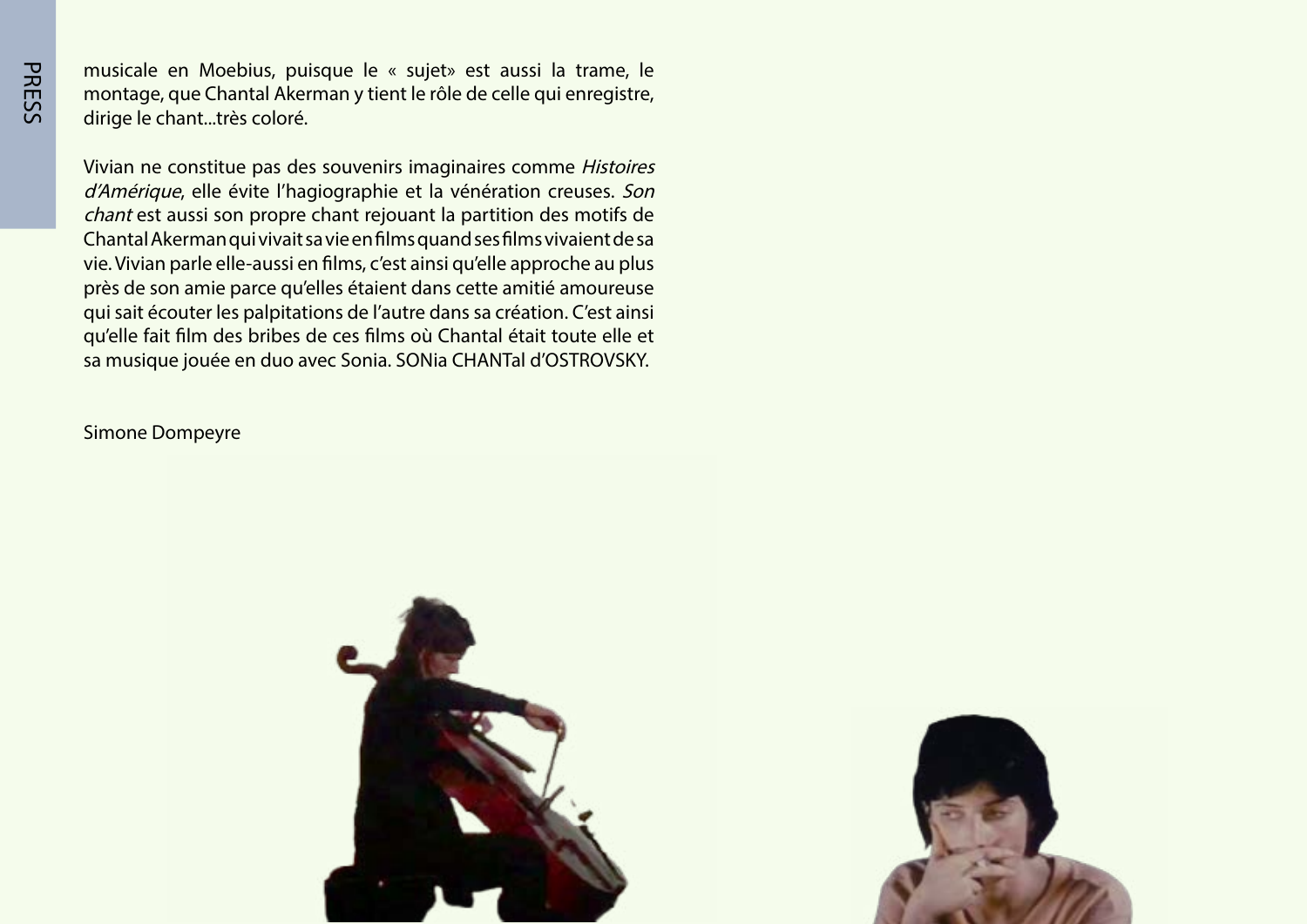#### Desistfilm, 05. 2021

OBERHAUSEN 2021: SON CHANT BY VIVIAN OSTROVSKY

A few days ago the 67th edition of the International Short Film Festival Oberhausen culminated, which was held in a dual edition, and whose programming covered several recent short films, some of them experimental. Among them, I highlight the recent work Son Chant (2020) by the American filmmaker and curator Vivian Ostrovsky, who was born in New York, grew up in Rio de Janeiro and currently resides in Paris.

Ostrovsky's work has been marked from her position and vision as a filmmakerina male environment but also from heractivism to contribute to improving the conditions of women in film and audiovisual, such as the founding in the mid-1970s of the Ciné-Femmes International, an entity dedicated to the promotion, distribution and exhibition of films made by women. Also in 1975, she promoted the creation of the Femmes / Films festival in Paris, as well as an international symposium in the Val D'Aosta in Italy, thanks to the support of UNESCO, and which was attended by Susan Sontag, Agnès Varda, Valie Export, Chantal Akerman, Márta Mészáros and María Luisa Bemberg, among others. After this work to promote women's cinema, Ostrovsky launched into the creation of experimental films, especially in Super-8, such as Top Ten Designers in Paris (1980), Copacabana Beach (1983), Eat (1988), Public Domain (1996), Telepattes (2007), But elsewhere is always better (2016) or *Unsound* (2019). She already has more than 30 short films and installations to date. Son Chant is her latest work. During its twelve minutes, Ostrovsky's Son Chant is a tribute to the cinematographic relationship between the Belgian filmmaker Chantal Akerman and the French-American composer and cellist Sonia Wieder-Atherton. Both worked together on more than twenty films, installations and video

performances, and this short in some way rekindles the vital impulse that emerges between images and sounds. Ostrovsky has indicated in the synopsis that: "Reviewing my mini DVs recorded over the last decade, I rediscovered a forgotten night sequence of Chantal Akerman and Sonia Wieder-Atherton leaving a brasserie where we had dined together in Montparnasse. The excerpt stayed with me for a while  $(...)$ And, since New York, Paris and Moscow were places that the three of us had in common, I intertwined some of my images with those of their films"

From the intimate and friendly, Ostrovsky adds another component to this relationship, her gaze from the memory and absence of Chantal, and on this undervalued sound aspect.

I remember that in March of last year, before the pandemic, at the closing of the Ficunam, in Mexico City, I attended Chantal?, a performance work where Wieder-Atherton played the cello, while the short film Saute ma ville (1968) by Akerman was superimposed on the stage and a text taken from *Une Famille à Bruxelles* (1998), also by Akerman, was Atherton captured, from three acts and repetitions, which required read by one of Akerman's actors, Stanislas Merhar. In this way, Wiedera patient and attentive listener and spectator, a type of invocation, like a mantra, from a single short that appeared in a loop, creating an atmosphere of insistence and possibility of reunion. The question of the title of the performance loomed tremulously, while the images confirmed something that time cannot erase. In the Ostrovsky short, some moments of similar presentations by *Chantal?* are recovered to be included in this montage that weaves scenes from films by both Vivian and Chantal, under the influence of Wieder-Atherton's arrangements of a work by Rachmaninov. Scenes from Jeanne Dielman, 23 quai du Commerce, 1080 Bruxelles, Les Rendez-vous d'Anna, Toute une nuit,  $D'Est$  or Là-bas, among other films, appear under the influence of anachronism, in a renewal of time, to bring back creative ties, as well as correspondences, from the creative figure of the Belgian filmmaker.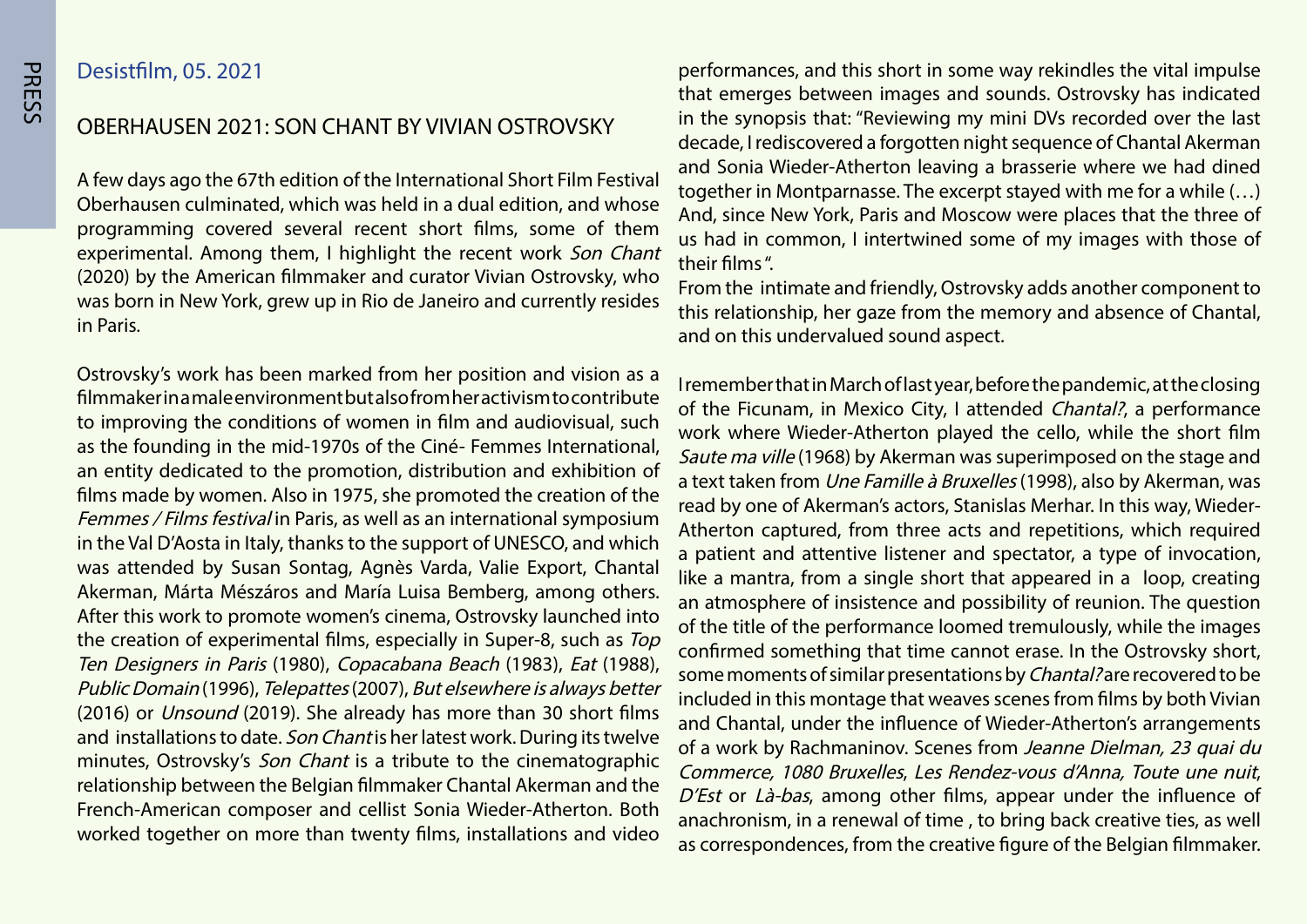As a film essay, Ostrovsky elaborates her montage from motifs, such as scenes where characters prevail in passageways, through marked and dry steps, dance scenes under fashionable rhythms, or where Chantal evokes the sensations that the interpretations aroused in her of Sonia, and, from this, the position of the music in her works: "In a film of words, the cello becomes another voice", Chantal is heard saying. And it is thus, that Ostrovsky is adding other reasons: bi or tripartite screens to put some scenes in dialogue or consonance with their reflection or musical mimesis, analogies or metaphors caused by these montages of images and sounds (usually foley effects, which creates another over, that s she leaves specific impressions on some encounters with sense of reality). And also from the memory of her, from her voiceboth women (or on the tragic news of Chantal's death).

The short *Son Chant* - or Son (ia) Chant (al), as it appears in the initial Atherton project based on Chantal's film, already as an example of title - also includes scenes from From the East in Music, another Wiederthe symbiotic creative relationship, and the extension of a work to other media. At some point in this short sense, Sonia indicates that both works, her's and Chantal's, the musical and the film, merged, that their universes were intertwined. And it is this relationship that Ostrovsky explores, with closeness, familiarity, hand-in-hand with the two characters explored, in these gestures or traces that they leave visible in her works, and that survive time.

International competition Direction: Vivian Ostrovsky Editing: Ruti Gadish Sound design and mixing: Sharon Shama Post-production assistant: Severine Moreau USA, 2020, 12 min

By Mónica Delgado

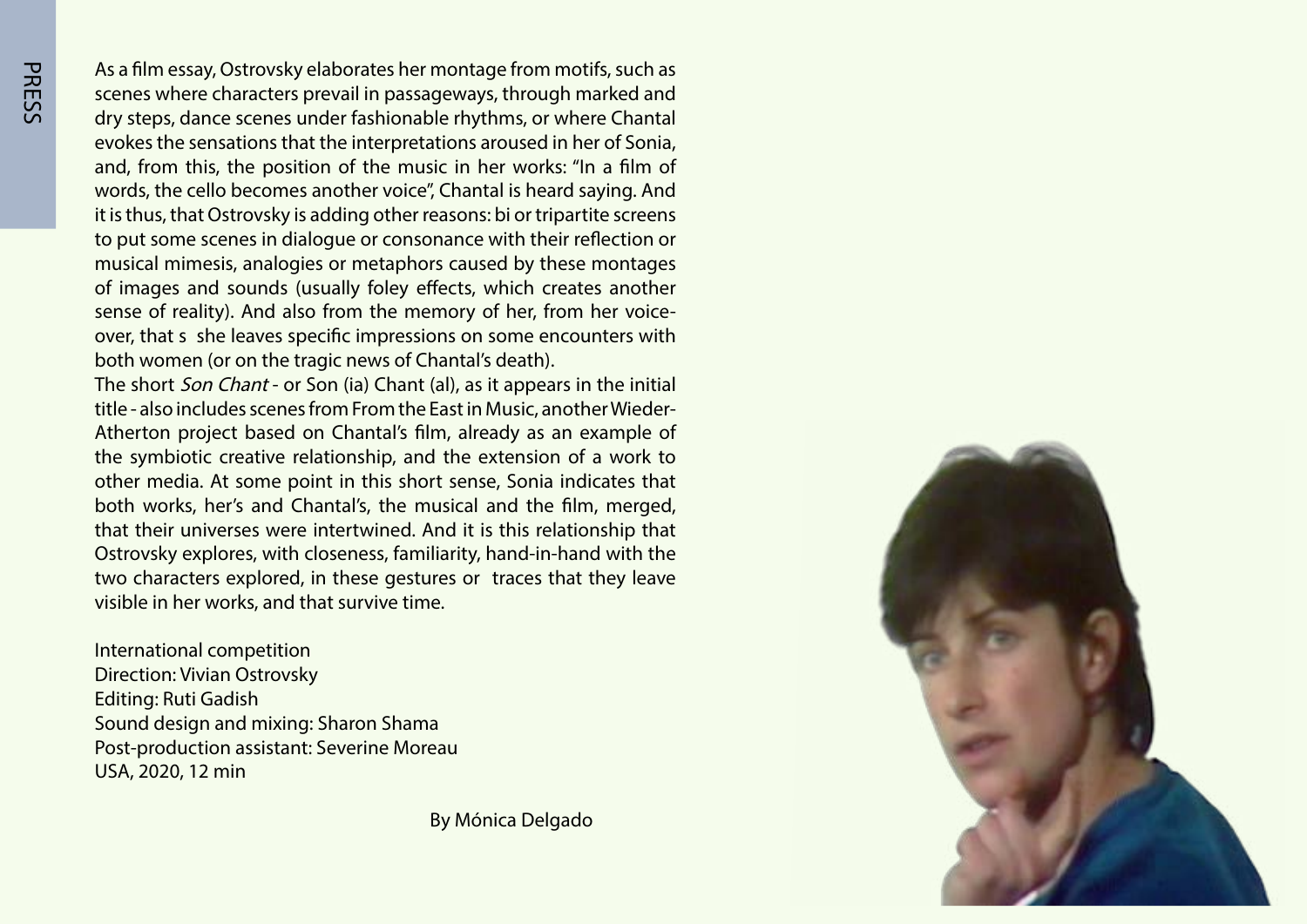Salle de lecture : comptes rendus - FIFA experimental 2021

Le FIFA ne dédaigne pas les productions télévisuelles plutôt conventionnelles dès qu'elles peuvent nous raconter quelque chose sur un sujet artistique intéressant – une politique éditoriale tout à fait légitime, soit dit en passant, malgré quelques choix discutables, comme, dans cette édition, le racoleur Sauver Notre-Dame (2020). Dans ce contexte, la section expérimentale, organisée depuis longtemps par la toujours fiable Nicole Gingras, commissaire d'art contemporain parmi les plus importantes du Québec, est une oasis et aussi, pour utiliser un vocable d'actualité, un service essentiel. Ce ne sont pas à proprement parler des films sur l'art qui sont montrés dans cette section, mais des vidéos qui sont, en elles-mêmes, des ceuvres d'art à part entière. Regarder ces courts films dans un festival - que ce soit dans une salle de cinéma ou à la maison sur un petit écran – leur rend honneur peut-être mieux encore que la réception plus habituelle dans une galerie d'art : on les regarde du début à la fin, dans l'ordre voulu par les programmateur trices, et sans l'interférence d'autres œuvres autour.

La section expérimentale du FIFA 2021 propose six programmes organisés en trois paires. Il faut dire d'emblée que toutes ces séquences, qui répondent à des logiques de sélection et de présentation très diverses, sont d'une excellente qualité. Une autre chose les relie, une écrasante prédominance féminine : la quasi-totalité des artistes, mais aussi des expériences racontées et imagées, appartiennent au genre qui, sans être absent de l'historiographie de l'art vidéo, y occupe malheureusement toujours une place plus marginale par rapport à celle dédiée aux hommes

Enfin, le FIFA expérimental consacre deux « focus », sélections d'œuvres marquantes organisées chronologiquement, à des vidéastes excellentes trop peu vues ici. (...)

L'autre « focus », traçant la carrière de Vivian Ostrovsky, est pour moi le point culminant de ce millésime déjà exceptionnel. L'artiste nous offre une variation originale et géniale sur chaque genre qu'elle touche: le film d'archives familiales (*Wherever was never There.* 2011) qui devient un mille-feuilles envoûtant; la symphonie visuelle, revue avec l'art consommé du n'importe-quoi jouissif (DizzyMess, 2017); la fable métaphysique, accompagnée d'un commentaire social, autour d'une entrevue avec l'autrice brésilienne légendaire Clarice Lispector (Hiatus, 2018); la vidéo esthético-scientifique, sur les formes visuelles que peut prendre le son (*Unsound*, 2019, où la bande son est en effet complétement silencieuse); et le double biopic racontant l'amitié et la collaboration artistique de la cinéaste Chantal Akerman et de la violoncelliste Sonia Wieder-Atherton. Les prénoms de ces dernières, évoquant le « chant » pour l'une et le « son » pour l'autre, ont déjà tout pour plaire à leur troisième amie, dont le travail sonore est toujours particulièrement époustouflant.

Aucun de ces genres ne sort indemne du traitement que lui consacre Ostrovsky : déconstruction des codes, puis recomposition de prime abord chaotique mais en vérité méticuleusement tissée. Mais le cas le plus frappant de ce travail de sape est le film qui occupe à lui seul presque la moitié de la durée du programme, M.M. in Motion (1992), une merveille suivant l'une des chorégraphes les plus passionnantes des dernières décennies, Mathilde Monnier. Ce film pourrait figurer dans la section générale du FIFA, puisque c'est apriori simplement un film documentaire sur une artiste de danse. Cependant, si tous les ingrédients habituels sont là  $-$  entrevues, répétitions, représentations, discussions informelles en coulisse – le résultat du mélange est une œuvre d'art exceptionnelle et une relecture

(...)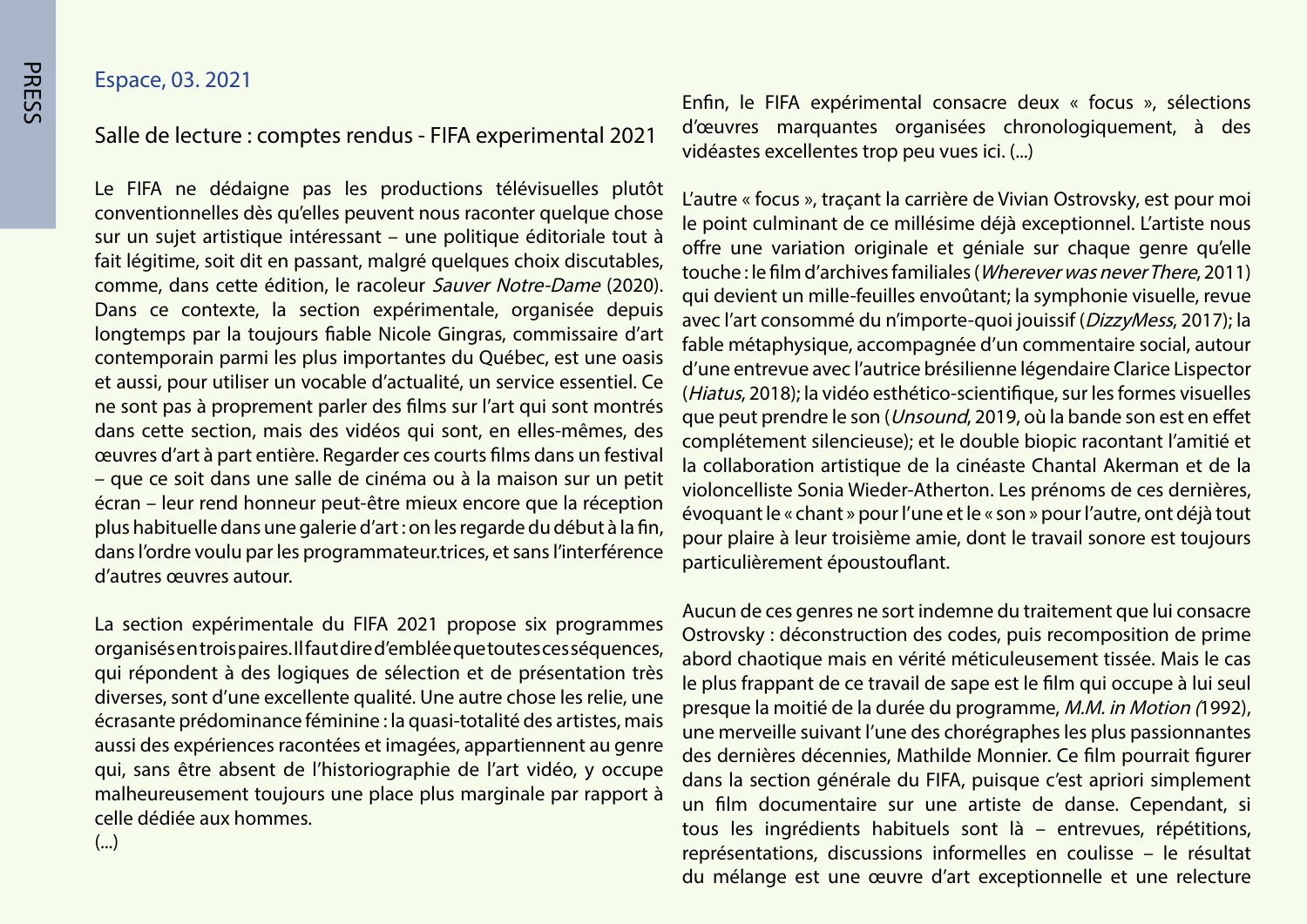totale du genre. À travers des moyens subtils comme l'accélération et la décélération du rythme, le décalage entre le son et l'image, la dégradation volontaire de la qualité de l'image et des angles de prise de vue étonnants, la cinéaste crée un film sur la danse comme on en a rarement vu. Ce film de 1992, restauré en 2020, prend parfois des airs étranges d'un document rare sur la danse de la Belle époque ou des swinging twenties (pas les nôtres, peu swinging en fin de compte; ceux du siècle dernier). Cette magie atemporelle et mystérieuse accomplit ce qui est assurément l'objectif ultime d'un film de danse : nous donner envie de nous trouver dans une salle de spectacle et ça tombe bien, car ce sera justement de nouveau possible pour plusieurs, notamment au Québec, dès que l'on finira de profiter du ! FIFA





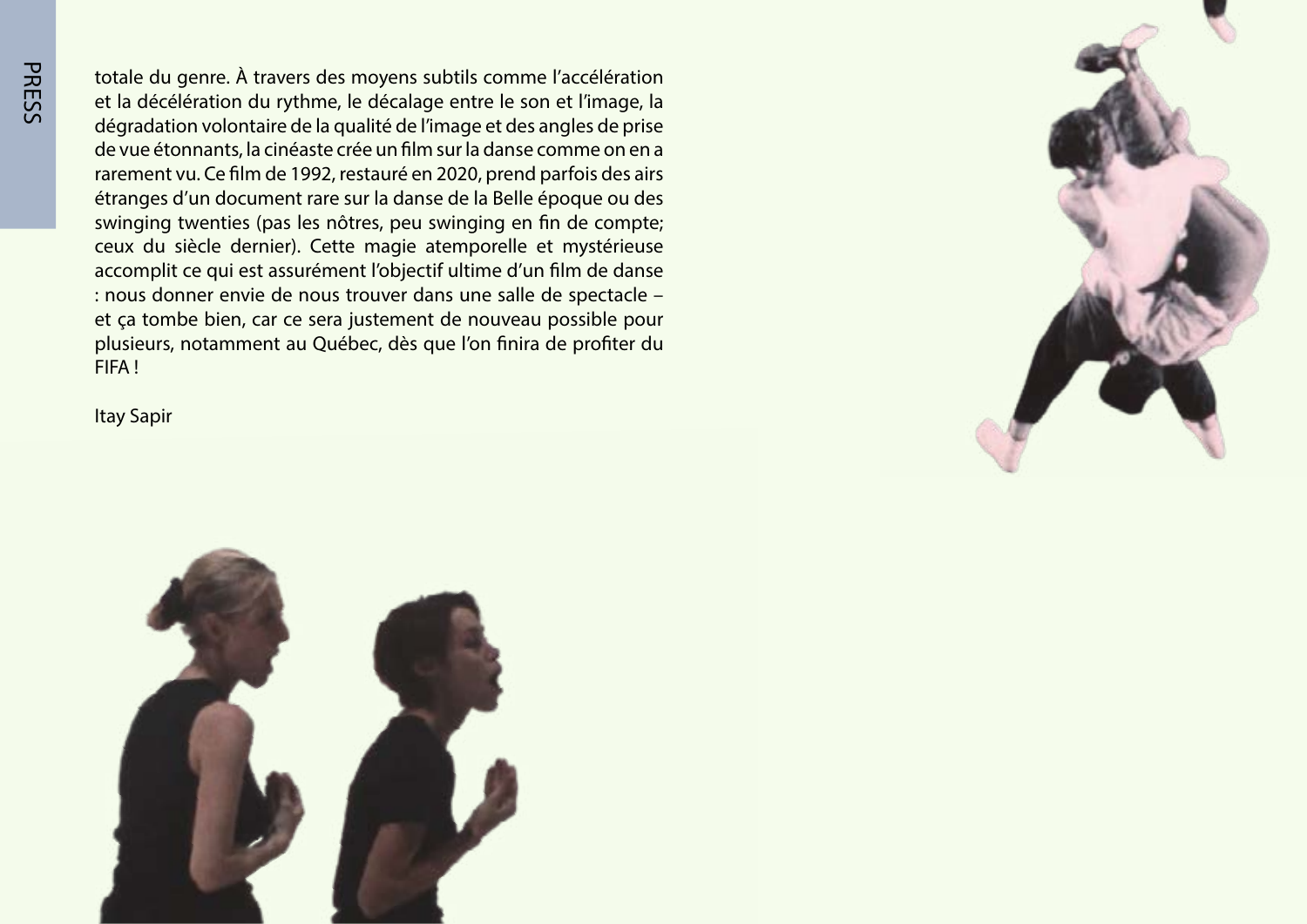#### Traverse Video catalogue, 3. 2020 - Unsound

trovsky, il n'est pas entendu mais vu... ou entendu parce Alors que le son est le fondement de *Unsound* de Vivian Osque vu.

Le premier à hurler muettement est le Tarzan, au corps athlétique de quence mais un champion de la force vocale, du cri quasi primal. De sa mière version de Van Dyke en 1932 – n'était pas un maître de l'élo-Johnny Weismuller qui, Homme-singe – selon le titre de cette prebouche sort un zigzag emprunté à l'impression sonore qui figure sur le côté et tout au long de la pellicule filmique, en une étroite bande trique sont transformées en variations acoustiques sur la membrane verticale et dont les variations correspondantes de courant élecdu haut-parleur. Cette visibilité de la piste sonore qui, elle, appartient au hors-cadre, inaugure diverses occurrences du passage du son, le dessin en dents de scie depuis un transistor, la pellicule encadrée de ses pistes et divers appareils à plus ou moins longue portée de transmission de son, des amplis aux sirènes d'alarme haut-juchées. image de leur production, captation et diffusion maniées ou pas. Machines typiques et commercialisées de l'histoire du son et du sonbayes-auditeurs, oreilles de m.tal dem sur.es ou en formes rondes à mais aussi d'étranges appareils acoustiques enserrant la tête de cola Mickey Mouse, toutes impliquent un son écouté.

Des réflexions scandent l'écoute du son, ainsi une citation en écriture manuscrite près d'un Morton Feldman jovial, glose notre entente son compare le rapport son image à la rencontre de voyageurs qui lants, ainsi Notes sur le cinématographe s'ouvre à la page où Bresd'un son comme mémoire de celui-là. ; ainsi Sontag aux yeux brilne peuvent plus se séparer. De tels propos émaillent Unsound hors position du plan avec une fréquente superposition des plans, signe d'une écriture posée car le champ les mêle à divers jeux de com-

son soit convoqué dans un film de son sans sons arrête puisqu'il fut des origines diverses de ces images sonores et iconiques. Que Bressi attentif, si précis en matière sonore du froissement des billets de banque de L'Argent au saccadé des pattes de l'ânon de Au Diable tant ses étriers et où le tracé de l'écriture sur machine à écrire mais Balthazar, de Mouchette se roulant dans l'herbe ou de Lancelot frotaussi au crayon sur papier ou à la craie sur tableau est sensible, où le sang s'entend couler, où le verre éclate en bris sonores – ici repris ; que ce soit Bresson prouve que Vivian Ostrovsky ne dédaigne pas le son, ne dit pas s'en passer mais en plaisir, provoque notre attention aux composants filmiques.

Le propos de Vivian Ostrovsky est loin d'être sentencieux, il ne suit pas une chronologie précise de fabrication des appareils qu'il intègre dans le champ mais s'émaille de retours à des films quidés par un humour certain ; après l'homme-singe ayant perdu son organe et sa domination puisque son hurlement marque son territoire dans la jungle et lui rattache ses « sujets », les incursions dans le cinéma du monde optent assez souvent pour la comédie voire le burlesque ou le décalé quand elles ne se font pas citationnelles des marqueurs de genre avec le cri de la femme attaquée qu'elle soit ou non échappée de King Kong de Cooper et Schoedsack. La prise des sons suit aussi les flots et les ressacs en triptyque, derrière la fenêtre ou avec voilier et îlot sur ajoutés, avec des enfants joueuses sautant sur les vaques; ailleurs elle surencadre dans une machine à entendre qui intègre l'image. Elle déborde les questions de lieux et de climat et le surfeur, comme le preneur de son en maillot de bain circulent près ou sur l'eau gelée d'un iceberg voire un homme nu de même taille que le bloc glacé le longe sans problème quand la bande sonore aurait eu à démêler des problèmes de cohérence pour la tonalité de l'instant filmique.

Les fragments retiennent aussi/surtout des moments où la musique est primordiale diégétiquement : les musiciens de rue avec l'homme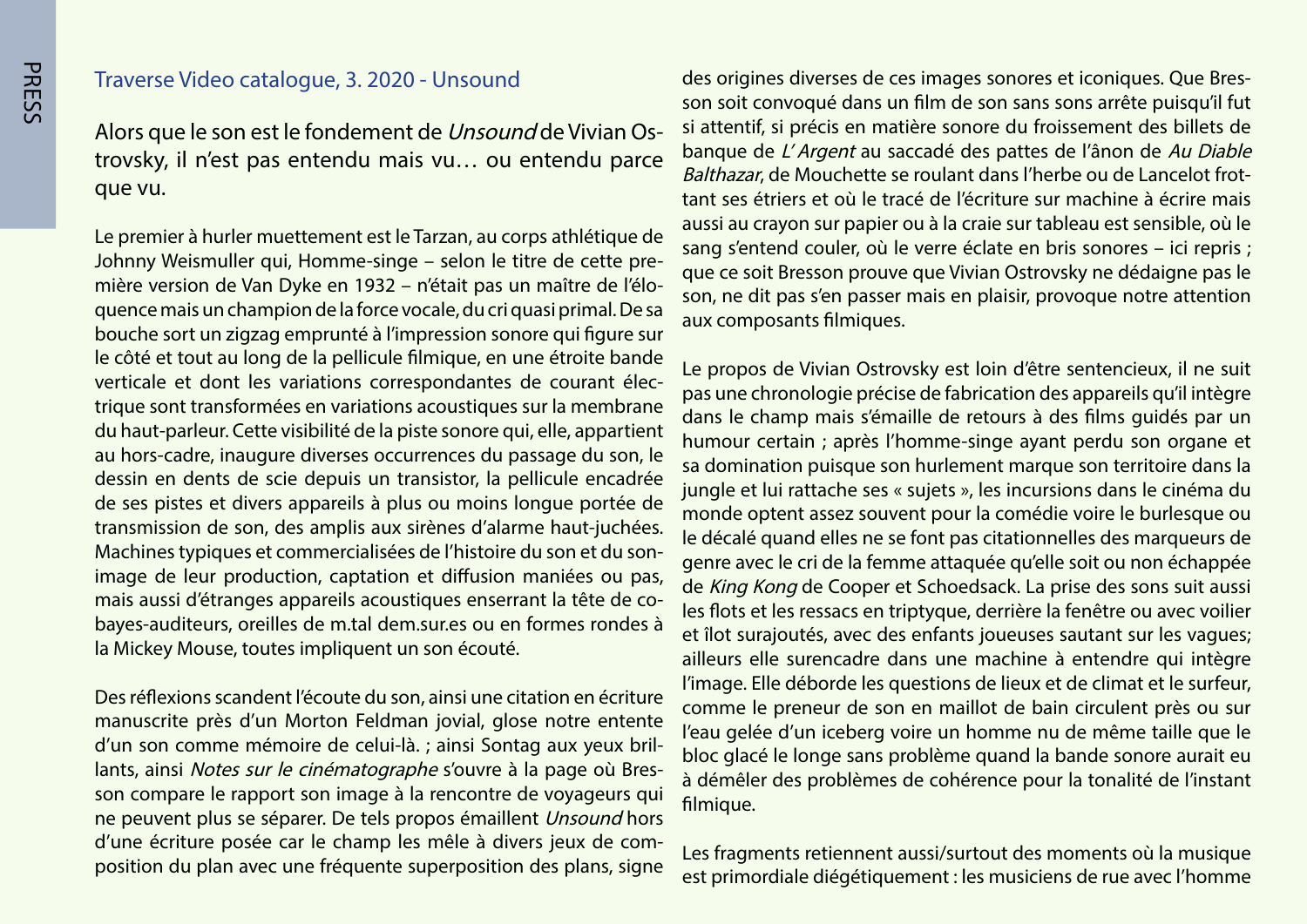aux pieds bots de *Vidas secas*, le numéro de music-hall de la femme radianov dont le titre éponyme cite le poète arménien Harutyun 1930 en danse chaloupée ou le geste stylisé du Sayat-Nova de Pa-Sayatyan, dit le « roi des chansons ». Et *Unsound* monte en gros plan geant le champ du *Dernier Tango à Paris* voire se souvient de Pina le visage de l'homme ne supportant plus le bruit du métro, parta-Bausch qui souda la parole au corps dansant quand The Man I Love était énoncé par chacun de ses danseurs. Le verre brisé – même si le plan est emprunté ailleurs – évoque, par sa proximité avec le chant, les prouesses du contre-ut et de la Castafiore des Aventures de Tintin.

Et si le couple de danseurs de salon-hommes d'Edison qui rejoint, en une autre superposition, la danseuse de cabaret, n'avait de son que si le Kinétoscope était doté de l'ancêtre des écouteurs individuels, l'ingénieur du son de Lisbonne story participe à la mise en abyme structurale de ce film de Wenders voire à son projet : Philip Winter invité par son ami cinéaste à Lisbonne, ne l'y trouve pas mais fait ce pour quoi il y est venu et capte du son. Il y circule armé de sa perche, comme une sorte de Buster Keaton – celui-là soutenait difficilement tique tram dévalant la colline, se croisant, faisant chuter des objets parleurs sur pylône, ou courant avec un acolyte devant l'emblémason trépied de caméra – pieds dans l'eau d'où émergent des hautd'un bord de fenêtre etc.

Le cheminement joyeux est pourtant sans manque, il n'est pas muet parce que nous n'y sommes pas sourds ... le son est dans le champ par ce que nous savons d'eux et que nous avons, souvent, appris par les films eux-mêmes, ainsi la balle tirée d'un revolver ou le son d'un corps jeté dans un puits ou le chuintement pneumatique des portes type science-fiction inventé par l'ingénieur du son de La Guerre des Étoiles qui suffit pour L'Empire contre-attaque sans l'image de la porte ; des sons inventés filmiquement devenus des topoï de genre ou plus encore des garants de crédibilité alors même qu'ils n'existent pas dans le réel ainsi d'un petit saut dont si précocement Leonardo avait noté : « Si un homme saute sur la pointe des pieds, son poids ne fait aucun bruit ».

Le champ s'avère ainsi sonore par importation de nos habitudes de tendu – y compris sans être effectif CQD – ou n'est pas là, sans signe voir... et d'entendre ; le son ne saurait être hors-champ car il est enle convoquant ; c'est la source sonore qui, elle, est visible ou pas, in ou acousmatique. Et de rappeler à notre mémoire ces films qui s'en nourrissent pour tromper du Magicien d'Oz à Mabuse...

Vivian Ostrovsky pousse le paradoxe dans le même esprit mutin : le gong de la société *Rank* sonne l'explicit du film sans sa sonorité phy-<br>sique.

phisme sonore, de notation musicale hors des partitions qui, selon Elle le pousse en un second registre en scandant sa coda de graboles, gardaient la trace des morceaux de musique depuis le XIVe des portées de cinq lignes avec noires et blanches et autres symsiècle, après d'autres bien plus précoces essais, seuls archivages pos-<br>sibles avant les techniques d'enregistrement.

Elle convoque, dans ce seuil, Roland Kayn et Marco Fusinato. Est-ce derna, un subreptice *glissando* des plans de banquise en accord avec pour le premier dont les œuvres ont été dirigées par Boulez ou Mal'humour porté par *Unsound* puisque l'écoute de son œuvre Tektra, a glé par la glace et la neige, avec pour toute boussole le son ». Plus donné « l'impression d'être plongé dans un paysage arctique, aveulogiquement, ce sont les manières d'écriture de son œuvre dite « cybernétique » et qui adopte des formats des plus inhabituels jusqu'à quatorze heures qui importent.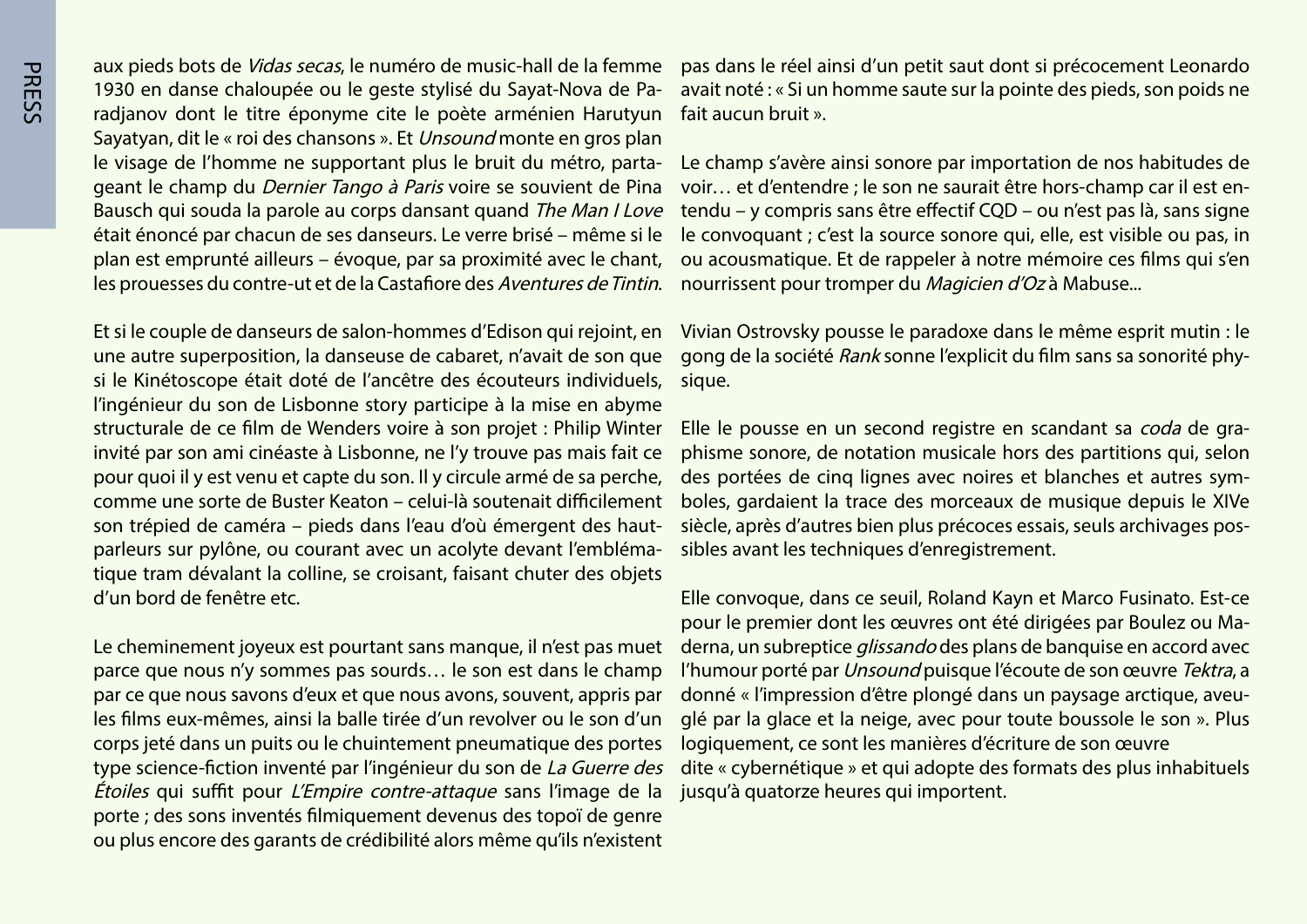**PRESS** 

vaillant fortement les fréquences. Il rejoint dans leur manière de tions formelles à inventer, hors du cadre prévu. Fusinato improvise avec guitare électrique et amplificateur en tra-àson dépasse le champ référentiel et s'envisage dans des configura-<br>vaillant fortement les fréquences. Il rejoint dans leur manière de tions formelles à in notation musicale, Cage, Stockhausen mais aussi le Feldman de Projection 2 de 1951, Morton Feldman invité dans *Unsound*. Cette Simone Dompeyre « transcription » excède un traçage utile des musiques composées certes les partitions médiévales intégrées aux manuscrits prouvent un désir du beau qui déborde l'utile – mais ici, le graphisme sonore n'a pas d'intention esthétique détachée, il reconnaît la double nature sonore et plastique du son, ce qu'avaient inauguré les Futuristes, dadaïstes et Duchamp.

Ce traçage de cercles, lignes, faisceaux ... a été nécessaire puisque les nouveaux champs de la musique électronique, bruitiste, concrète borescences volubiles, rhizomatiques qu'il déploie s'avèrent geste ne se pouvaient « noter » avec un système lié à la gamme or les arartistique, intervention plastique. Stockhausen le commente très explicitement : « Dès mes débuts de compositeur, j'ai réalisé que la précision du dessin était essentielle pour une exécution sans faute de la musique. Je me suis attelé à. cette tâche pour chacune des 330 ceuvres créées à ce jour. Que restera-t-il de moi à la fin de cette vie ? Avant tout des partitions. Elles doivent donc être sur le plan graphique aussi limpides et belles que possible. »

De telles structures arborescentes modélisent les structures ryth-<br>miques en musique. Héritées de manipulation d'arbres, issues des sins et non plates transcriptions de sons ; elles y intègrent gestes et mathématiques discrètes et de l'informatique, elles deviennent despotentialités de jeu.

Unsound en écriture filmique d'association, de coalition déborde la boutade, tout en propageant cet esprit joyeux, il déborde le premier abord de reconnaissance du pouvoir sonore, entendu jusque dans néma ; il entraîne bien au delà, là où le son est image à agir. Là où le son absence parce que construit dans nos successives séances de ci-

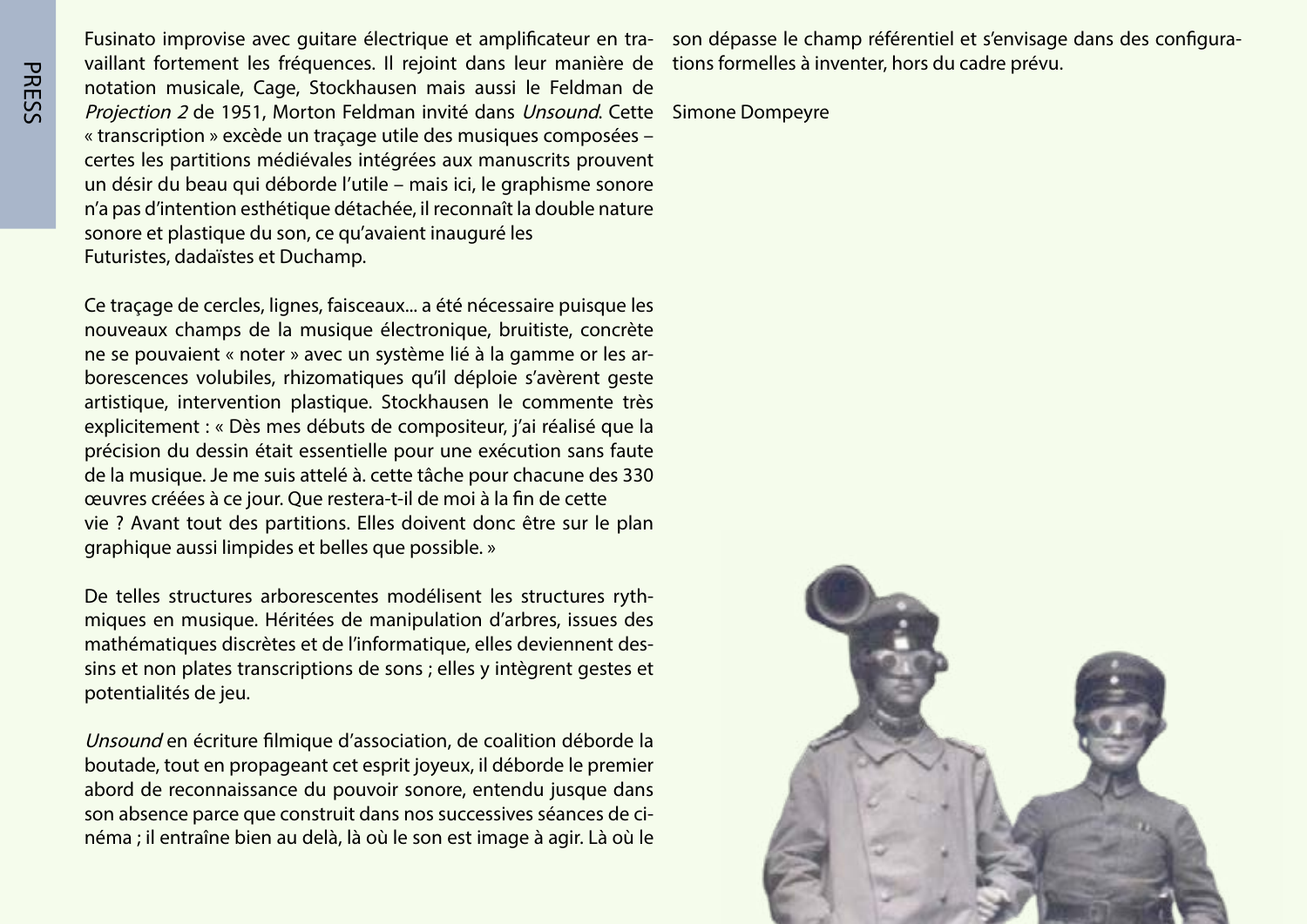#### Women's History Month, GME newsletter, 3. 2020

format and convention; with each new film, she liberates powerful new forms and expands her burgeoning creative process.»

#### **GME Features Moving Image Works by Women Filmmakers**

mental filmmaking career. Acitizen of the world, Ostrovksy has made PLUNGE, is a double-DVD edition spanning Vivian Ostrovksy's experifilms in Brazil, France, Israel, Japan, the Soviet Union and the United .States

Conversant in the experimental filmmaking practices of such artists as Jonas Mekas (DIARIES, NOTES, AND SKETCHES) and Jim McBride (DAVID HOLZMAN'S DIARY, 1967), Ostrovsky was inspired to create tially involved shooting with a silent Super 8 camera; she loved the her own film diaries. She developed a filmmaking technique that ini-" gritty... indefinition" of the images that were

ting process, adding in sound originating from vinyl records. (Later, exposed on the film's emulsion. She continued with an intuitive edishe filmed in MiniDV so as to simultaneously be able to record image and sound together).

As her filmmaking adventures progressed – combined with her cluding Bruce Conner and Jack Smith, as well as Jacques Tati and extensive knowledge of other avant-garde filmmakers' works (in-Jean-Luc Godard) – she incorporated the cinematic forms of the film litical tract to create her own distinct filmic language. As Federico diary, found footage, collage, essay film, personal memoir, and po-Rossin has written so succinctly in the booklet accompanying this DVD edition: «This indeterminacy, or mixing of genres, provokes a matic machismo"; it indicates the militant and feminist roots of Ostrovsky's practice; her ethical and political commitment. Combining reconsideration of the language of control, of all aspects of "Cine-<br>matic machismo"; it indicates the militant and feminist roots of Ostrovsky creates a field of artistic expression that escapes and expands great humility with breathtakingly precise audiovisual montage, Osbeyond its boundaries...her hybrid cinema refuses to be limited by

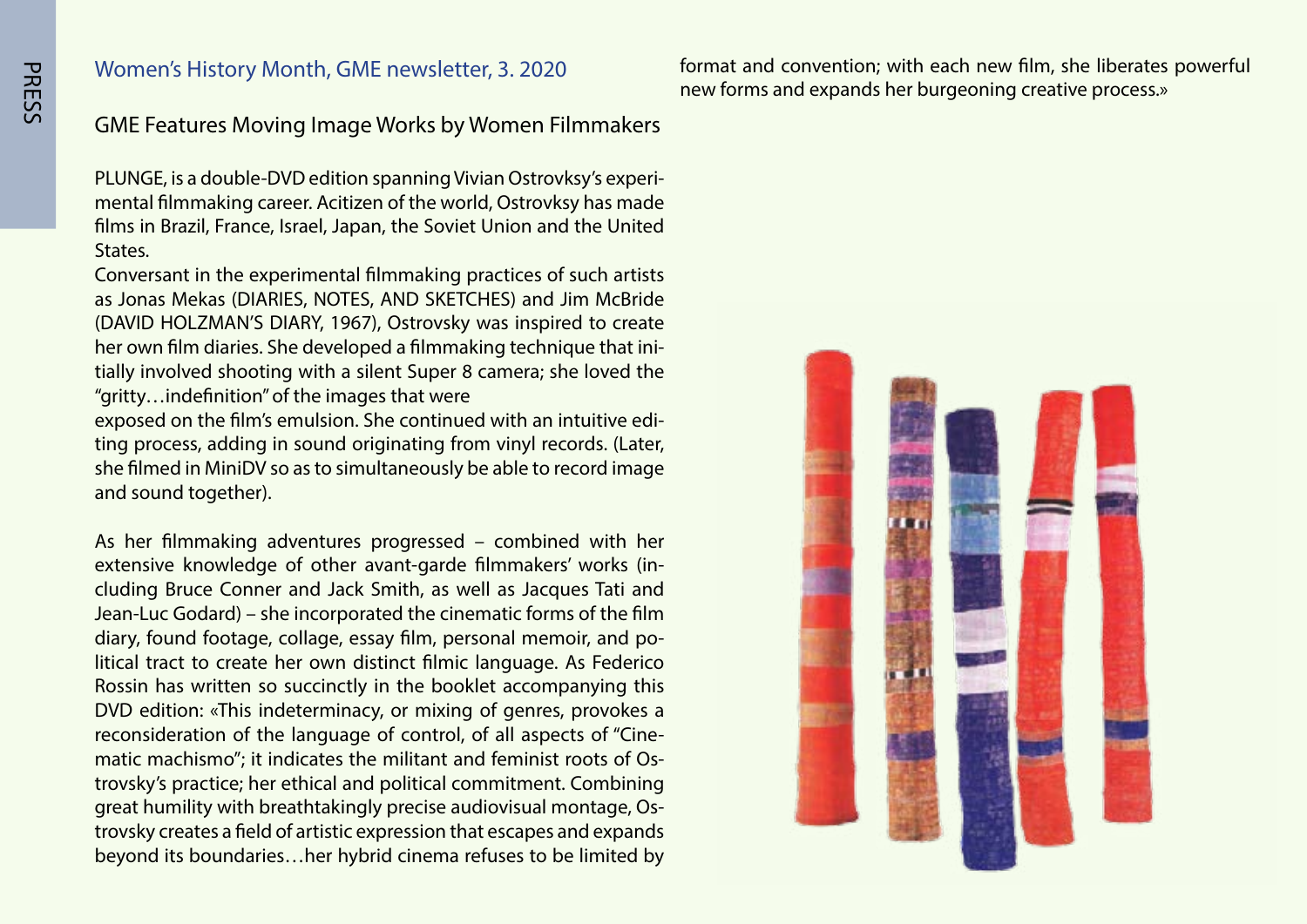#### Film Comment, 7, 2019

Through 16 newly remastered short works, Vivian Ostrovsky sculpts hypnotic timescapes out of archival material and her own Super 8 footage, quoting sources as diverse as Cukor, Tati, and Deleuze.

perimental moving image, the aptly titles *Plunge* dives deep into A compelling presentation of Vivian Ostrovsky's prolific career in exthe artist-curator's singularly playful mode of collage filmmaking. Through 16 newly remastered shorts, Ostrovsky sculpts hypnotic timescapes out of archival material and her own Super 8 footage, quoting sources as diverse as Cukor. Tati, and Deleuze, In titles like Ice/Sea (2005) and *Eat* (1988), Ostrovsky's multicultural upbringing comes to the fore; the filmmaker displays an uncanny ability to track ding richly textured biographical films. Across events and mediums, cond volume is dominated by her 21st-century digital work inclutiple languages and transmuting across species. The collection's seroutine gestures as they circulate and tessellate, resonating in mulplex soundscapes on top of Deren-esque fragmented cartography, Ostrovsky remains devoted to multidimensionality, building comcreating films that chuckle wryly at their own acrobatics.

Madeleine Collier

Vivian Ostrovsky: Plunge 16 films, 1982-2014; Re-voir

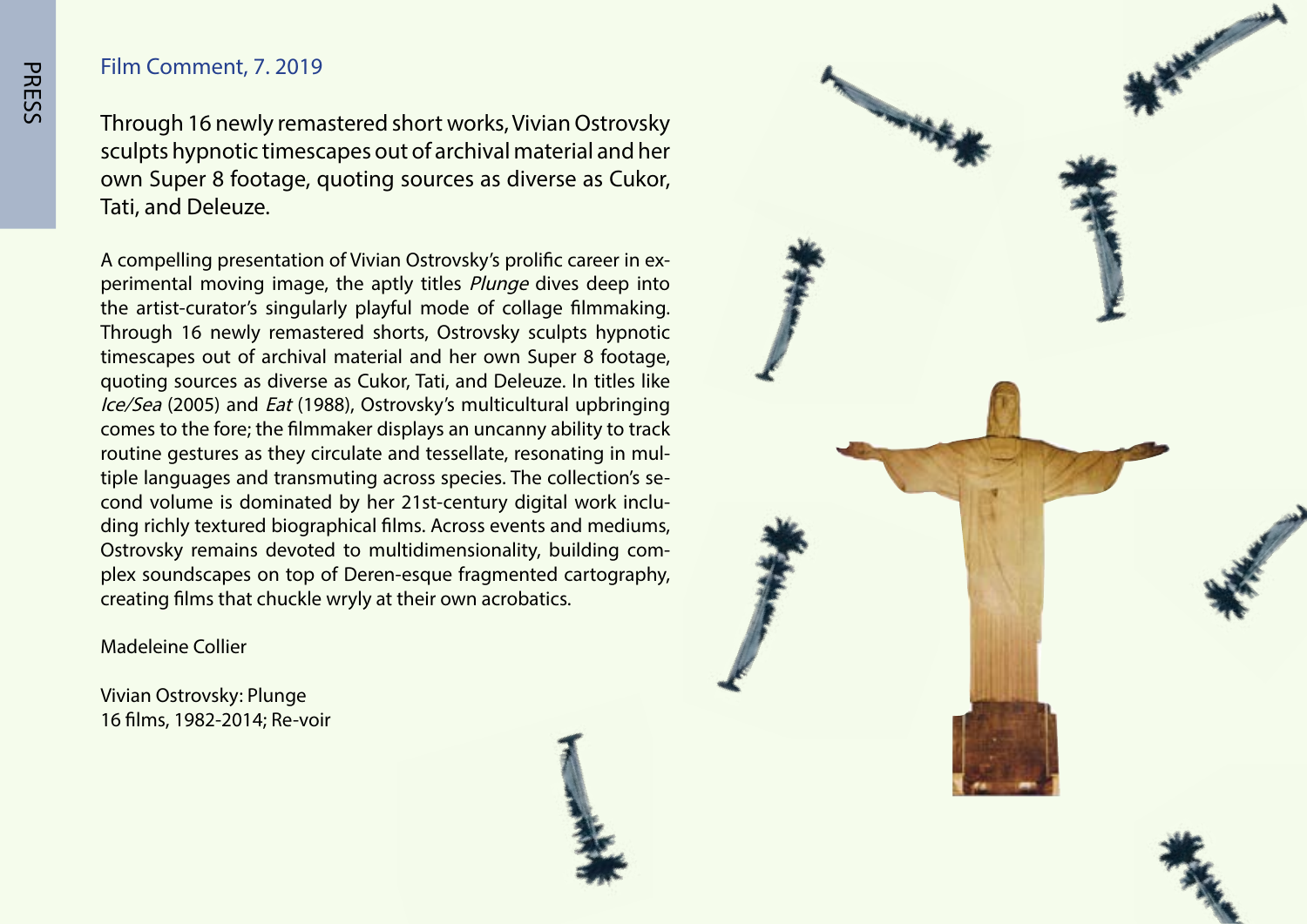

Jury Statement – Best video Hiatus – Poetry Film – Vivian Ostrovsky

Hiatus combines different audiovisual languages to create poetic as well as documentary collage, whose many levels provoke different interpretations. This hybrid video reveals part of the life of Clarice Lispector, a woman who lived and wrote against her own time, and gives her uncomfortable voice a new topicality. At the same time, the video poem connects us with the origins of experimental poetry and thumously televised interviewed, Vivian Ostrovsky creates a poetic above all video poetry in Brazil. In adapting Lispectors last, only posdiscourse in "Hiatus". It ends with a reference to silence, a moment of non-creation, a hiatus that reminds us as the film says, that life is short but that art survives death.

The Jury: Belén Montero, Sonja Hofmann, Timo Berger

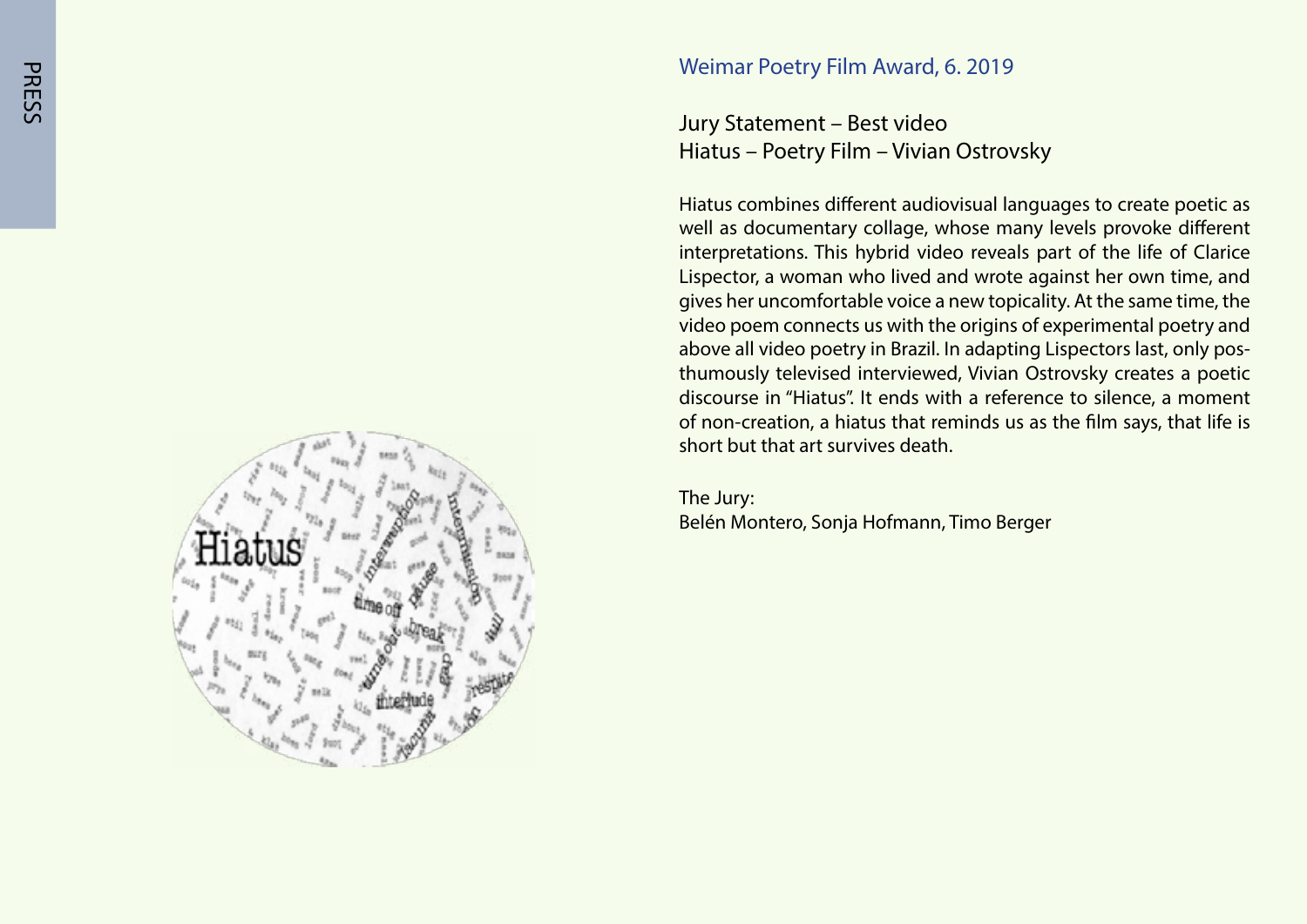#### Chaosreign.fr, 4. 2019

Mike Kuchar, Marcel Hanoun, Jacques Perconte... du chaos à voir chez Re Voir

Ah, le plaisir sans pareil d'une sortie au cinéma. Bousculer touristes, sible dans une salle qu'on a failli dépasser, pour enfin s'écraser aux enfants, distributeurs de tracts, afin d'arriver le moins en retard poscôtés d'une personne qui respire trop fort. Mais quel que soit votre niveau de sociabilité, le besoin de vous affaisser comme si vous étiez dépourvu de colonne vertébrale face à un écran privatisé vous rat-<br>trape tôt ou tard. Soyons honnêtes, Netflix n'a jamais proposé quoi que ce soit qui vaille la peine d'arrêter de télécharger et les sites ront un énième binge watching de série flasque dont votre esprit bitable. Bastet soit louée, les éditions Re: Voir existent et vous éviteconcernés n'abondent pas non plus en cinéma arthouse, expé, imannihilera le souvenir une fois que vous aurez perdu connaissance au milieu des sachets de sandwichs triangle qui jonchent votre matelas.

#### Plunge, Vivian Ostrovsky

Un généreux assortiment des films de Vivian Ostrovsky qui témoigne tage se veut comique, succinct, décousu. Les plans s'y enchaînent par pect journal filmique, sans que ce soit nécessairement le cas, son monde la diversité de ses œuvres. Certaines d'entre elles possèdent un asassociations d'idées, à l'image de Movie (V.O.), qui s'immisce dans les nuits homosexuelles des années pré-sida, projetant de beaux corps qui se trémoussent, se balancent et s'exhibent en speedo derrière sus de laquelle hurle une samba. L'ordre des courts-métrages alterne les néons, avant d'embrayer sur une queueleu-leu de rabbins au-desentre les images super 8 filmées par Ostrovsky durant ses nombreux voyages et d'autres, bien plus récents, où elle réutilise et détourne

des films constitutifs de l'histoire du cinéma.

Le personnel et l'intime se mêlent dans cette succession de strates positions telles que CORrespondencia e REcorDAÇOES, où les extraits temporelles, construites, ou prises sur le vif, donnant lieu à des comde films sont raccordés aux photos d'époque, pour représnetenter le récit oral en puisant dans l'imaginaire audiovisuel collectif.

**Geoffroy Dedenis** 

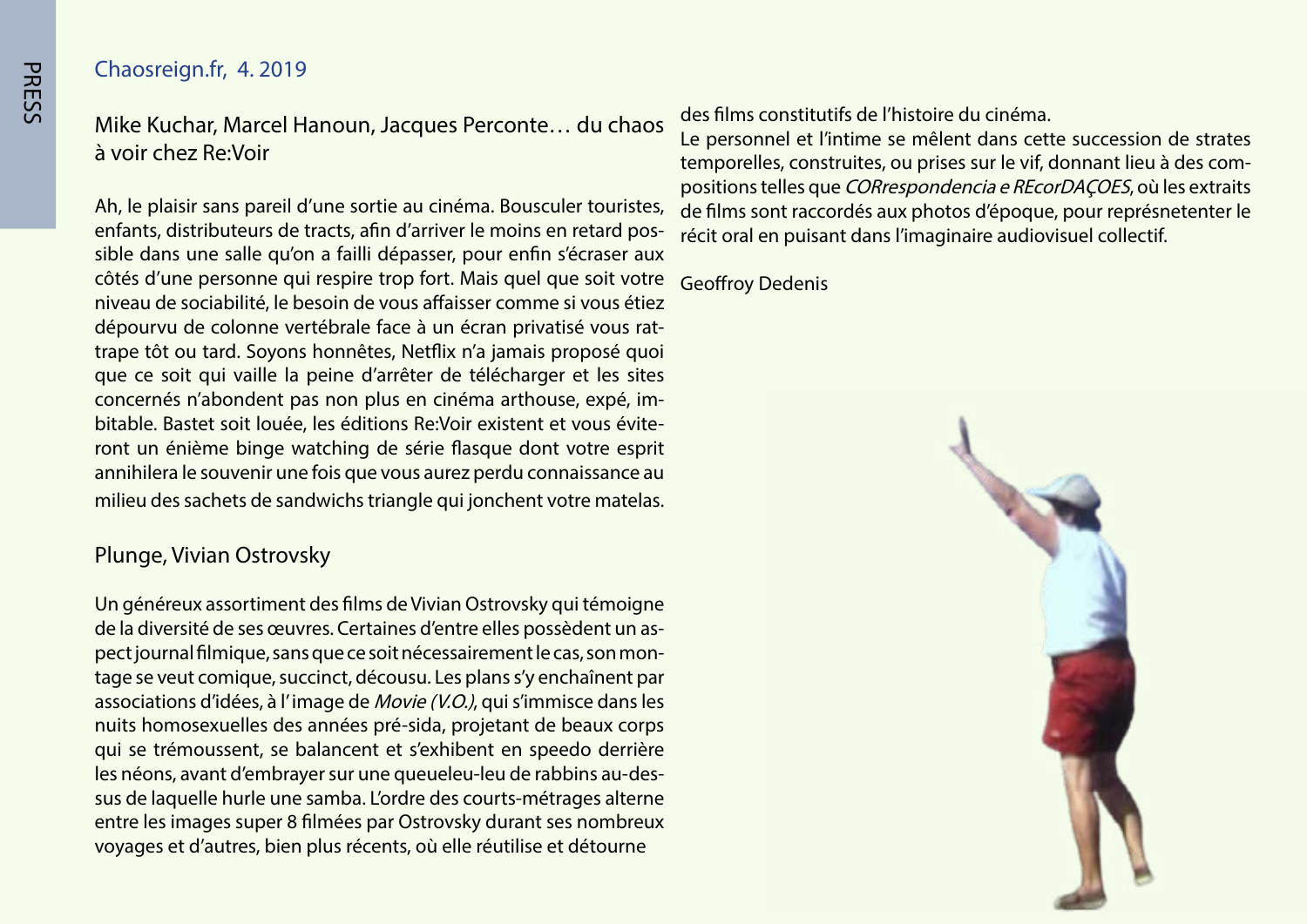#### Libération, 4. 2019

#### Les coupés décollés de Vivian Ostrovsky

périmentale. Perles d'instantanés sous influence dadaïste. Un coffret rassemble les films-mosaïques de la cinéaste ex-

Elle collecte les abdo-fessiers des bords de mer, les vieilles dames dans les stations balnéaires bondées, les pays qu'elle survole autant qui tricotent, les parades militaires - rembobine, avance et accélèreque les années qu'elle mélange entre archives capturées et instants T. Elle saisit les existences, les met en regard, parfois en *split screen*, pires. La cinéaste experimentale Vivian Ostrovsky, née à New York, ne assemble les chutes de pellicules et celles, plus monumentales d'emfait pas tout à fait des journaux filmés à la manière de Jonas Mekas et ses incantations ensorcelantes. Pourtant, on peut lui donner cette influence mêlée à un soupçon d'esprit dada, une bonne dose de far-<br>felu, de caractère brutal et définitivement comique.

On parle ici plutôt de courts films-mosaïques réalisés dès les années ment, de Paris à New York en passant par Amsterdam, Jerusalem et 80, où elle franchit les frontières (géogaphiques et filmiques) aise-Rio, accumulant les itinéraires et les nuits absorbées par la fenêtre d'une voiture (Movie (V.O.) en 1982), appose sur des gogo-dancers en train de se dandiner la voix de Julie Andrews (These Are a Few of My Favorite Things) enfin déclenche le rire.

Rien que le fonctionnement même de la caméra Super 8 (appuyer sur la gâchette pour filmer, puis relâcher) forme les premiers gestes décisifs de montage instantanné et lui permet d'élire des instants, des moeurs, comme détourés puis accentués.

cations, grandes bouchées d'humains et d'animaux envahissent Comme dans *Eat* (1988) en référence à Andy Warhol, où les mastigissements tordus et d'autres sons plus incongrus qui, encore un l'écran, accompagnées de symphonies et de mélodies jazzy, de rufois, pousse à l'hilarité ou selon la nature de chacun, à la tachycardie.

pétés jusqu'au ridicule, les rassemblements armés avant la chute de Vivian Ostrovsky s'attarde sur les passants pressés, les étirements résemblé en 1999): Si tu veux rameuter les foules tu dois te procurer la l'Union soviétique (le coréalisé *Work and Progress*, filmé en 1990 asnique, la cinéaste se fait chef d'orchestre des images, les siennes, glorieuse Technicolor" chantent Janis Paige et Fred Astair. Polyphocelles des autres (*found footages*) joue également des mouvements sons) qu'elle génère ou récupère comme dans son incroyable lce/ multiples de montages, et extraits sonores (émissions, films, chan-Sea (2005), film-collage à base de Bahia, Bretagne, Patagonie. S'en échappent quelques scènes du Bal des Sirènes (avec la fabuleuse Esther Wiiliams) mêlées à d'autres séquences venues de Sous le ciel bleu de Hawaï avec Elvis Preslev.

Ses courts sont comme des livres d'images dépliés à toute vitesse, ivres de sens et de sensations, de récits et de passions, ce qui est " probablement dû à ma propre histoire presonnelle" précise celle qui est née d'une mère russe et d'un père tchèque, passant son enfance à Rio de Janeiro, ses études supérieures (de cinéma, de psychologie) à Paris. De quoi tracer des récits comme l'on décide de randonnées abstraites, faites de cueillettes et de souvenirs, gris-gris et biens pre-<br>sonnels réunis en un bouquet qui célèbre la vie.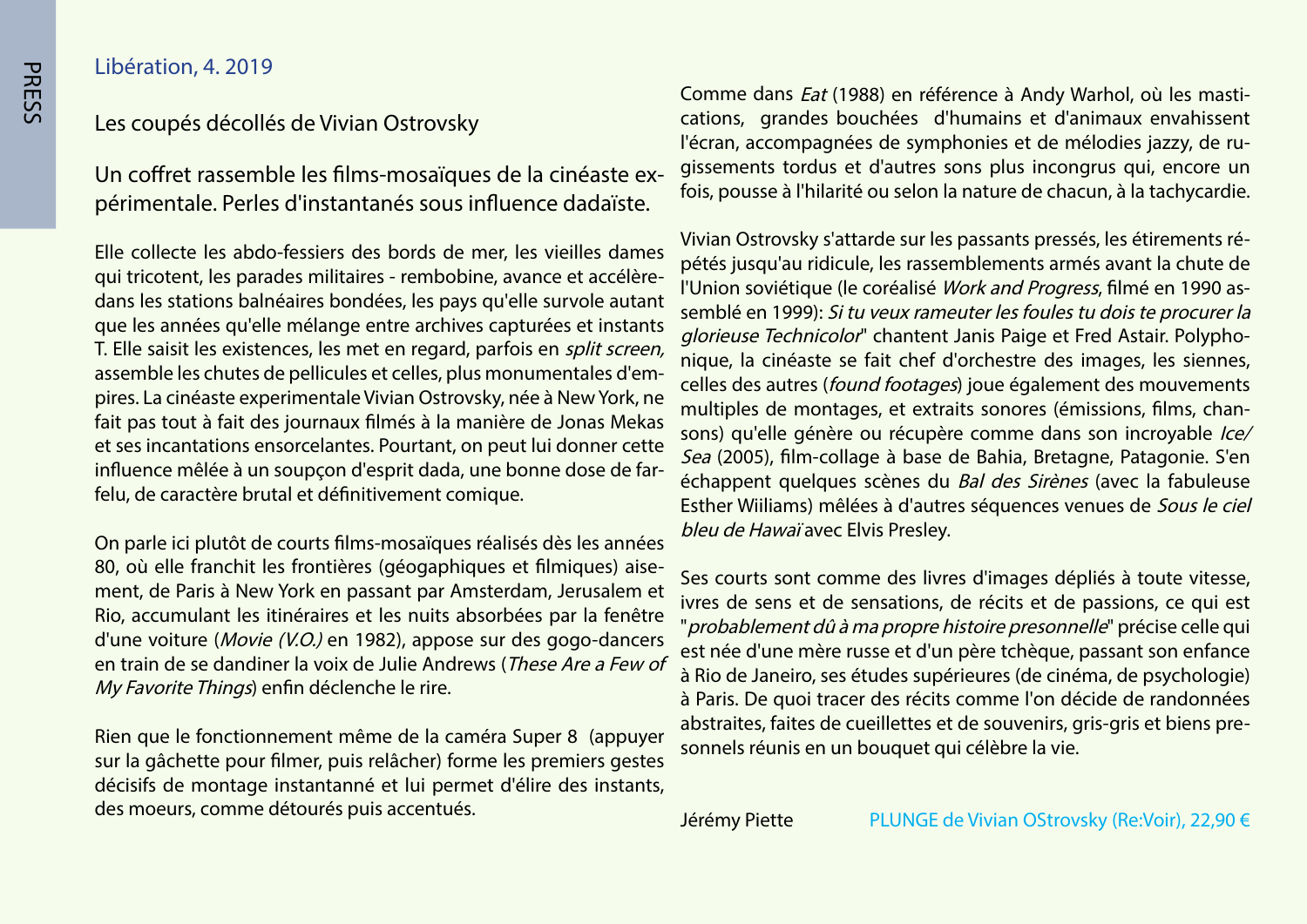Frieze, 3. 2019

#### Vivian Ostrovsky's Playful Politics by Juliet Jacques

A new anthology of 16 films made between 1982 and 2014, highlights the director's innovative, international approach to her art

Born in 1945 in New York to a father who spent time living in Russia, stitut de Psychologie and the Sorbonne in Paris, Vivian Ostrovsky is a Praque and Istanbul, raised in Rio de Janeiro and educated at the Intruly internationalist filmmaker. Some of the works on Re:Voir's new anthology, Plunge (2019), deal with the ideology and achievements lived imore than the failures) of the Soviet Union – where she never lived - and how it compared to the USA at the height of the Cold War. lar across the world, regardless of which nation's borders they form, Many, however, are set at the beach – places that feel broadly simipromising carefree happiness on their sands and the possibility of a better world beyond their horizons.

tween 1982 and 2014. Most of these combine archival material – often from the Israel Film Archive, with which her father was involved *Plunge* contains about half of Ostrovsky's output: 16 films made be-<br>tween 1982 and 2014. Most of these combine archival material – of-- with Ostrovsky's own Super-8 footage. The two are sometimes um, not just because its home-movie heyday was in the 1960s and hard to distinguish, given the nostalgic feel of Super-8 as a medi-1970s but also due to its inherent qualities – its grainy texture and logically, we see Ostrovsky gradually incorporating digital elements, velopment. Throughout these films, which are not ordered chronofaded colours make footage look dated from the moment of its defrom the subtlety of a small object bouncing across found footage of beach-goers in *Ice Sea* (2005) to the images from her family travels

and home movies edited into her film about her parents, Wherever was Never There (2011). Mostly, though, these works are combina-<br>tions of Ostrovsky's footage with untreated archived stock.

Some of Ostrovsky's sources should be familiar to cineastes, such as the clips in *Losing the Thread* (2014), which cuts unused footage from a collaborative project, Top Ten Designers in Paris (1980) with clips from the Russian actress Alla Nazimova's high-camp staging of drama Aelita (1924), Jack Smith's underground queer short Flaming Wilde's Salomé (1922), Jakov Protazanov's constructivist sci-fi melo-Creatures (1963), Vera Chytilová's Daisies (1967) and work by Kenneth Anger and Federico Fellini. Conversely, P.W. - Paintbrushes and Panels (2010), about modern architect Paulo Werneck, was commissioned tage here keeps us anchored in Brazil, reflecting the fact that Werneck for an exhibition at Rio de Janeiro's Museum of Modern Art. The foonever left his homeland and so never found the international fame of his colleagues Lúcio Costa and Oscar Niemeyer; it is largely sourced cal material more likely to be known to Brazilians than anyone else. from the archive that Werneck's family kept, cut together with politi-

Ostrovsky's material is diverse, geographically and historically. U.S.S.A. (1985) cuts from a hammer and sickle to the Coca-Cola logo, from the Kremlin to the World Trade Center, making the inference that the Cold War empires propagated their opposing ideologies in similar ways. vais during the 'end of history' that had apparently occurred with the Work and Progress (1999), a two-screen work made with Yann Beau-Soviet Union's collapse, was inspired by Dziga Vertov's Man with a *Movie Camera* (1929). It merges their filming of post-Soviet Moscow and Riga (including buildings designed by Sergei Eisenstein's father) with propaganda films recently donated to the Israel Film Archives after Israel's Communist Party closed down, and Super-8 films that Ostrovsky's Russian family bought her from souvenir shops.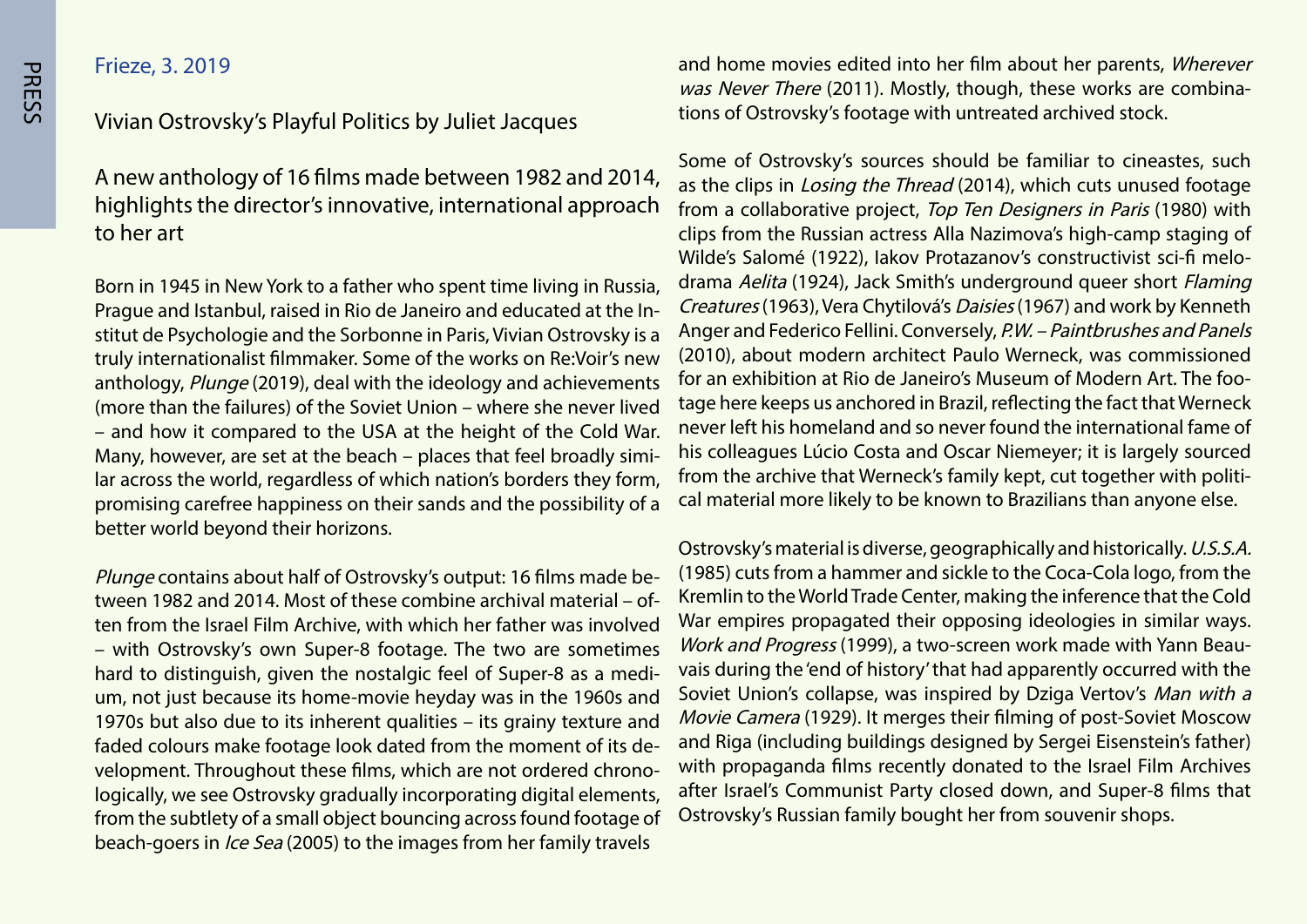Frequently, Ostrovsky's combination of found and filmed material is ed as 'Un Film de Ostrovstati', it was shot on the beach where Jacques playful, notably in another two-screen work, Tatitude (2009). Credit-Tati made Les Vacances de Monsieur Hulot (Mr Hulot's Holiday, 1953). In the extensive DVD booklet Ostrovsky is quoted as saying that she wanted to explore the changes that occurred in how 'people express their eccentricities through body language' between Tati's time and her own; its approach is typical of her dry, playful humour.

Ostrovsky has an unfussy way of cutting between her material: her shifts aren't as abrupt as (say) Adam Curtis nor as rapid as Jonas an filmmaker Martin Arnold, although some of her footage gets cut Mekas, and she rarely employs the optical print trickery of Austriinto a stop-motion style, or sped up to convey time lapses, as often seen in works by the London Film-Makers' Co-operative. What really links these films, then, is Ostrovsky's use of music. Like the archive casionally familiar, with its recognisability used for ironic effect, but footage, it is sometimes named in the credits, but often not; it is ocmore often used to create a mood than to denote anything more concrete. In one of the best films here, *Uta Makura (Pillow Poems)* (1994), which draws on Sei Shônagon's 11th-century observations of Japanese court life, Ostrovsky's moving between recordings of contemporary Japanese tourists talking or taking photos, traditional tions about how eastern and western cultures inform, complement cerns about a western Orientalist gaze and instead provokes reflec-Japanese music and modern Japanese pop shifts us away from conand clash with each other.

These dialectics – between image and sound, culture and ideology, past and present – recur throughout these works, and make up an oeuvre that sits comfortably within a history of archive filmmaking but also feels diverse and distinctive.

Vivian Ostrovsky, Plunge is available from Re: Voir, Paris

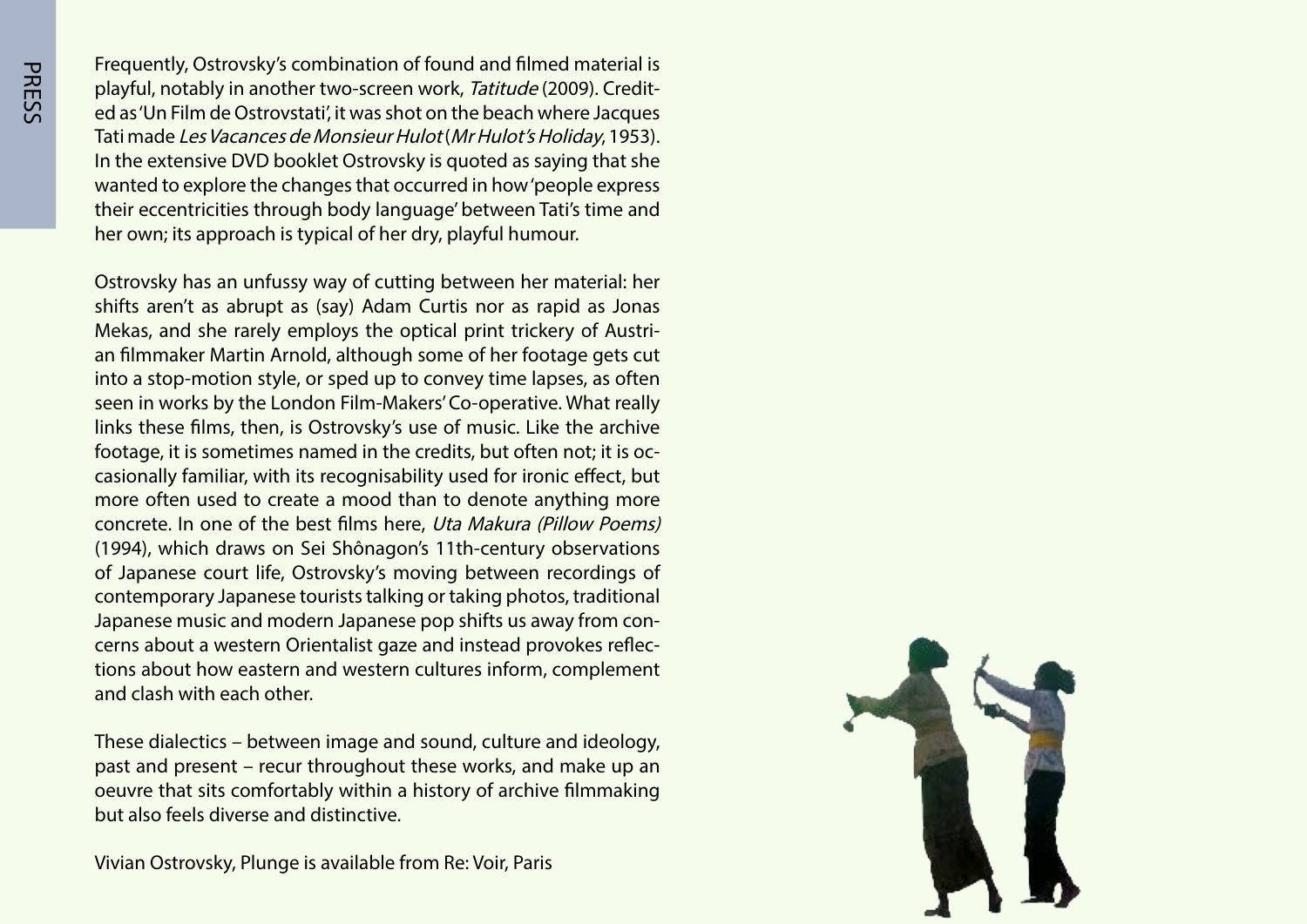#### Les Lettres Françaises, 3. 2019

#### Survivances du colportage

périmental » est confrontée à un paradoxe : des artistes choisissent La diffusion de certaines œuvres relevant de la catégorie « film exd'utiliser des formats argentiques « amateurs » (8 mm, Super8, 16 mm...), mais les salles - hors du circuit art et essai - leurs sont de moins sionner ces films n'est plus quère possible que dans les festivals qui en moins hospitalières, par disparition du matériel de projection. Vileurs sont dédiés. Encore faut-il qu'ils disposent de projectionnistes ma le public ne sépare la critique et la jouissance» ; il n'en reste pas rience vécue collectivement qui faisait dire à Benjamin qu' «au cinéen mesure d'utiliser ce matériel ... Or, s'il faut maintenir cette expémoins que revoir ce genre de films devient une gageure et que cela s'avère pourtant nécessaire pour leur réception pleine et entière.

Aussi faut-il saluer la démarche de la société RE: VOIR qui propose à son catalogue des supports vidéo permettant de se confronter à pagnant ces supports de textes des cinéastes ou de critiques, elle nouveau à des œuvres majeures du cinéma expérimental. En accomsi sa pierre à l'édification de l'expérience vécue mentionnée précé-<br>demment. permet la mise en perspective de cette confrontation, apportant ain-<br>si sa pierre à l'édification de l'expérience vécue mentionnée précépermet la mise en perspective de cette confrontation, apportant ain-

La dernière publication en date de RE: VOIR rassemble seize films de trice. Composé d'images de son quotidien ou empruntées à d'autres fectivement une immersion jubilatoire dans l'univers de la réalisa-Vivian Ostrovsky sous le titre *Plunge*. Cette sélection nous offre efsources, chacun de ces films dégage une poésie nomade empreinte d'humour.

La constitution du DVD participe par ailleurs pleinement au chemi-<br>nement de Vivian Ostrovsky, dont la contribution au cinéma expéri-

même d'apporter dans différents festivals où ils furent programmés. réalisés par des femmes ou sur des femmes, qu'elle se chargeait elle-Ce colportage peut donc aujourd'hui se prolonger avec ses propres ceuvres sur de nouveaux sentiers.

Plunge, 16 films expérimentaux de Vivian Ostrovsky accompagnés d'un livret de 60 pages avec les textes de la réalisatries, d'Amy Taubin et de Federico Rossin.



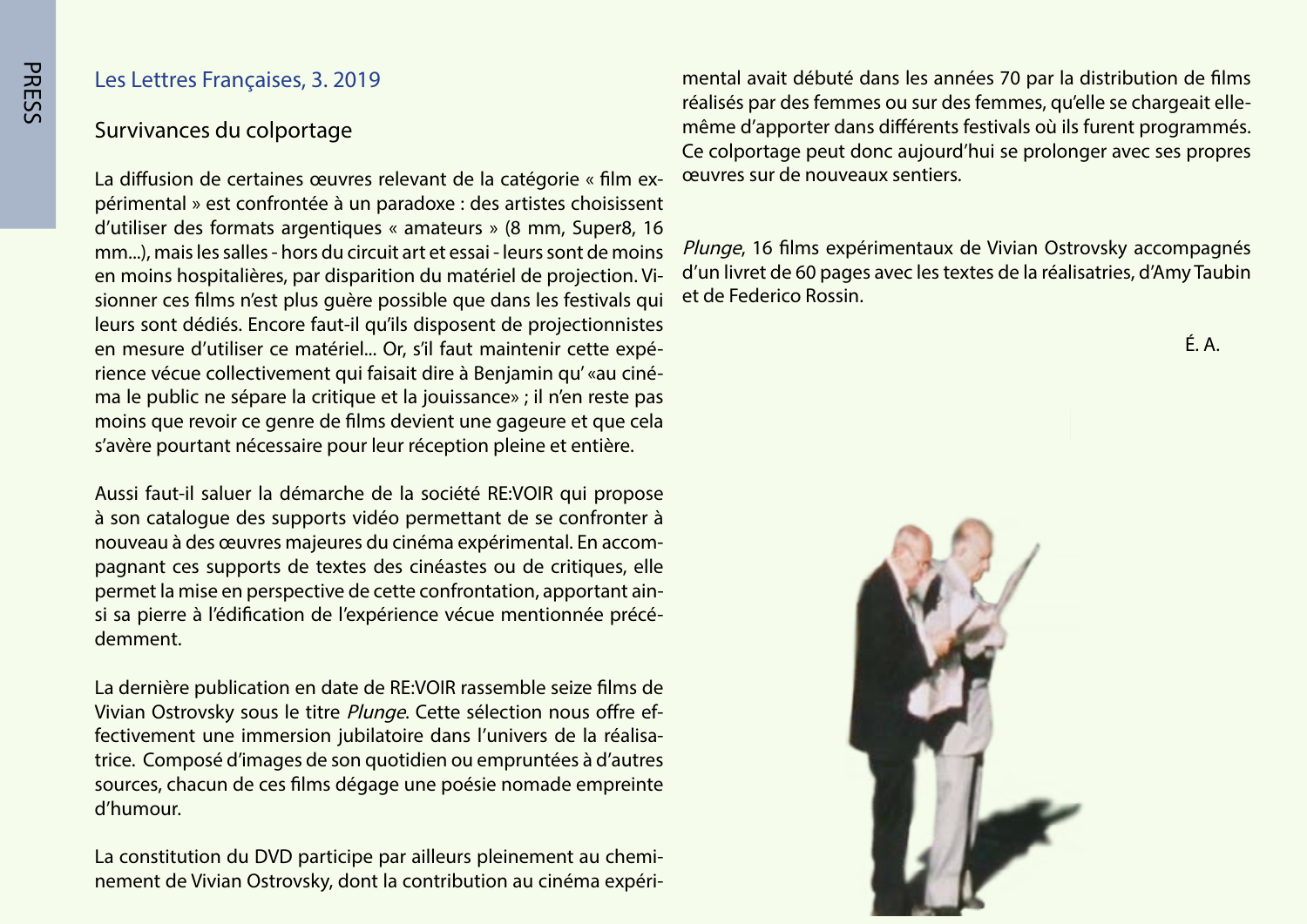## Traverse Video catalogue, 2. 2018 - DizzyMess

Le programme est donné sans détour par un titre qui accumule « désordre et étourdissement »...

clinant le tournoiement, qu'ils soient du monde du travail comme Cette invitation au vertige se fonde sur la convocation de motifs dénège ou les rails du grand huit, qu'ils soient fil auquel est accroché un les roues de tracteurs, ou de divertissement comme la tour d'un mahomme déséquilibré - polysémie- sur un toit, maison tournant sur quiétante ou les méduses élégantes et autres éléments tournants... elle-même ; animaux se mouvant en circularité comme la pieuvre in-Elle intègre les bousculements de la nature, lave rougeoyante, chutes qué par une pieuvre et les bousculements de l'histoire qui font choir d'arbres, ceux des constructions : maison avançant, scaphandre attales statues des Lénine, Staline ou Saddam Hussein.

Elle ne se refuse par la suite syncopée d'une scène hilarante de Violence et passion de Visconti, où Silvana Mangano en marquise quelque peu déjantée assaille de son discours qui passe de l'italien à un drôle d'anglais.

Le vertige vient du désordre tout aussi prégnant dû d'abord à ses sources : Chaplin voisine avec Lloyd mais aussi avec Painlevé, Méliès dkine, de Chomon avec des images catastrophes du Net et de celles-<br>ci avec le Zootrope. avec Ruttman*, Les quatre cents coups* avec *Le Bonheur* de Medve-<br>dkine, de Chomon avec des images catastrophes du Net et de cellesavec Ruttman, Les quatre cents coups avec Le Bonheur de Medve-

La musique se joue de la même diversité de Zappa aux opus pour piano ou pour orchestre et violons, de John Adams à Rossini...

dant le plan en plusieurs espaces, deux parfois en doublant l'image, Plus encore, l'écran refuse l'unicité, il préfère la polyvision en scanparfois en la changeant, parfois en jouant l'oblique et lui aussi le tournoiement et parfois la surimpression... Le plan lui aussi est pris de vertige.

Cependant pour que film soit, le désordre doit s'organiser et le vertige de l'enfant du film de Truffaut répond à l'apesanteur d'un cosmonaute ; la tombée des arbres précède celle des dictateurs, l'écoulement des éléments obéit à une très précise organisation : la réitération des plans est partitionnelle.

logize» glissé subrepticement au cours du flot de *DizzyMess* Ainsi dans le jeu – avec ce pince-sans rire «I am sorry, I apo-- c'est la virtuosité d'une réalisatrice qui sait que tout élément du film est métonymique de son propos.

**Simone Dompeyre** 

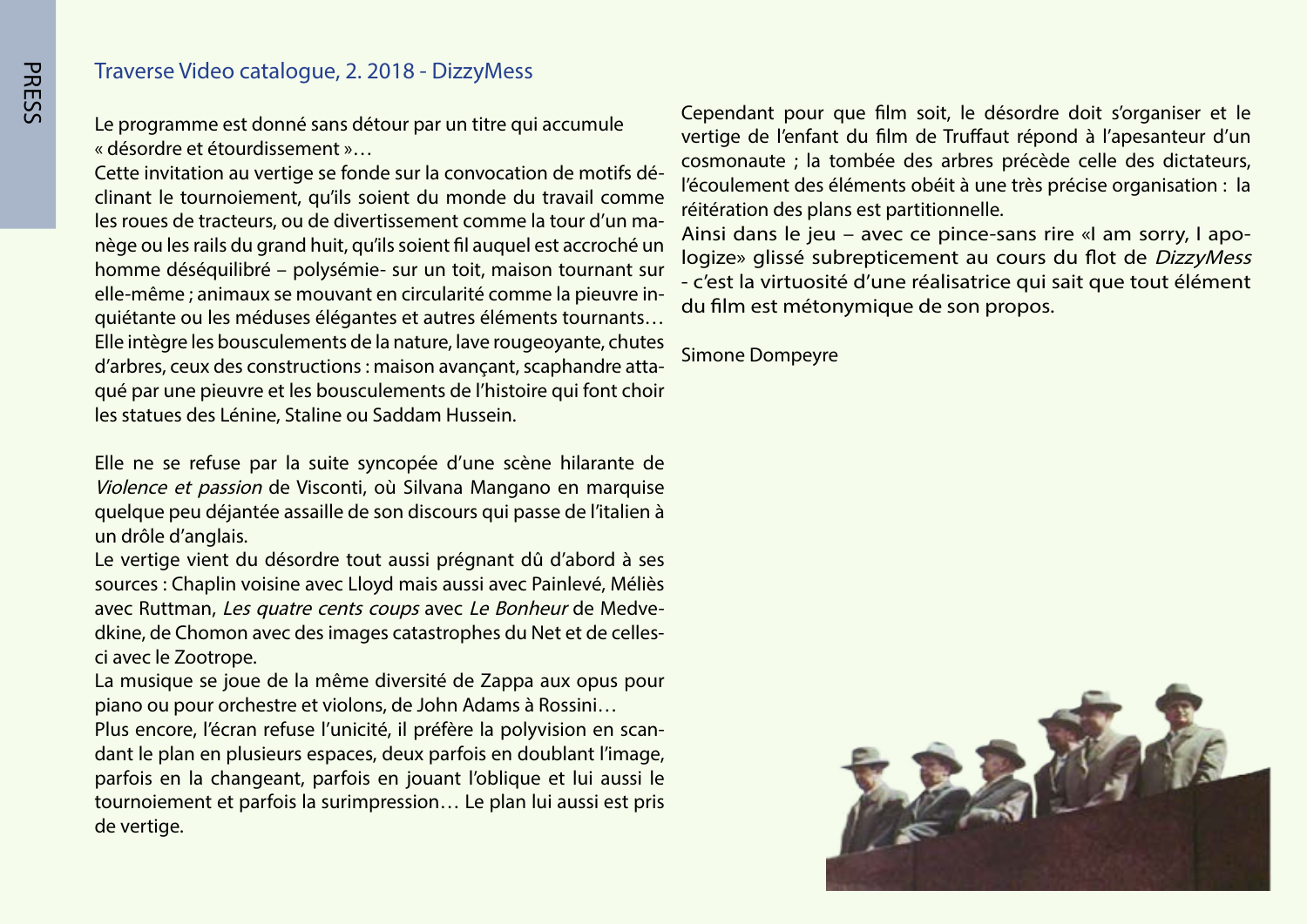#### **2017** Sight & Sound 1, 2017

"But Elsewhere is Always Better" Mentioned as one of the five top movies of 2016

by Joanna Hogg

#### Haaretz, 10.2013

"Her films are like a serene sea, without waves, paddle-ball paddles, or the shouts of the lifequard. On the occasion of a new exhibition at the Jaffa Port, Vivian Ostrovsky tells us why she keeps shooting on Super8."

"Come dive into the dark of an abandoned hangar in Jaffa and find yourselves inside a spray of waves splashing up against the grey walls, sunlight framing black shadows, birds diving and taking off towards the horizon, black and white stars spinning dizzyingly in the wind, and grainy images flickering within the frames." This is the text of the invitation to the new-old cinema installation "Splash!" which will open on the 10th of the month at Hangar 2 in the Jaffa Port, sponsored by the Center for Contemporary Art in Tel Aviv. The Ivrical spirit that imbues the exhibit's instruction manual reflects the escapist stance at the base of the experimental installation and is testimony to the humoristic tactics of its two creators. "Splash!" is a cinematic installation in 16mm, a third collaboration between Vivian Ostrovsky and Silvi Simon, who have already presented other versions of the exhibition in Portugal and Paris.

In the Jaffa Port, into the darkness of a spacious hangar, six projectors will cast images shot on Super8, a documentation of the Tel Aviv and French shores. In a virtually infinite loop, the projections land on different surfaces, such as a fisherman's net or a disco ball, on their made mechanisms. One of the emblematic works of Simon, the 1970way passing through Silvi Simon's optic sculptures – simple, handborn French artist, is a tight swarm of glass slides hanging in the air, breaking up and dispersing the projected image in all directions, a kind of inversion of Muybridge's late-19th-century Zoopraxiscope, which created the illusion of continuous motion from a series of static images.

The theme of the exhibit is the seashore. Hence the title, "Splash!" – wind, sea, beach, fish, bathers, "while also being a metaphor for film, for the sand's erosion, for the passing of time, for the vast ocean between the analog from the digital, between pixels and emulsion," Vivian Ostrovsky recounts from her remarkably organized studio in Tel Aviv, just a hop, skip and a jump from the Cinematheque. Ostrovsky, who defines herself as an avant-garde filmmaker and curator, was born in 1945 in New York but spent her childhood in Rio de Janeiro, Brazil, near the sea. The ocean and the sights of the beach across the street left their mark on her. Likewise, art and cinema always played an important part in her life. In the footsteps of her mother, a photographer, she recalls, "I started taking pictures at a young age, observing the world through the camera's eyepiece.

" She completed her studies at the Parisian Institute of Psychology, but, as she puts it, "it was so boring that instead of studying I would go to the movies every day, and that's how I came into the world of cinema." She began taking courses at the Sorbonne's School of Cinema, where she took classes with French New Wave director Eric Rohmer, and at the Cinémathèque Française, under Henri Langlois, a key figure in those heady days.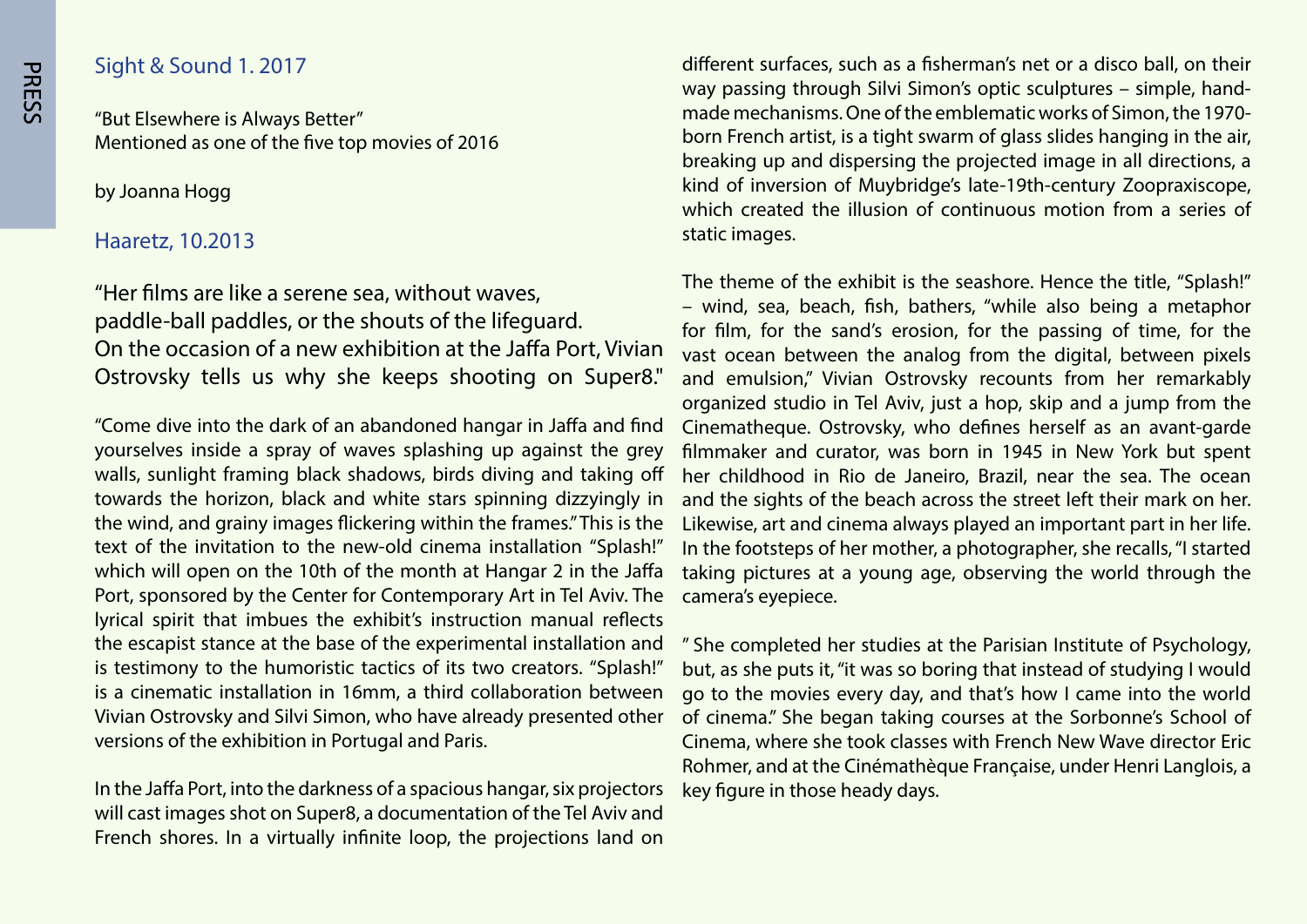#### In her father's footsteps

In her cinema studies she was interested primarily in theory and history, not surprising given that these were the days following May '68 and the golden age of the Nouvelle Vague and auteur theory, which placed the director at the heart of the film industry. These were the boom years of Godard, Truffaut, Bergman, Resnais, and the discovery of the Japanese cinema. "I was sure that all this was completely normal, that this was how you made movies. Only later did I discover that that was not at all the case," she says, without a grain of nostalgia. At first she channeled the revolutionary spirit of the time into other people's cinema. For a while she traveled around Europe in an old van, establishing women's film festivals and helping women filmmakers distribute their films. "I ater I discovered that it's more fun to be on the other side – to film and to create on my own," she explains.

From the beginning of the 80s and to this day, Ostrovsky has never stopped making movies or being active in the world of cinema, and in recent years also in the art world. Alongside her documentary work, she has made many films that are generally categorized as experimental. tions bought by leading museums, but she isn't resting on her laurels. Her films have been screened at festivals around the world, her installa-Her first significant connection with Israel is related to her father, George Ostrovsky, an engineer cum wealthy businessman. Her father, who was an avid Zionist, donated a lot of money to philanthropic causes. In the 1970s he decided he wanted to find a meaningful cultural project to support in Israel. Vivian and her sister suggested establishing a cinematheque in the capital of the Holy Land. "We took him to cinematheques in Paris, London, Berlin, and finally he agreed," Ostrovsky recounts."

Later we met with Lia van Leer in Haifa, and my father told her that he was interested in donating a significant sum of money to build a cinematheque in Israel. She refused, saying that when people in this country give their money they also want control. She preferred going the independent way. But my father liked a challenge, and he was happy to see that she didn't just jump at the opportunity." The relationship between Ostrovsky and Lia van Leer tightened and they became good friends. After about a year, Van Leer gave in, and in 1973 the ambitious project got underway. George saw the project through, but what was supposed to take two years to build, opened only eight years later, in 1981. Ostrovsky's father died a short time before the inauguration of the Cinematheque, and after that Vivian matheque was my second home. I worked on the festivals, I was on became more involved in the Jerusalem establishment. "The Cinethe board of directors, and I had an excellent relationship with the staff." she tells.

"In those days when I would land in Israel I'd go straight to Jerusalem and not spend a minute in Tel Aviv, because I wanted to get straight to work. When I think about it today, I wouldn't want to spend a single night in Jerusalem." Although she doesn't work at the cinematheque anymore, she continues to contribute her experience as a curator of cludes the only prize-bearing competition in the country for Israeli matheque. She also initiated the "Intersections" program, which inavant-garde programs to the Jerusalem Film Festival and the Cineexperimental film.repetition of the film at every viewing transforms terial; and of course, the active role of the viewer, who is invited to into a once-only experience that evolves with the erosion of the mago with the visual flow, and not be struck by the cinematic shock image. Her films are purposely not reflexive; they shun their status and context.

"I'm not here to tell a story or convey a message," she clarifies, "the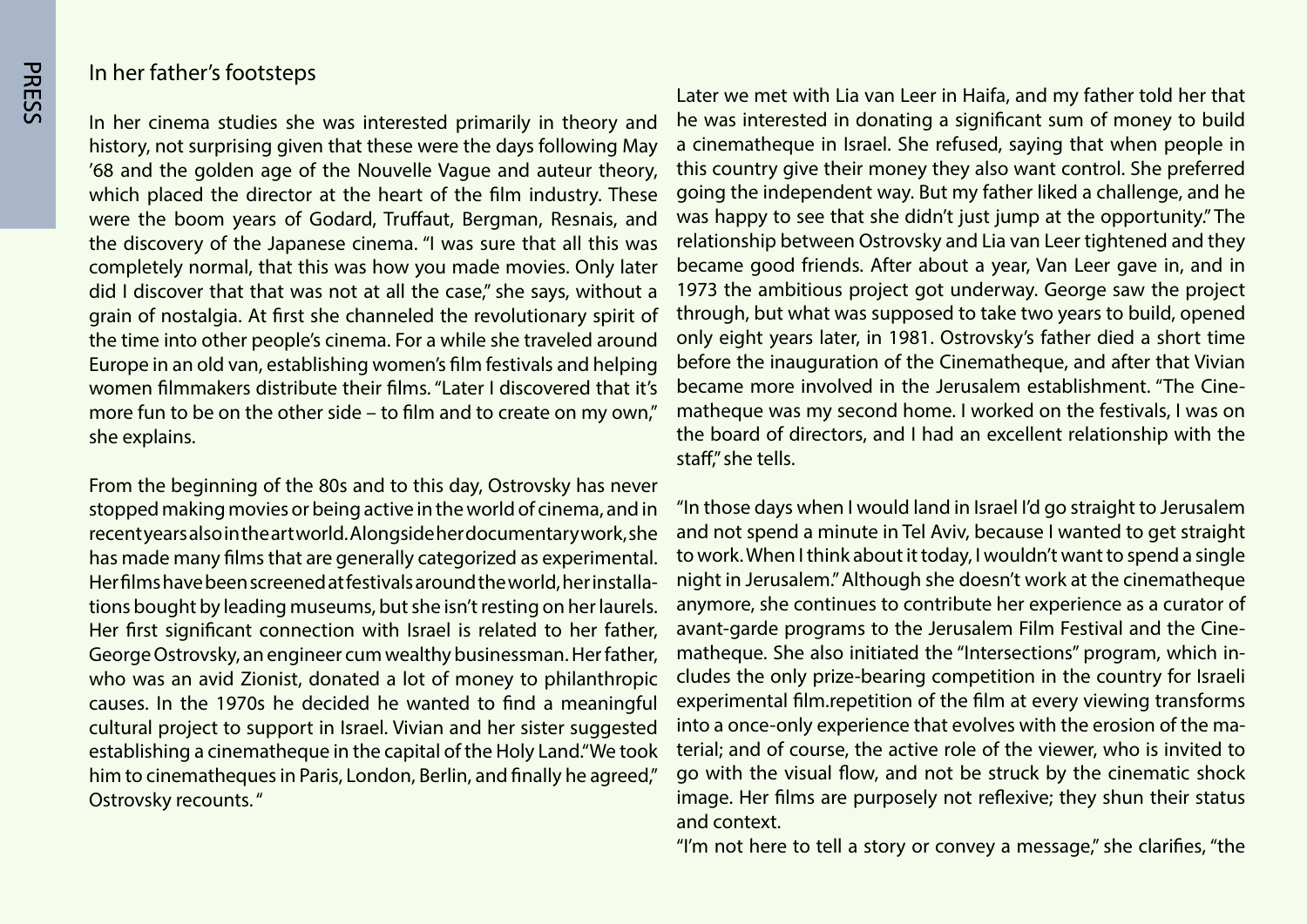work does not have a message; all I want is for the viewer to do with it as he sees fit, to interpret the work in his own way. I do what I love to do, and the viewer's reaction is entirely his own responsibility." But nonetheless, the exhibit is being shown in Israel, on a slice of territo-<br>ry with high tension.

tors on them, but that didn't work out. Some of the filming was done "At first we wanted to use orange crates from Jaffa, to place the projecmediate surroundings. This is how we work. I like the Jaffa Port, and the in the vicinity, so in that sense there is a kind of intervention in the improximity to the sea suited the exhibit. I see and hear things, and I have opinions about what's going on, but I don't feel qualified to express them in public. I am completely aware of the situation in Israel and in Jaffa, but I don't relate to it because that's not what I do in my works." Perhaps just holding an experimental exhibition is a political act? "You sound like Melina Mercouri [the Greek singer and politician -E.B.], who said, 'forget the others, let's go to the sea.' Meaning, throw out your troubles. This is a naïve way to look at it, but maybe it will work better than the peace talks, which aren't going anywhere. The truth is that we have a deep lack of faith in the politicians, in everyone." You're a kind of free spirit. Moving around the world all the time, wi-<br>thout worries.

logy at the university I developed an aversion to everything that "Free? Do you know anyone who is free? After four years of psychobegins with "psych-." That's why I've never been through analysis. I assume that I have anxieties like everyone, but I deal with them with composure. I admit that here in Israel it doesn't always work."

**Eitan Buganim** 

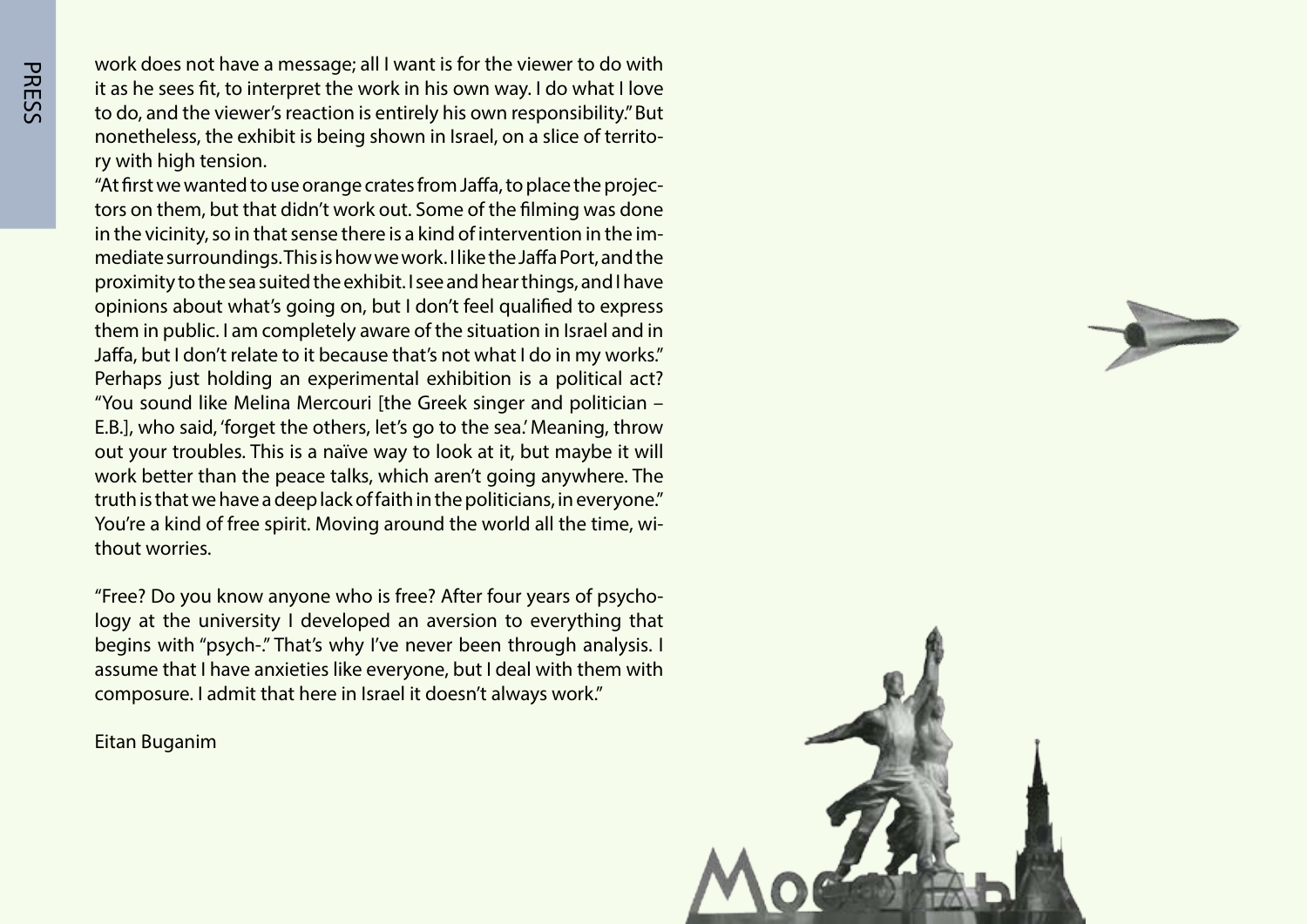#### O Globo Online, 6, 2007

sa, estudou com Henri Langlois na Cinemateca Francesa e vive entre Vivian Ostrovsky nasceu em Nova York, numa familia de origem ruscumentaristas brasileiros é porque ela viveu dos seis meses aos 17 New York e Paris. Mas se a incluo nessa consulta aos principais doanos no Rio e nunca mais tirou o Brasil de seu campo de referências. Pelo menos uma vez por ano ela passa uma pequena temporada no Rio -onde vive sua mae- reabastecendo- se de amizades e imagens. Vivian não anda sem sua camera de "catadora de imagens" (assim se referiu a ela Tunico Amâncio, numa entrevista definidora de 2003). Antes era uma Super 8. Agora é uma digital. O trabalho que faz se nutre amplamente de seu diário audiovisual, que se intensifica nas va em seu estudio ao lado do Beaubourg, poderia chegar à Versailles muitas viagens. Se estendesse todas as peliculas Super 8 que consertais (proprias e de arquivos), os curtas e médias-metragens de Vivian ou Chartres. Embora se componham sobretudo de cenas documen-Ostrovsky não são docs no sentido estrito. Sua utilização inclina-se mais para o experimental, o humoristico e o poético.

Em *Copacabana Beach* (1982), por exemplo, ela evidenciou o inusita-<br>do nas praticas corporais dos gimnastas da praia carioca.

Eat (1988) alternava imagens de gente e de animais comendo. Uta Makura (1995) reunia flagrantes da viagem em que ela descobriu o Japão. Ja em Nikita Kino (2002), Vivan mesclou cenas de sua familia russa com imagens de arquivo do cotidiano e da propaganda sovié-<br>tica, obtendo um blend quase indescernivel de memorias pessoais e coletivas. Uma exceção de doc mais caracteristico (mas nunca convencional) é *M.M in Motion* (1992), sobre o trabalho da coreógrafa francesa Mathilde Monnier. Vivian a retratou 13 anos antes de Claire Denis o seu Em Direçao a Mathilde. Além de realizadora, Vivian ja foi ra do festival de Cinema de Jerusalem (para a edição deste ano, 5 distribuidora de filmes de mulheres e hoje atua como programado-

rados de Kenneth Anger). A familia Ostrovsky, por sinal, é uma das a 14 de julho, ela tenta fechar uma retrospectiva dos filmes restauvian divertia-se com um celular Nokia fazendo TéléPATTES, um filme mantenedoras da Cinemateca de Jerusalém. Ha poucas semanas, Viestrelado somente por bichos, para o Pocket Film Festival de Paris. Seus filmes circulam em mostras e festivais nos EUA e Europa. De vez em quando, alguns desses biscoitos finos podem ser dequstados no Festival do Rio ou no de Curtas de Sao Paulo. Mas os programadores lumente singular tanto nos métodos como nos resultados. brasileiros ainda nos devem uma mostra integral dessa artista abso-

Os filmes-farois de Vivian Ostrovsky dão bem a medida do coquetel za sua obra.como telas em movimento, numa animação sobretudo de investimento pessoal, registro, invenção e humor que caracterireiras geograficas abordado em Movie, de 82, e vai além, quebrando sonora. Nos 14 minutos de *USSA*, de 1985, retoma o tema das barcou, Nova York, Paris, Milano e Berlim. Depois da world music, Vivian as barreiras idelógicas. USSA viaja sem escalas por imagens de Mosparece sugerir e surgir com o world movie. E o minimo que se pode pensar quando os olhos deparam um tradicional ritual judaico cujos participantes se movem fervorosamente em roda ao som de um fe-<br>bril samba rasgado.

#### Carlos Alberto Mattos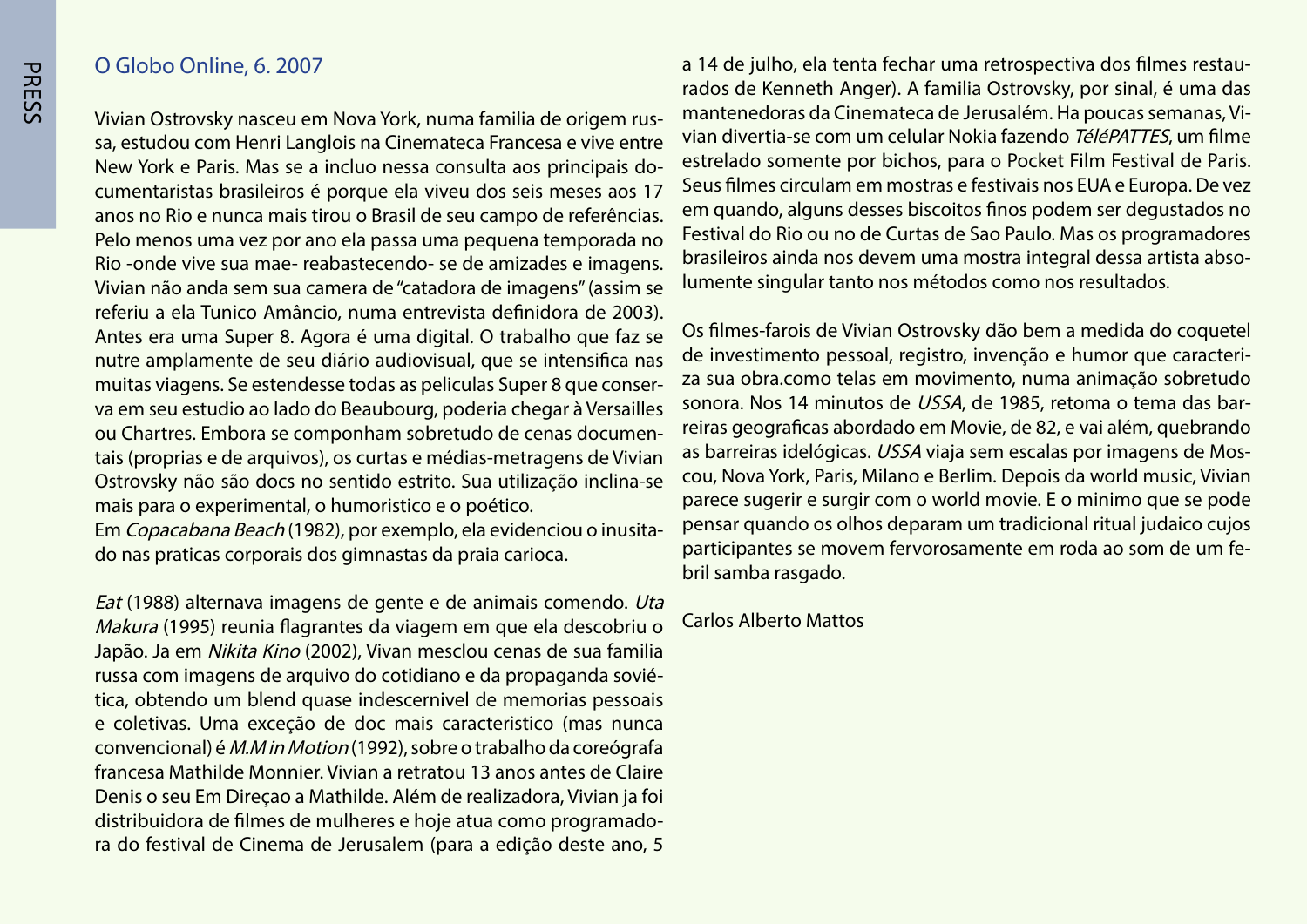#### The Village VOICE, 5. 2006

Creature Features / Good-natured docs hop beaches and coif creatures

... Vivian Ostrovsky's half-hour compendium *Ice/Sea* is a celluloid aperitif for summertime, combining found footage of the world's beaches with the director's own archive of coastal material. Fun and free-associative, the movie ventures to Rio, Miami, Montpellier, the Dead and Black seas, and elsewhere, keeping a visual diary of lumpy beach bods, boardwalk architecture, and celebrity sightings (Esther Williams, Elvis Presley in his Hawaiian incarnation). Ice/Sea also showcases a zoo's worth of beachcombers: dogs, birds, a marauding tiger, and rounding out the first half of the title, smooching penguins. Enjoy those icebergs while they last!

Winter Jessica

#### Libération, 4. 2006

"... Arrêt sur nuage est un florilège décapant des propos tenus par les politiques, scientifiques et journalistes lors de la catastrophe de Tchernobyl survenu il y a vingt ans..."

Marc Laumônier

## Libération, 11. 2005

# Paris/Berlin, champ d'expériences

sant ses propres archives en super-huit, mini-DV, VHS, et Beta (selon prend qu'il ne suffit pas d'être touriste pour faire du cinéma. Utili-"En regardant le formidable *ICE/SEA* de Vivian Ostrovsky, on coml'époque) cette cinéaste américano-brésilienne française annonce modestement faire un "film de plage". Une plage panoramique sant par la Camarque et la Bretagne, la Grande-Motte et Varna en puis qu'elle va de Salvador de Bahia à Recife et en Patagonie, en pas-Bulgarie. Elle combine, par exemple, des coassements tropicaux avec des vues de banquises bleuâtres. Tout ça amène à reconsidérer l'im-<br>médiateté du geste filmique amateur ...″

Elisabeth Lebovici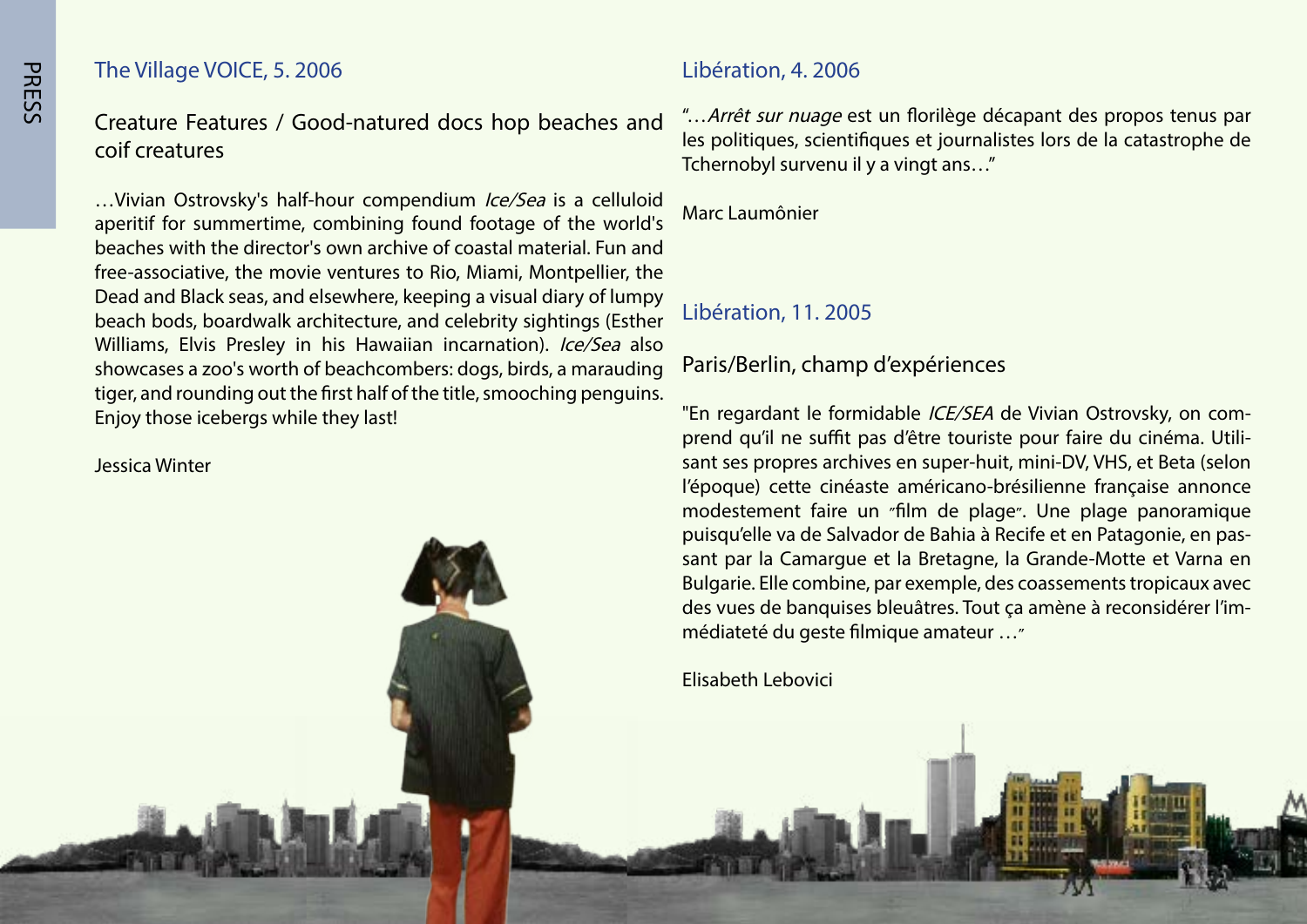#### Kunsthaus Basel - Conversation with Sissi Tax, 2000

Allow me to say that a second time. The word is not the trovsky, in the diction invented by Gertrude Stein 66 years ceive it. So, to make it flash once more, the poetic in Osthing, but the flash of lightning which enables us to perago, and I quote:

And now all this has everything to do with poetry and prose and whether now whether there really is now any such thing. Poetry and sive calling upon the name of anything and that prose was not the prose. I came to the conclusion that poetry was a calling an intenusing the name of anything as a thing in itself but the creating of sentences that were self-existing and following one after the other made of anything a continuous thing which is paragraphing and so a narrative that is a narrative of anything ... In the beginning there really was no difference between poetry and prose in the beginning of writing in the beginning of talking in the beginning of hearing anything or about anything. How could there be how could there have been since the name of anything was then as important as anything as anything that could be said about anything...Prose and poetry then went on and more and more as it went on prose was graphing prose was more and more telling how anything happened more and more telling and by sentences balancing and then by paraif any one had anything to say about what happened how anything was known if anyone had anything to say about how anything was known, and poetry poetry tried to remain with knowing anything and knowing its name, gradually it came to really not knowing but really only knowing its name and that is at last what poetry became. (from 'Narration')

mes about. For that, I turn to the Austrian poet Ernst Herbeck: "A text And now we come to the question of how Ostrovsky's poetry coabout a poem. A poem is a prediction. The poem is a why. The poet arranges language in short sentences. What is left over is the poem dium of writing, selects from enormous masses of material, from an duces and minimizes, cuts things down, as we would say in the meitself." What constitutes the process of condensation? Ostrovsky reabundance, an overabundance of material that has been shot, and cuts back radically. The shooting ratio, if we can put it like that, is 1: almost infinite, and that which is left out becomes that which is left over, becomes the film. Film becomes remains. What remains is the poem itself. Ostrovsky's elegant, slender and idiosyncratic oeuvre selves, they form part of that tradition's canon – of the filmmakers graphic tradition – though they have not yet been canonized them- $-$  these 'minimal movies' – have their place in a specific cinematoof 'independent cinema', of experimental film, whose impetus has always been to give their images freedom, or perhaps to give them back their freedom.

Now, "in order to allow us to see more than we know, the ordering elements that over centuries made the world manageable have been removed from these images", writes Frieda Grafe about an American experimental film that was made 42 years ago. Her mother comes from Russia, her father is of Czech extraction. Vivian Ostrovsky herself was born in New York on 17 November, as it says in a biographical note. For those with a passion for etymology, the Slavic ostrov means 'island'. She was born in New York, grew up in Rio de Janeiro, and stu-<br>died in Paris, where she also often lives.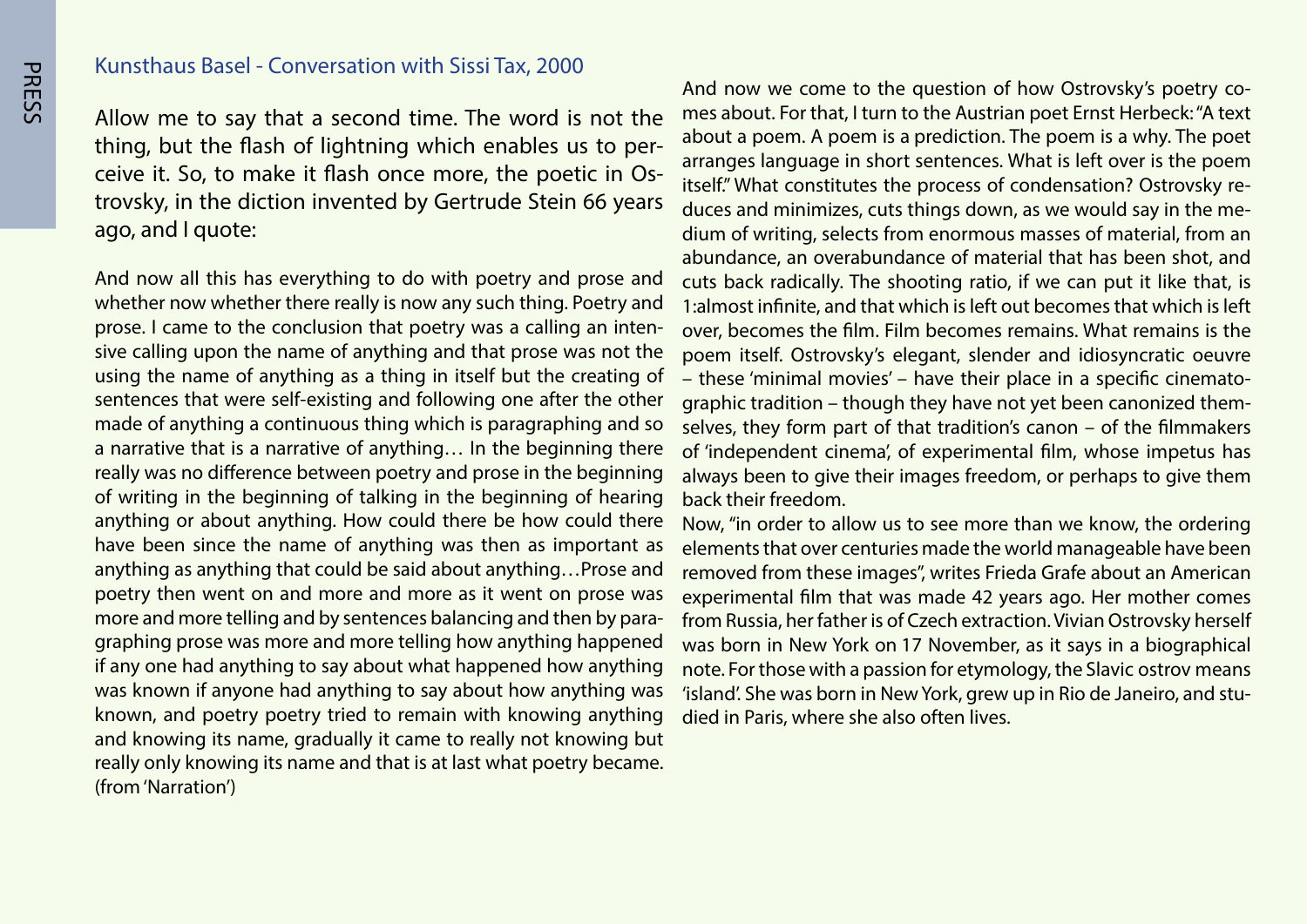tion relies upon transitoriness and a diversity of locations. For those A kind of American woman in Paris, whose concept of image construcforms of image construction which are organized heterarchically rather than hierarchically, everything possesses equal meaning. But to designate Vivian Ostrovsky – who calls her working context 'Jet Lag Productions' – an American filmmaker would be equally amiss. tics, contradicts a linear, singular designation. This "aesthetic of the Her idiom, both that of her manner of speech and that of her aestheterial bearer and meaning, image and voice", according to Rike Felka lution of the unity of the concept of the sign, of the unity of the manon-identical, as it could perhaps be called, is founded in the dissoin her book Duras: Der India-Song-Komplex.

rous, without making fun of what is being depicted, the people. In morous, the everyday, and the use of music and rhythm. The humo-So what are the specifics of Ostrovsky's signature style? It is the huquence, list. The intrinsic use of music and rhythm. The dynamising a dry manner and presented in time-lapse. The everyday series, seelement of the music and of the vocals and instrumentals and of the ding character, the protagonist. Here I would like to mention the following poetic forms: sound poems, tone poems, noise poems, voice voices. The music becomes the canvas, I almost want to say the lea-<br>ding character, the protagonist. Here I would like to mention the folpoems, sung poems, talk poems, and the following name, which is ters. We could say that the visual material sings. They are sound films also present in her films (well, not the name, perhaps): Kurt Schwitin the sense that they privilege the sound. Not in an illustrative or subordinate or psychologizing way.

ning. I would like to just quickly sketch out these specific features, There is an autonomy of sound which sharpens our hearing and listewhich constitute her signature – in its gentle or forceful, round or pointed, very rapid or rapid variants – by way of the example of the films Eat, Work and Progress and UTA MAKURA (Pillow Poems).

*Eat*, which is also the name of a film by Warhol – which was filmed 35 years ago with a static camera in a single take, in which a man eats a mushroom for hours. The flip-side of this film is *Eat* by Ostrovsky, a 15-minute observation of the table manners of humans and animals. The montage produces a semblance between the animals and the humans. Which is funny, releases associations with the realm of co-<br>medy, as occurs in a different way in Tati.

#### Gertrud Koch says the following of Tati:

What is specific about Tati's films though is not so much the way their effect of inducing laughter, as many comedians intend; what seems specific about Tati's aesthetic of the comical is for me more the refusal of this affect and effect. What is singular and irritating pends comedy. Perhaps it is a consequence of the primacy of visual about Tati's films is precisely the hovering state in which he susnally tactile need. It is already founded upon a form of abstraction construction. The visual is after all already an evolution of an origiservation, active contemplation – in short, a fascinated expectation which balks at the ribald physical comedy of 'slapstick'. Careful ob-– are prerequisites for having any understanding of Tati's construc-<br>tions of the comical.

Eat displays the barbaric element of one of civilization's 'cultural technologies', undercut by a lyrical melody – and the critters look on, chewing, ruminating. The gaze of the ethnographer at their own culture, which becomes foreign. "L'ethnologie du blanc" is what Carl Einstein called this, as he wrote the screenplay for Toni together with Renoir. Which means addressing the construction of the myths, the collective conceptions and customs among Europeans. That which Roland Barthes later called "mythologies". In this film, everyone is a star as their own star, while at the same time maintaining their status of anonymity, and the borders between the documentary and the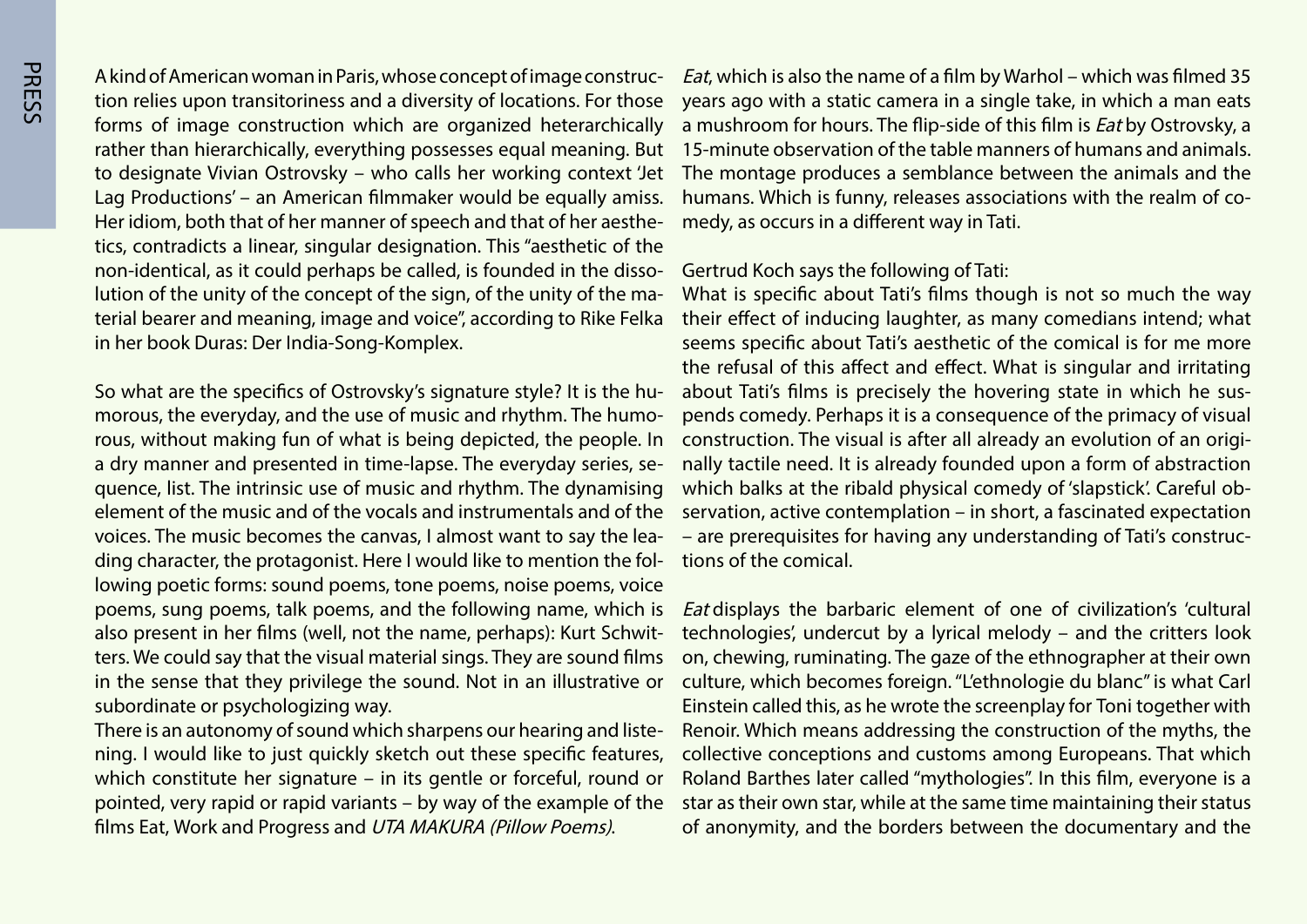rican song, matzo becomes a sponge in the hands of a baby which fictional become blurred. In one sequence, sung in a Yiddish-Ameis also sung in this song, on which the baby joyfully sucks, sucks out the joy of life.

ter on, because I find that these 'minimal movies' also require a mething very briefly. Vivian Ostrovsky and I are both available la-On the films Work and Progress and Uta Makura, I'll just say socertain 'minimized blah blah', to quote Ostrovsky. The film Work med in 1990, meaning it marks the downfall of the Soviet empire, and Progress – and I'm emphasising the conjunction and – was filafter the fall of the wall. At the beginning of this film we see the word конце in Cyrillic script. So it begins at the end. The film is a dual screen projection, which is interesting. Once again Warhol, Chelsea sea Girls that he chose the dual screen set-up in order to make the Girls, also a dual screen projection, although Warhol said of Chelboring films – in Warhol's words – that he had previously produced, these long films filmed with a statically mounted camera in which nothing happened, so to speak, which were so boring, and so with two projections, perhaps it would be more interesting, he said. I don't think that was Ostrovsky's intention. I would also like to very tic principle of modernity which is also very strongly present in  $Uta$ briefly address something else, because it forms part of an aesthe-*Makura*, in the 'pillow poems', both in the film by Ostrovsky and in gon, this aesthetic principle of lists, series and sequences. The list of the book written a thousand years ago by the court lady Sei Shonathe sound, of the soundtrack of Work and Progress is in and of itself an insignia of its contemporary moment. That is: Sofia Gubaidulina, tential mispronunciations), Mister Molloy, Lenin, Tchaikovsky, Silk Dmitry Shostakovich, Serge Rachmaninoff (please excuse any po-Stockings, Modest Mussorgsky, gypsy songs from the '60s. Once again, Lenin, Ligeti, Eduard Kolmanovsky, Dmitry Shostakovich, SergeRachmaninoff and the Beatles. So a political drama ex nega-

Eisenstein, who of course at the beginning of the revolution viewed themselves as revolutionary forces.

Fisonstine begins with the Russian avant-garde, namely Vertov and<br>
Eisenstein, who of course at the beginning of the revolution viewed<br>
thenmselves as revolutionary forces.<br>
So I had an enormous amount of paper available a So I had an enormous amount of paper available and began to fill my notebooks with strange facts, stories from the past and all means trated on things and people that I found enchanting and great. My of other things, often the most trivial of material. All in all, I concennotes also include comments on trees and plants, birds and insects. That sounds like the concept of Vivian Ostrovsky's poetics, but that was written by Sei Shonagon, as her poetics, and I'd like to leave it there and wish you a very pleasant evening and a great deal of in-<br>sight with the films of Vivian Ostrovsky. Thank you.

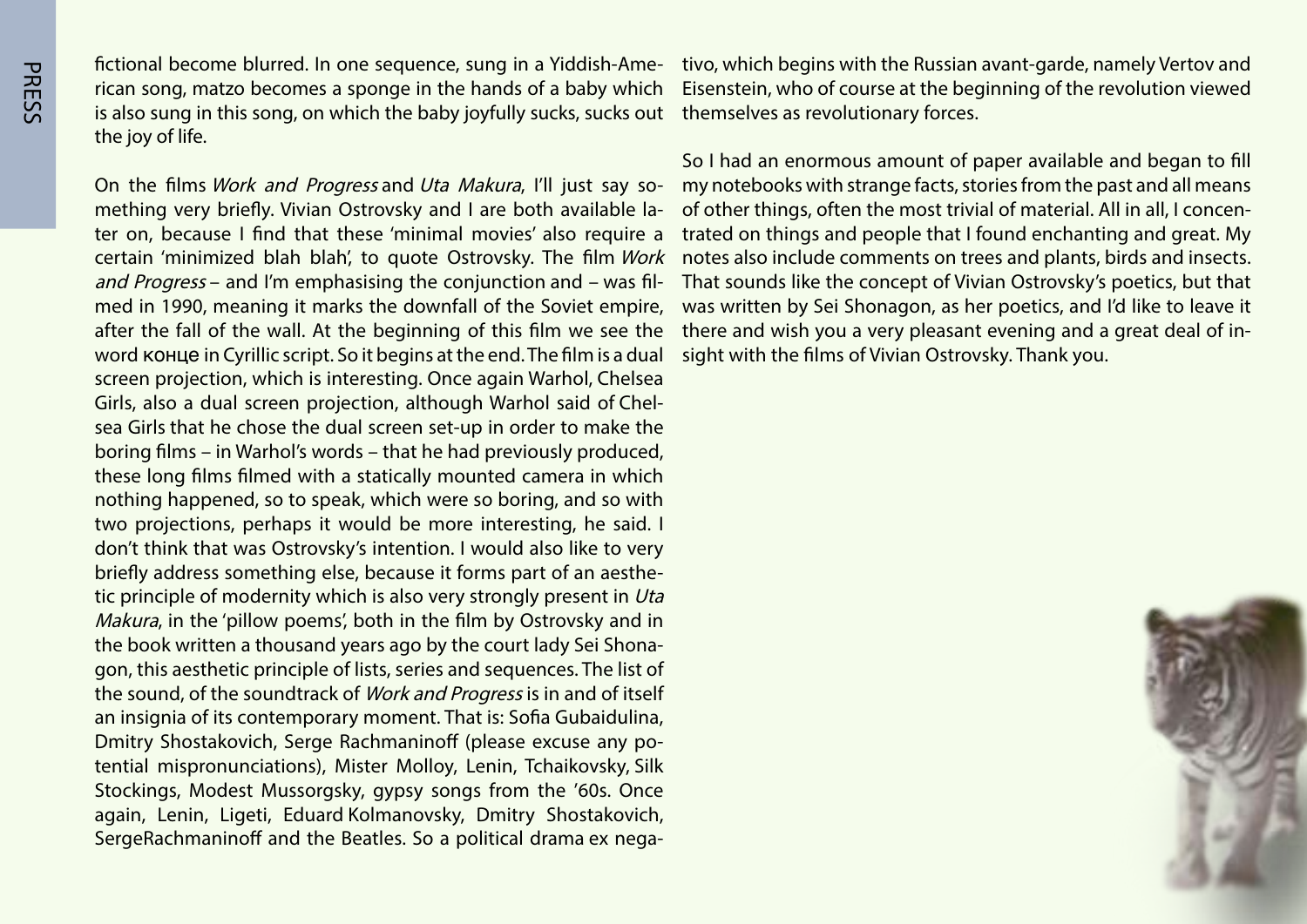#### Der Tages Spiegel Berlin, 11. 1998

Journal filmé et collage, deux genres qui à peu d'exception près ne sont au goût que de quelques cinéastes invétérés, le premier pour bâcher sans pitié ses trouvailles. Mais il en va tout autrement avec s'alimenter du solide narcissisme du réalisateur, le second pour raalisatrice, qui a été élevée au Brésil et vit depuis longtemps à Paris, Vivian Ostrovsky. Née à New York de parents russo-tchèques, la réconjugue ces deux genres de maniement délicat en quelque chose de frais et de nouveau. Sept courts-métrages, d'environ un quart d'heure chacun, seront projetés, en sa présence, samedi à l'Arsenal, à l'invitation de l'association Blickpilotin. Le plus souvent, ses films mettent en scène des touches de vie quotidiennes des divers lieux du monde qu'elle parcourt, revues en accéléré ou une technique radicale de montage. En contrepoint, un procédé de collage et de go hongrois à vous arracher le cœur, la griffe Ostrovsky, c'est plutôt tem, Amsterdam, Rio, versent dans la mélancolie sous l'effet d'un tansons. S'il est vrai qu'à la fin de Movie les vues de New York, Jerusal'hypernervosité. Son style métamorphose le banal en évènements drôles voire comiques. Ainsi, dans Allers-Venues les vacances d'été de quelques amies se transforment en stress-relax-bisous-bisous et dans U.S.S.A. l'ex-cirque d'état tonnant sur la Place Rouge, se marque, même dans le domaine des usages de l'ancienne Union soviétique. d'un surplus d'étrangeté.



#### Die Presse, 11. 1997

#### Nachrichten aus der Transit –Zone

Vivian Ostrovsky, kosmopolitische Filmemacherin aus New York, schießt mit ihrer Super-8-Kamera in die Welt hinein. Nun präsentiert sie, wieder auf der Durchreise, ihre Schlagerweltreisefilme in Wien. Über die Welt kann man in der Kunst nicht nur reden, man kann auch über sie singen. Vivian Ostrovsky läßt singen, ob sie mit ihrer Super-8-Kamera durch Kyoto streift oder in der New Yorker U-Bahn den Auslöser drückt: in den seltsamen Soundtracks ihrer kurzen Filme liegt die erste -und öffentlichste- ironische Distanznahme vom Home-Movie und dem gängigen Format des Touristenfilms. Die Tonspuren der extrem komprimieren minimal movies Ostrvskys, die nigt, gekürzt und gegeneinander geschnitten – und überzogen von ziert Puzzle aus Bildern, aus realen Bewegungsabläufen, beschleuformieren die triviale Reiseaufzeichnung: Die Filmemacherin produmeist exotische, oft träumerische urbane Räume durchqueren, deeiner launischen Musik und Klang-Kollage, die das Freizeit-Verhalten der Menschen ins Cartoonhafte verzerrt.

rin - sieben der Arbeiten Vivian Ostrovskys, in der Reihe "In Person" Sixpack Film zeigt heute abend – in Anwesenheit der Filmemache-(ausnahmsweise nicht im Stadtkino, sondern im Filmhauskino): mischer und touristischer Tätigkeit. Das Reisen scheint Ostrovsky bizarre kleine Reise Chroniken, gefiltert aus fünfzehn Jahren filaus der eigenen Biographie in ihre Filme transportiert zu haben: Geboren wurde sie in New York, die Schule absolvierte sie in Rio ge sind Ostrovskys Rohmaterial: Menschen, wie sie zu Schatten und und an der Pariser Sorbonne studierte sie. Menschen, Orte, Klän-Silhouetten reduziert werden (etwa in Copacabana Beach), wie in no gerinnen (in Public Domain, 1996, wo Ostrovsky beispielsweise der bewusst zerrissenen Montage reale Existenzen zu Comics-Ki-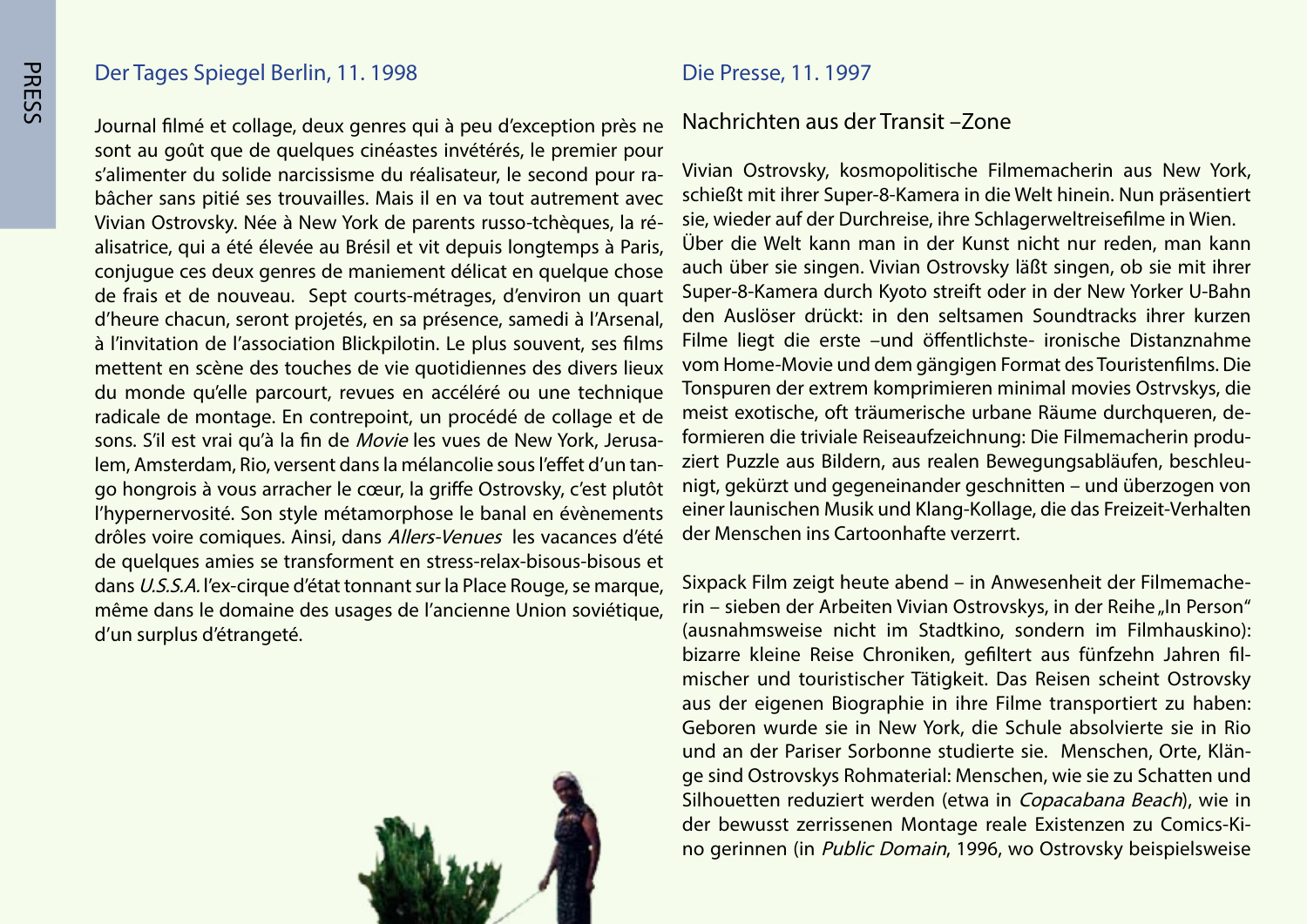neidet) ; Orte, die nachts magisch glühen, wie das Nachtreisefilm einen Amateur-Tanzabend mit Bildern von Herrenringen versch-Movie (V.O.) 1982 und der sarkastische Anti-politfilm U.S.S.A. (1985) panischen Alltag (in *Uta Makura*) werden – zwischen traditionellen vorführen, oder zu einem Cocktail beschleunigter Bilder aus dem jafernöstlichen Zeremonien und einem Besuch bei McDonald's in nen Räume, von denen Ostrovsky berichtet, in der Ortlosigkeit des Tokio. Sprunghaft, ortlos Letztlich aber verlieren sich all die urba-Kinos, in seiner radikal sprunghaften Natur. Im Grunde liefern diese Filme, geschossen in Kyoto, Mailand, Paris, Manhattan, Amsterdam, sit-Zone, aus einer Welt, die es (so) nur im Kino gibt. Schließlich die Rio, Berlin und Jerusalem vor allem eines: Nachrichten aus der Tranwunderbaren Klänge dieser Filme, die japanischen Schlager, die ungarischen Schellacks, die melodramatischen Arien (wie im Kino) und all die Wortfetzen in gebrochenem Englisch und diese Arbeiten lemiken der Vivian Ostrovsky kann der Avantgardefilm nichtklingen. begleiten: Liebenswerter als der kinematographischen kleinen Po-Eine Empfehlung, nicht nur für Kinoliebhaber auf der Durchreise.

Von Stefan Grissemann

#### Falter, 11. 1997

1998 11. Juli 2008

Die Filme von Vivian Ostrovsky haben die ausgebleichten Färben alter Ansichtskarten und zeigen Reisegelder, kleine visuelle Notate. Erinnerungen. Die Aufnahmen sind meist distant, diskret und die Eingriffe minimal- hinzugefügte Musik- und Toncollagen; Zeitraffer, tischen Reihen oder Vorgaben orientiert: Nur aus Nachtaufnahmen, manchmal Verlangsamung; Montage, die sich an kleinen themavie (V.O.)". Kurze Auszüge aus den poetischen Alltagsskizzen des den Lichtpunktend in Rio, Amsterdam oder New York besteht "Moaber dafür auch einer Vielzahl an bunten, verwischenden, blinken-"Kopfkissenbuches" der japanischen Hofdame sei Shônagon liegen benden Regisseurin auf. "Public domain" heißt ein Film von 1996, tivitäten. Motive usf, tauchen in allem Filmen der in Frankreich leder Struktur von "Uta Makura" zugrunde. Sich wiederholende Akaber schon in ihren älteren Arbeiten bewegt sich Ostrovsky mit ihrer Kamera vornehmlich in öffentlichen Räumen und beobachtet dort gern, wie das Private, Individuelle zum Bestandteil eines größeren Ganzen wird, alles in Vervielfachungen stattfindet. Vor allem ältere Menschen werden zu Akteuren in diesen Momentaufnahmen: alte tanque-Spiel: Radfahrer, Gärtner, Schulkinder. Im Rahmen eines "In Damen beim Turmspringen im Freibad und alte Männer beim Pe-Person"- Programms (Filmhaus Kino. 20.11.) präsentiert Vivian Os-<br>trovsky sieben ihrer Kurzfilme erstmals in Österreich.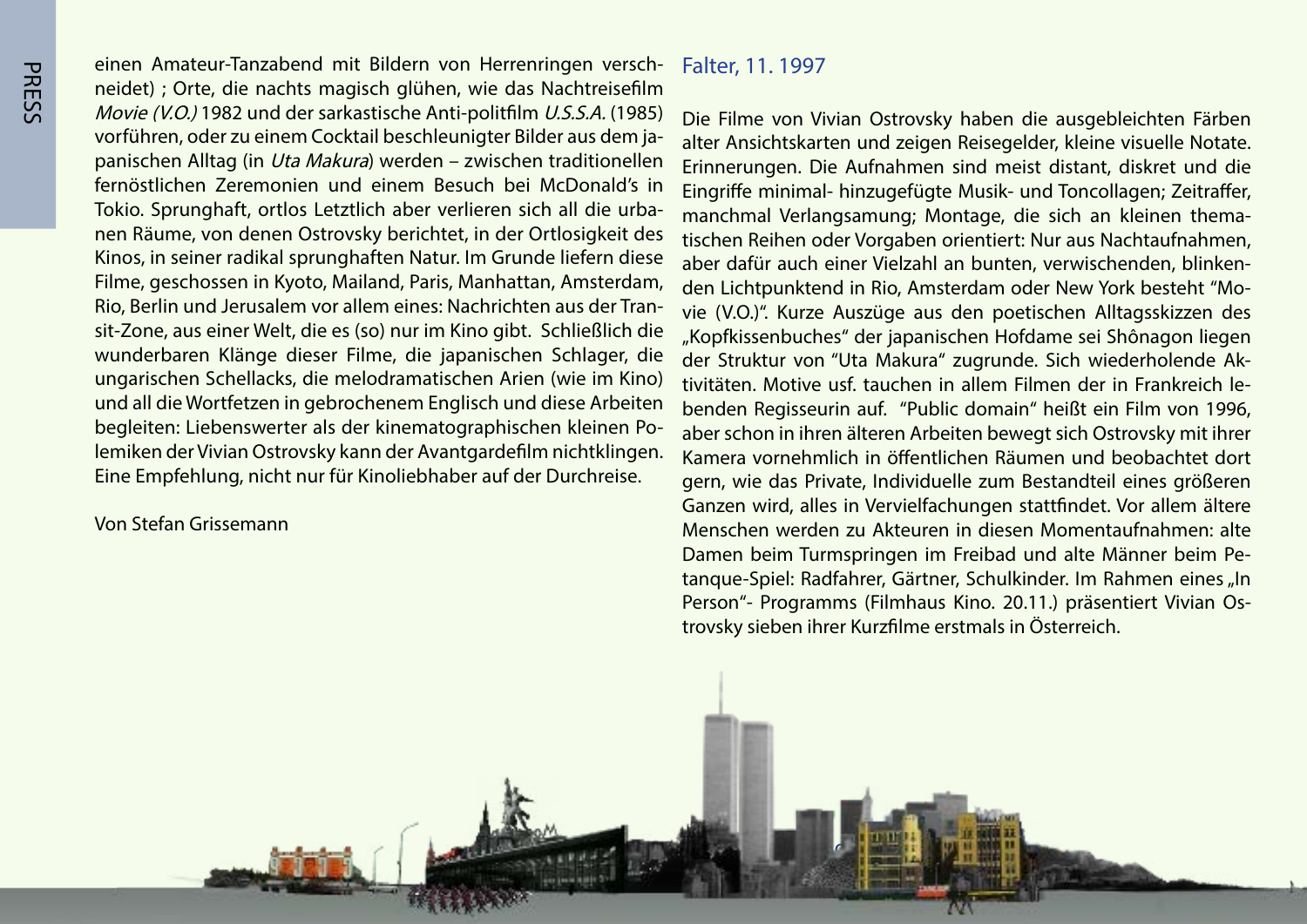Filmskizzen eines Flaneurs: Vivian Ostrovskys Notizen aus aller Welt sichtskarten. In das touristische Sehnsuchsmotiv auf der Vorderseite im Arsenal Früher, ich erinnere mich jedenfalls, gab es singende Anwaren Rillen gepresst, und legt man etwa das Colosseum auf den Plattenteller, ertönte der passende italienische Schlager dazu. Im Zeitalter des CD-Players gehören derlei schöne Dinge naturgemäß der Vergangenheit an. Die sieben kurzen Filme, die die Blickpilotin e.V. mit Unterstützung des Institut Français heute Abend im Kino telle Super-8-Abart der singenden Ansichtskarte. Sie stammen von Arsenal zeigt, erscheinen ein wenig wie die erweiterte, experimen-Vivian Ostrovsky, einer geborenen Globetrotterin. Schließlich kam sie als Tochter russischer und Tschechischer Eltern in New York zum Welt, ging in Rio de Janeiro zur Schule und studierte anschließend ren den feministischen. Filmverleih Ciné-Femmes, und von dort aus an der Sorbonne in Paris. Dort gründete sie in den siebziger Jahbereist si seit fünfzehn Jahren die Welt. Von diesen Reisen bringt sie kleine Filme mit, bei denen neben der raffinierten Bildmontage vor allem die Tonspur mit einer launischen Klang- und Musikcollage besticht. Eigentlich möchte man ihre minimal movies als Musikfilme der ganz exquisiten Art bezeichnen.

"Public Domain" heißt ein dreizehn Minuten langer Film von 1996, der Hundefreunde beim Gassigehen zeigt und Schäferhunde, die als Beifahrer auf einem Motorrad thronen oder alte Damen, die im Freibad Kopfsprung üben. "Public Domain" könnten alle ihre Filme heißen, denn Ostrovsky beschränkt sich in Reisenotaten tatsächlish cherweise die seltsamsten Dinge ist. Dort was heißt: die seltsamsten auf den öffentlichen Raum und die Menschen, die dort erstaunli-Dinge? Genau besehen tun sie dort meist ganz gewöhnliche Dinge. ben in öffentlichen Parks Gymnastik. Als ebenso komisch wie auch Sie sitzen unter Bäumen und stricken, sie spielen Boule oder treipoetisch entdeckt Ostrovsky die Bewegungen und Handlungen der Menschen im öffentlichen Raum, indem sie – wie bei "Copacabana

Beach" 1983- die realen Bewegungsabläufe beschleunigt. Plötzlich existiert da ein Gewusel von Joggern und Passanten, läuft ein Bild konstruktion gleichermaßen lustig wie lustvoll wirkt. Und das in überbordenden Lebens ab, das in seiner filmischen De-und Re-Moskau, Kioto, Mailand, Manhattan oder wo immer Ostrovsky filmt nicht anders. Da seinen sogar die Lichter von Rio oder New York in der zweißfilm ist. "Liebenswerter als die Kinematographischen kleinen Nacht bunt zu blinken, obwohl "Movie (V.O.)" von 1982 ein Schwargen" schrieb die österreichische Presse. Dem ist nichts hinzuzufügen, Polemiken der Vivian Ostrovsky kann der Avantgardefilm nicht klines sei denn, daß er auch nicht Hinreißender aussehen kann.

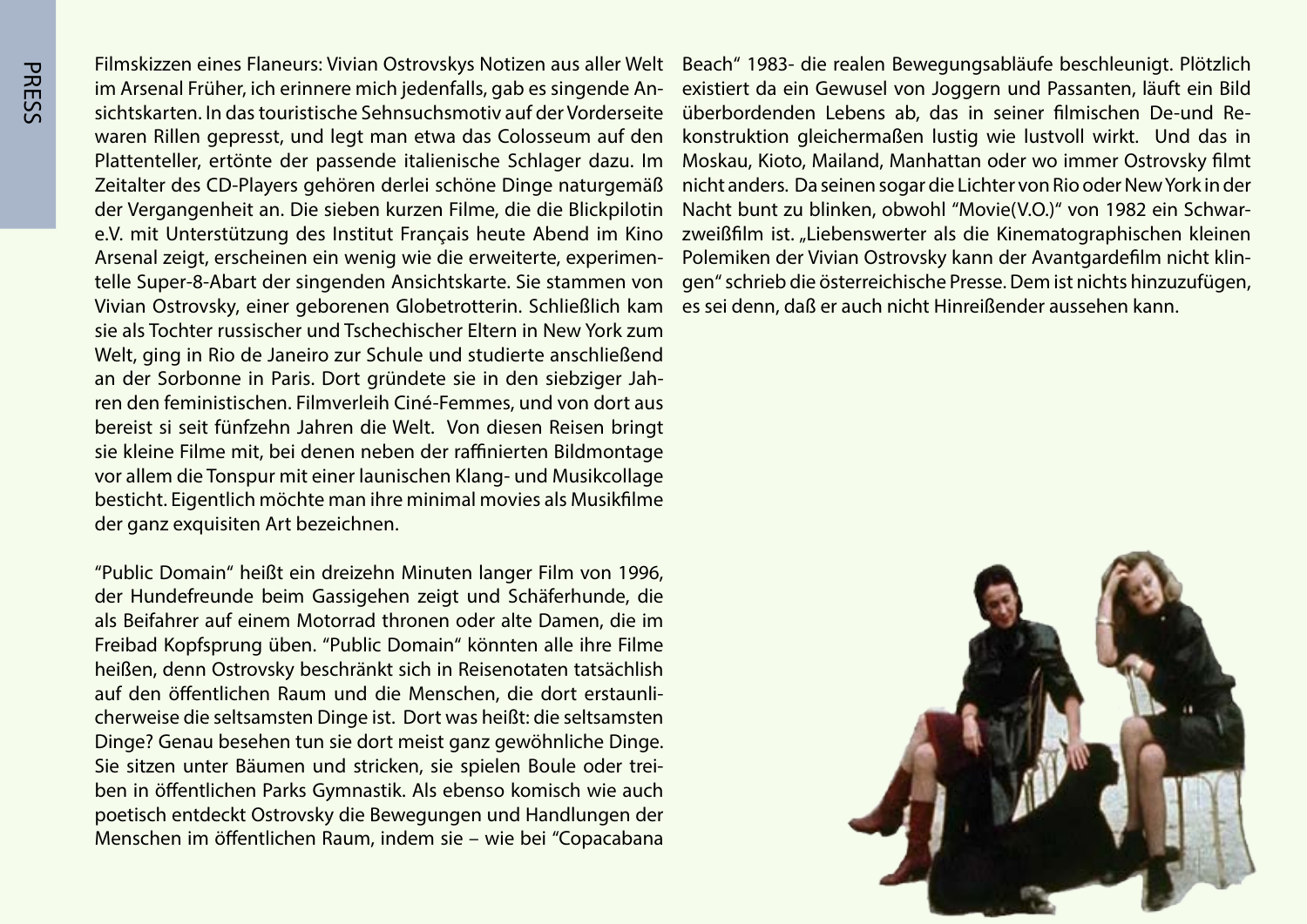#### The Washington Post, 4. 1995

#### "M.M": All the Bright Moves

dest but impressive treat in store at the Hirshhorn Museum tonight Devotees of both independent film making and dance have a monute film about French dancer-choreographer Mathilde Monnier. and tomorrow night, in the free showing of *M.M. in Motion*, a 46-mi-The filmmaker, Vivian Ostrovsky, is an American who lives in Paris; her works have been shown at the Berlin, London and Jerusalem film festivals and are also included in the permanent collections of the Centre Georges Pompidou and the Videotheque de Paris. Ostrovsky has been an enthusiast of Monnier's dance creations since 1986. when she saw her in action at the Avignon Festival. M.M. in Motion was four years in the making and draws upon Ostrovsky's filming of six Monnier choreographies (dating from '88 to '91), in rehearsal and late into cinematic terms the very essence and style of Monnier's performance. The key feature of the film is that it attempts to transdances. Hence the film - episodic, fragmentary, impressionistic - cap-<br>tures the defining traits of a choreographer's modus operandi. nal documentaries scarcely can hope to be, providing a sense of the The resultant product is illuminating in ways that more conventiocreative process that is truer to real life.

quences in black-and-white, in color, in sepia tones, some speeded Ostrovsky manipulates every aspect of film imagery - there are seup- in a successful attempt to fuse film and choreographic aesthetics.

Rehearsal sequences are intercut with performance footage. The rections to the dancers, and sometimes implied, as when we glimpse choreographer's thoughts are sometimes expressed explicitly, in di-Monnier working through an incomplete passage on her own body, trying this, trying that, questing for the ideal embodiment of her concept. Along the way, one also gets a sense of the distinctly French rican models but very much its own in its emphasis on histrionics, approach to contemporary choreography, much beholden to Amedramatic contrasts and anatomical extremes. The film will be shown twice at the Hirshhorn, at 8 tonight and tomorrow night. Ostrovsky will be present for the showing tomorrow, to discuss her work and answer audience questions.

Alan M. Kriegsman

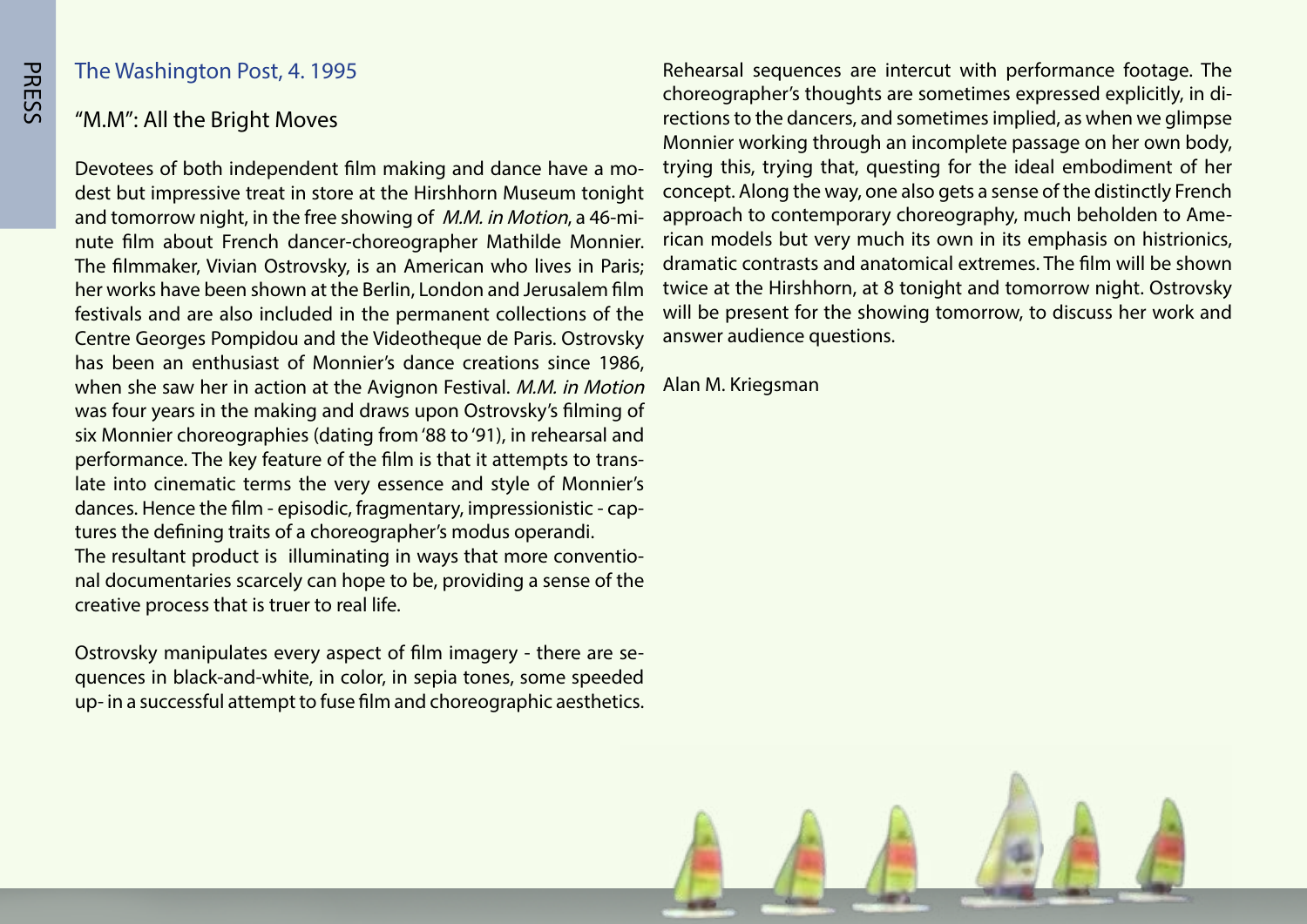#### Chicago Tribune, 4. 1991

#### Vivian Ostrovsky- International Filmmaker in Person!

Born in NYC, avant-garde filmmaker Vivian Ostrovsky has made her home in Paris for a number of vears. Charming and humorous investigations of everyday events, her films combine aspects of frame photography and melodramatic music add to the playful and personal journal, travelogue and collage. Ostrovsky's use of singleengaging quality of her films. Playfully voyeuristic, Ostrovsky catches her subject in the midst of their banal activities and manages to stick ironic quotation marks around the everyday.

New City, 4. 1991

#### Reelism, Repertory and revival

Cosmopolitan filmmaker Vivian Ostrovsky is on a cross-country tour with a batch of her wonderful little films. Made between 1982 perceived by this visitor to New York, Moscow, Paris, Berlin, Milan, and 1988, they offer a whimsical archaeology of the everyday-Rio, Amsterdam and Jerusalem.

For a retrospective, the Pompidou Center called her films "mosaic journals". She'd rather be identified by gauge (Super-8mm) than by genre (e.g., experimental). In a telephone interview she demurred, "I like cats, not categories". Cats and cute pets are inter-cut with people eating in her film "Eat", a zoological overview of "table manners". Editing with cartoonish music, she toys with sped-up shots and candid camera tactics, shooting from a tourist's vantage, she relishes in microscopic takes on the mannerisms of wacky French folks at their leisure.

Before "L' Atalante", French director Jean Vigo made "A Propos de Nice", a sarcastic travelogue predating Ostrovsky's "Copacabana Beach". Vigo believed he had caught, in 1930, "the last twitchings of a society" that would "give you nausea and make you an accomplice in a revolutionary solution". Instead, Ostrovsky -once an author of children's books- serves up a bourgeois apology for aerobics by the seashore and weekends in the country. The recreation, if not the revolution, will be televised.

**Bill Stamets** 

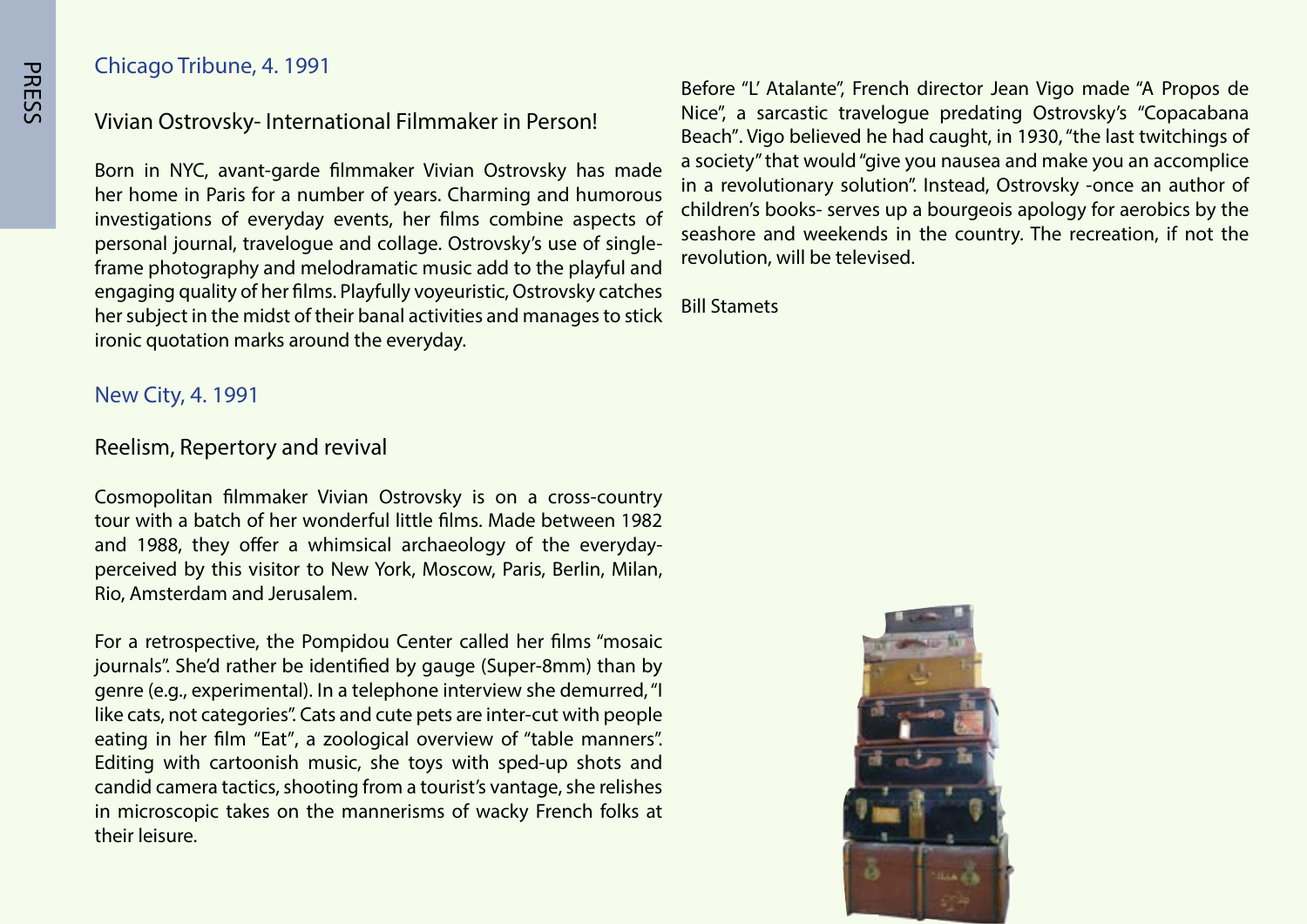#### O Estado de São Paulo. 11.1989

Se for preciso uma definiçao para o trabalho de Vivian Ostrovsky, que seja cinema experiemental. Mas ela adverte que nao pretende provocar o costumeiros bocejos aos quais estao acostumados os espectadores dessa malfadada espécie de expressao artistica. Vivian que naceu en Nova York, mas viveu no Rio de Janeiro desde os nove meses até concluir os estudos secundarios, diz que faz filmes para si mesma. Ela se diverte ao fazê-los. Talvez por isso mesmo ela consiga divertir os espectadores. Seu olho se fixa em imagens cotidianas que tods os olhos vêem, mas a decodificação bem-humorada disso nos poe diante de algo como "cenas que gostariamos de ver".

Partindo da cena banal, Vivian chega a colagens de sisoes e sons. Sua câmara super oito fragmenta o mundo em pedaços, ao mesmo tempo em que une o planeta ao nao impor barreiras geograficas, passando naturalmente de um banheiro de boate europeu frequentado por um travesti ao calçadao de Copacabana. O som que Vivian coloca como parte fundamental mais do que mera trilha sonora é formado por estilhaçàs acusticos que atingem o ouvido em acordo ou desacordo evidente o quadro de Eventos Especiais da 20 bienal internacional, Vivian selecionou seis curtas realizados entre 1982 e 1988 com duraçoes variaveis de 10 a 15 minutos. Formada em psicologia com especialização em cinema, Vivian não tem a preocupação de fazer filmes como uma forma de contar hsitorias. Ela simplesmente deixa sua câmara procurar os objetos e as pessoas. Mistturando cenas noturnas, de vagas luzes que podem iluminar vagabundos notivagos, com cenas à luz mais esfuziante do sol como a relembrar um piquenique em familia, Vivian capta e remonta os pequenos habitos do bicho homem. E assim como o som, onde se ouve de dialogis interrompidos a cançoes tipicamente brasileiro-interioranas, as cores apreedidas pelas câmars fornecem o impacto suficiente para se encararem as obras quase como telas

em movimento, numa animação sobretudo sonora. Nos 14 minutos de USSA, de 1985, retoma o tema das barreiras geografica abordado em Filme, de 82, e vai além, quebrando as barreiras idelogicas. USSA viaja sem escalas por imagens de Moscou, Nova York, Paris, Mila e Berlim. Depois da world music, Vivian parece sugerir e surgir com o world movie. E o minimo que se pode pensar quando os Olhos deparam um tradicional ritual judaico cujos participantes se movem fervorosamente em roda oa som de um febril samba rasgado.

Jim Joe

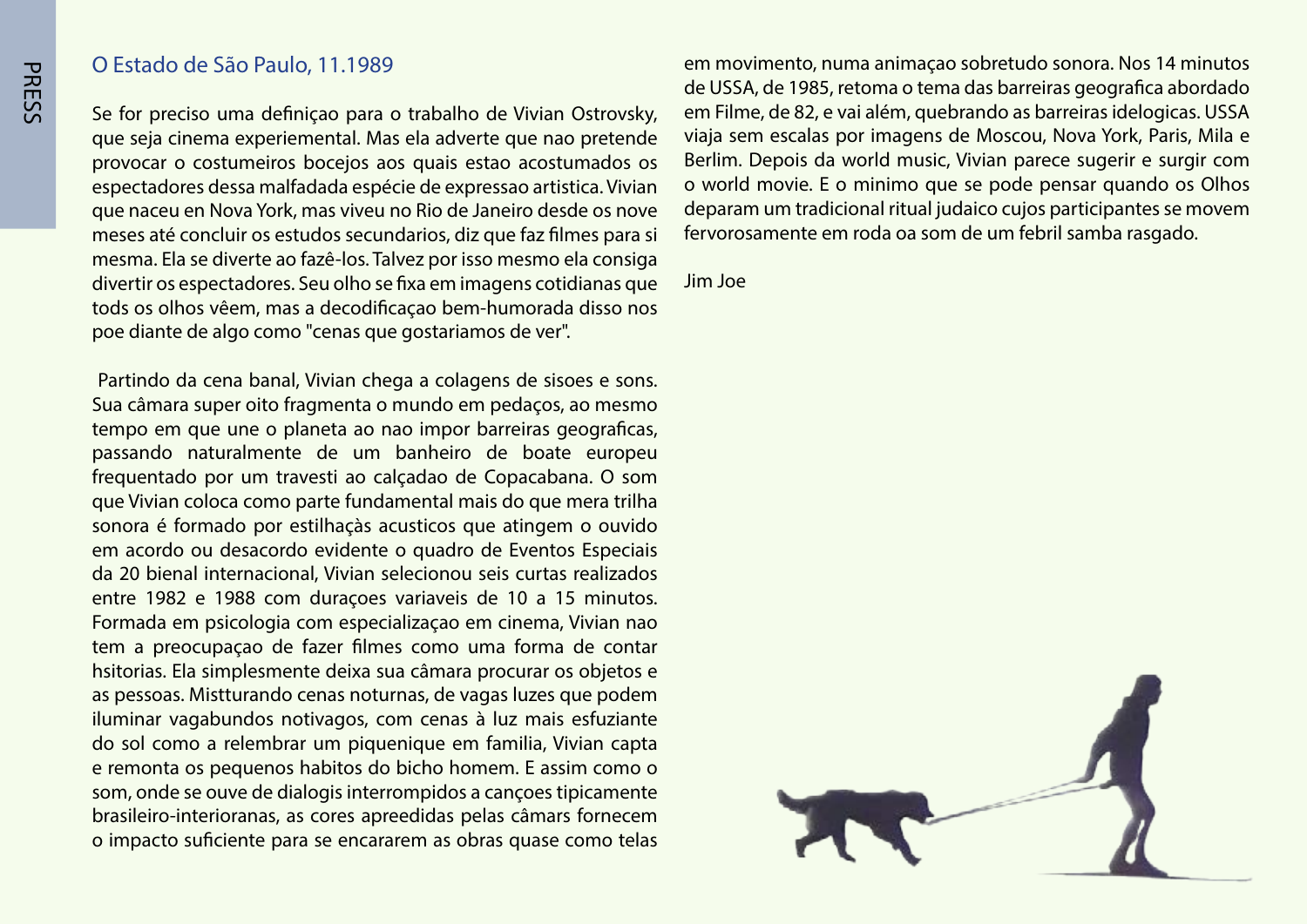#### 2019 | DVD and VoD "Plunge" Re: Voir, Paris. 2 discs, 60 pages booklet with articles by Amy Taubin, Federico Rossin, Vivian Ostrovsky.

2014 | Cinéma Expérimental - Abécédaire pour une contre-culture Editions Yellow Now, Belgium, pp 222-224, interview by Raphael Bassan.

2014 | Experimental Eating Black Dog Publishing Ltd., London, pp 140-141, interview by Thomas Howells.

2006 | Images/Discours AFEA Editions, Avignon, pp 47-61, by Rose Lowder. Entretiens avec: Nicolas Rey, Vivian Ostrovsky, William English, Yannick Koller.

2003 | Bref n°56, Paris, pp 54-55. "Le Cinéma Nomade de Vivian Ostrovsky" by Raphaël Bassan.



#### 2001 | DVD "Cinexpérimentaux 1-4"

n°3, Re:Voir, Paris. Video interview by Frédérique Devaux and Michel Amarger & Nikita Kino.

#### 1999 L'Art du Mouvement

Collection cinématographique du Musée national d'art moderne - 1919-1996. by Musée national d'art moderne – Centre de création industrielle, dirigé par J.M Bouhours, Paris, Flammarion, by Alain-Alcide Sudre.

# 1998 | Poussière d'image

Collection Sine Qua Non, «Cinema - je ou cinéma-jeu» par Yann Beauvais, Edition Paris Experimental.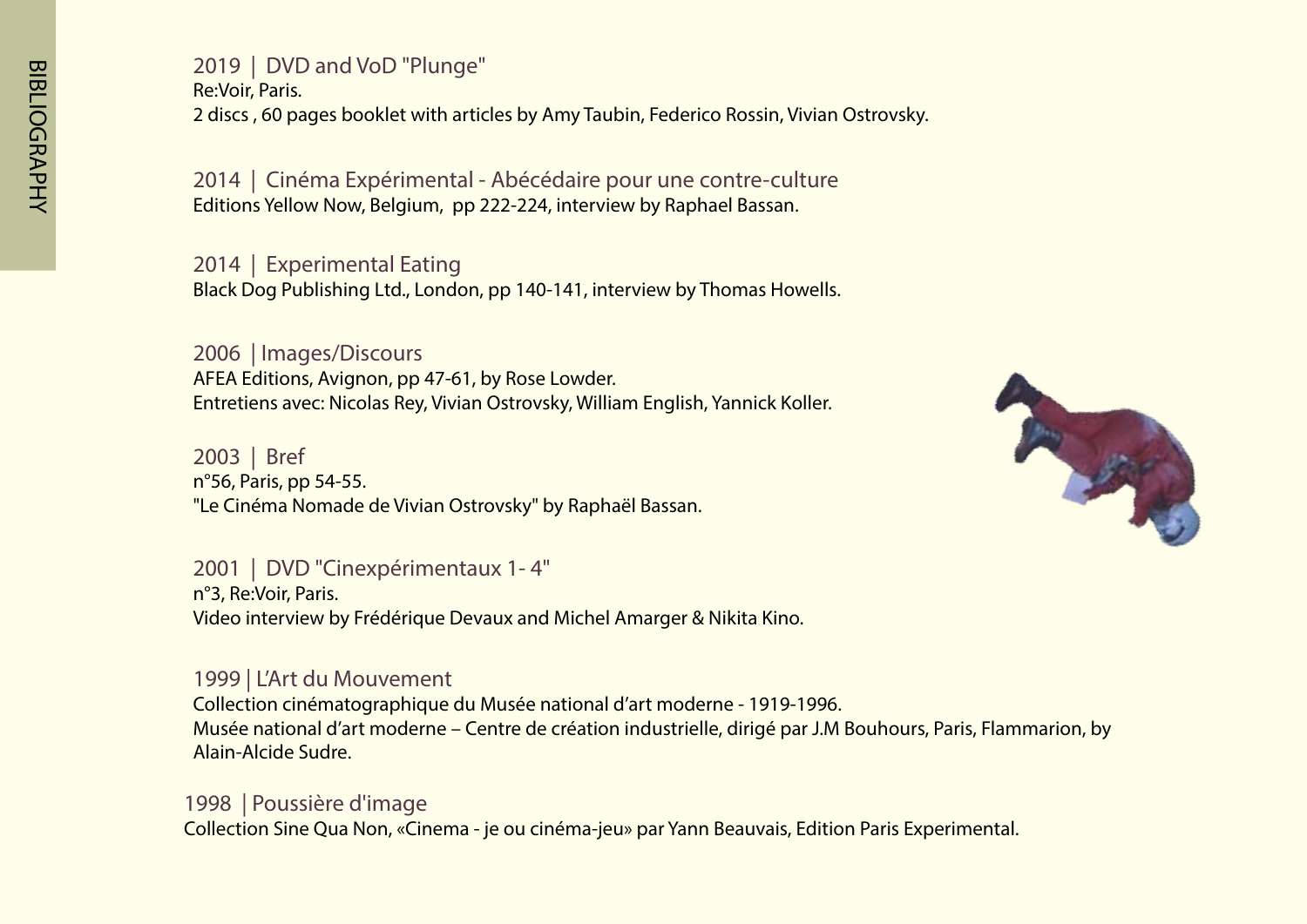#### $2020$  CHANT  $- 2020$

Fisura, Mexico City, Mexico, February 2022 Festival de cortos de Bogota, Columbia, December 2021 Traces de vies, Clermont Ferrand, France, November 2021 Rencontres Internationales Traverse, Toulouse France, November 21 Brussels Art Film Festival, Bruxelles, Belgium, November 2021 Riga International Film Festival, Latvia, October 2021 Corsica.doc, Ajaccio, France, October 2021 Split Film Festival, Croatia, September 2021 Festival Internacional de Curtas-Metragens, São Paulo, Brazil, 2021 August Sheffiled Doc/fest, UK, June 2021 Internationale Kurzfilmtage Oberhausen, Germany, May 2021

#### $UNSOLIND - 2019$

Videobardo 25 años, Buenos Aires, Argentina, November 2021 2021 VII Festival Cinemistica, Granada, Spain, November Open-Air Filmfest, Weisterstadt, Germany, August 2021 On Art Film Festival, Warsaw, Poland, July 2021 SounDance Film Festival, Barcelona, Spain, April 2021- special mention, Avril 2021 Demetera film festival, Paris, France, March 2021 Fisura, Mexico, January 2021 VideoBardo International Videopoetry Festival, Buenos Aires, Argentina, January 2021 West Sound Film Festival, Bremerton, WA, USA, January 2021 Microacts film festival, London, U.K., December 2020 Alternative Film/Video, Blegrad, Serbia, December 2020 L'alternativa, Barcelona, Spain, December 2020 Film and Video Poetry symposium, Los Angeles, USA, Nov. 2020 Kassel Documentary Film and Video Festival, Germany, Nov. 2020 Festival Internacional de Cine de Almería, Spain, November 2020 Festival Cinemística: the surroundings of silence, Granada, Spain,

#### November 2020

Cinema de Artistas, Buenos Aires, Argentina, November 2020 Now and After, Moscow, Russia, October 2020 West Sound film festival, Bremerton, USA, October 2020 São Paulo International Short Film Festival, Brazil, August 2020 Experiments in cinema, Albuquerque, USA, June 2020 ArtFIFA, Montreal, Canada, March 2020 Traverse Video, Toulouse, France, March 2020 Ann Arbor Film Festival, USA, March 2020 Festival Tous courts, Aix-en-Provence, France, December 2019 Zinebi, Bilbao, Spain, November 2019 The Unforeseen, Belgrad, Serbia, November 2019 Festival International signes de nuit, Paris, France, October 2019 Dobra-Festival Internacional de Cinema Experimental, Rio de Janeiro, Brazil, September 2019

#### **Hiatus - 2018**

Les Mains gauches, Marseille, France, September 2021 Group Dot Br, Brazilian Theater Company, NY, USA, December 2020 International Portrait film festival, Sofia, Bulgaria, November 2020 Film and Video Poetry symposium, Los Angeles, USA, November 20 International Poetry Film Festival of Thuringia, Germany, October 20 Das Literatur Film Festival, Münster, Germany, October 2020 Indyon tv- cinetoro, Colombia, April 2020 Festival du Film de Fontenay-le-Comte, France, March 2020 Festival Les Inattendus, Lyon, France, February 2020 Revolutions per Minute Festival, Boston, USA, January 2020 REELpoetry, International poetry film festival, Houston, USA, January 2020 Wiener Poetry Film Festival, Austria, November 2019 Ultracinema, Oaxaca, Mexico, November 2019 Istanbul International Experimental Film Festival, Turkey, Nov. 2019 Cinetoro experimental film festival, Toro, Colombia, November 2019 Blow up Film Festival, Chicago, USA, November 2019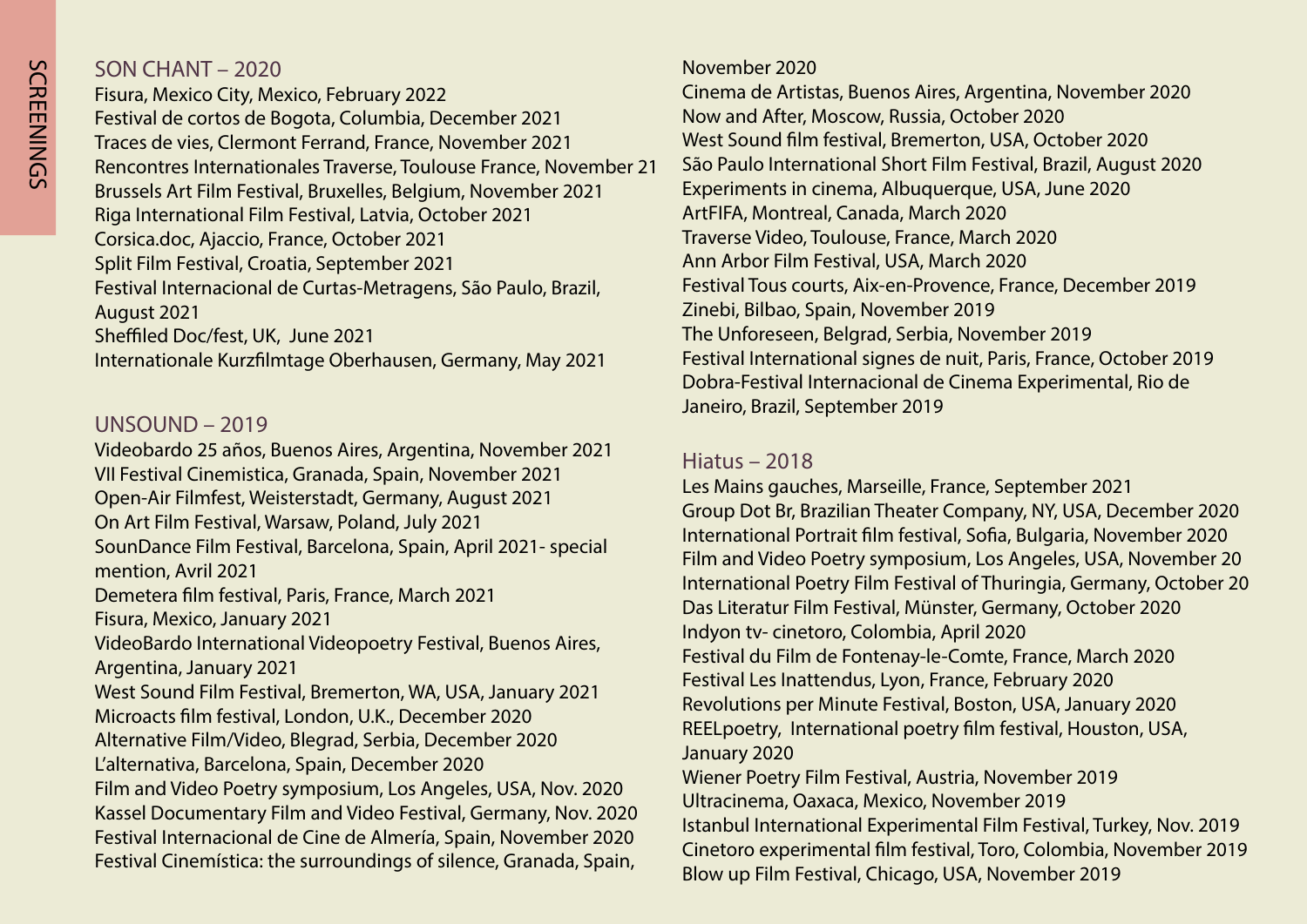Family Film Project, Porto, Portugal, October 2019 Vox Feminae Festival, Zagreb, Croatia, October 2019 Kurant kino, Tromsø, Norway, September 2019 Dobra – Festival Internacional de Cinema Experimental, Rio de Janeiro, Brazil, September 2019 Strangloscope, Florianopolis, Brazil, September 2019 Cine de Artistas, Buenos Aires, Argentina, September 2019 On Art Film Festival, Bydgoszcz, Poland, September 2019 Marienbad Film Festival, Czech Republic, August 2019 Asolo Art Film Festival, Italy, June 2019 Weimar Poetryfilmpreis, awarded the "main prize of the Weimer Poetry Film Festival", Germany, June 2019 At the Fringe, Tranås, Sweden, June 2019 Docaviv, Tel Aviv, Israel, May 2019 Cadence Video Poetry Film Festival, Seattle, USA, April 2019 Rencontres internationales Paris/ Berlin, April and August 2019 Traverse video, Toulouse, France, March 2019 Festival international du film sur l'Art, Montréal, Canada, March 2019 Docfeed, Eindhoven, The Netherlands, February 2019 Festival international Signos Da Noite, Lisboa, Portugal, Jan. 2019 Zubroffka Short film festival, Bialystok, Poland, December 2018: Honourable mention in the national competition "On the Edge" AXW for shorts, Anthology Film Archives, New York, November 2018 Aesthetica Short film festival, York, U.K., November 2018 Curta cinema, Opening night, Rio de Janeiro, Brazil, October 2018 She makes noise, Madrid, Spain, October 2018 Riga Short film Festival, Latvia, October 2018 Curtas, São Paulo, Brazil, August 2018 Melbourne International film festival, Australia, August 2018 Videoex, Zurich, Switzerland, May 2018: special mention in the international competition Internationale Kurzfilmtage, Oberhausen, Germany, May 2018

DizzyMess – single screen film – 2017 Aesthetic of the Ruins, Istanbul, Turkey, January 2020 Les Instants Vidéos, Marseille, France, November 2019 International Short Film Festival Canton, China, October 2019 Strangloscope, Florianopolis, Brazil, September 2019 Vastlab experimental festival, Burbank, USA, September 2019 Festival Schillertage, Mannheim, Germany, June 2019 International Festival of Creativity, Innovation & Digital Culture, Canary Island, March 2019 Revolution per Minute festival, Boston, February 2019 Istanbul International experimental film festival, Turkey, Nov 2019 Videobardo, videopoetry festival, Buenos Aires, Argentina, Nov 2019 Alternative Film/video, Belgrade, December 2018 Festival contre nature, Marseille, France, July 2018 Rencontres internationales Paris/Berlin, April and June 2018 Asolo Art film festival, Italy, June 2018 Sorsi Corti Festival, Palermo, Italy, May 2018 Now and After, Moscow, Russia, February 2018 Traverse Video, Toulouse, France, February 2018 Invideo Festival, Milan, Italy, November 2017 FIC International Short Film Festival - Alliance française, Buenos Aires, Argentina, October 2017: awarded the "Premio Esmi experimental" San Diego Underground Film Festival, USA, August 2017 Open Air Filmfestival, Weiterstadt, Germany, August 2017 Diametrale Filmfestival, Innsbruck, Austria, April 2017 MUFF, Montréal, Canada, May 2017 Frauen Film Festival, Köln / Dortmund, Germany, April 2017

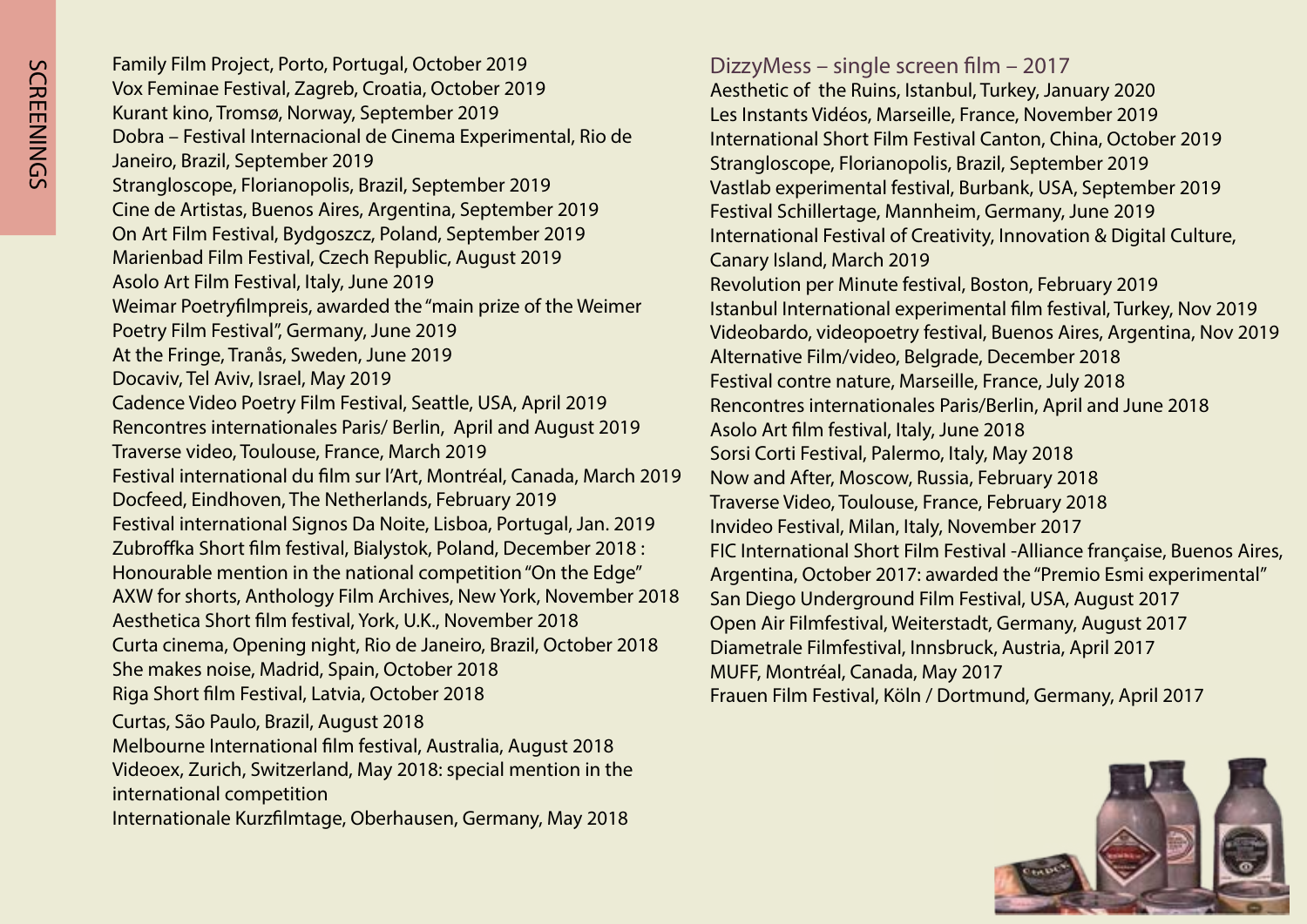But Elsewhere is Always Better - 2016 Festival Internacional de Cine UNAM, Mexico, March 2020 French Institute, New York, USA, March 2020 Museo Reina Sofia, Madrid, Spain, December 2019 Jüdisches Museum, Frankfurt am Main, November 2019 Barbican, London, U.K., September 2019 Central Art space Cave, London, U.K., May 2019 Festival contre nature, Marseille, France, July 2018 Festival printemps lesbien, Toulouse, France, April 2018 London International Documentary Festival, London, U.K., Nov 2017 Invideo Festival, Milan, Italy, November 2017 Festcurtas, Belo Horizonte, Brazil, September 2017 Message to man, St Petersburg, Russia, September 2017 Curtas, São Paulo, Brazil, August 2017 Curtas, Vila do Conde, Portugal, July 2017 Sorsi Corti, Palermo, Italy, May 2017 Experiments in cinema, Albuquerque, USA, April 2017 Rencontres internationales Paris / Berlin, March and June 2017 17. International Film Festival Zoom, Jelenia Gora, Poland, February Close Up, London, United Kingdom, February 2017 Stuttgarter Filmwinter, Stuttgart, Germany, January 2017 Curtacinema, Rio de Janeiro, Brazil, November 2016 Zinebi, Bilbao, Spain, November 2016 Festival international du film de Bruxelles, Belgium, November 2016 Family film project festival, Porto, Portugal, November 2016 Jornadas de reapropiacion, Mexico, Mexico, November 2016 Kassel documentary film and video festival, Germany, Nov. 2016 Viennale, Wien, Austria, October 2016 Women make waves films festival, Taipei, Taiwan, October 2016 Antenna documentary film festival, Sydney, Australia, October 2016 Kumu art film Festival, Tallinn, Estonia, September 2016 Chantal Akerman: New York remembers; Lincoln Center, New York, USA, March 2016

Losing the thread  $-2014$ 

Les irrecuperables, online film festival, November 2019 Cyprus Contemporary Film Center, Nicosia, September 2019 Open Air Film festival, Weiterstadt, Germany, August 2016 International Frauen Filmfestival Dortmund-Köln, Germany, 2016 April Les Irrécupérables, Paris, France, May 2016 Strangloscope Florianopolis, Brazil, April 2016 Ozark shorts, Ozark, USA, April 2016 CineAutopsia, Bogota exp. film festival, Colombia, April 2016 ZINEBI, Bilbao, Spain, November 2015 Jornadas de Réapropriación – cine reciclado y found footage, Mexico, October 2015 Invideo, Milano, Italy, November 2015 Women make waves, Taipei, Taiwan, October 2015 Festival nouveau cinema, Montréal, Canada, October 2015 Videomedeja festival, Novi Sad, Serbia, September 2015

IONE CORrespondência e REcorDAÇÕES – 2013 Vox Feminae Festival, Zagreb, Croatia, October 2019 CILAVS - Birkbeck University, London, U.K., February 2017 Fundação Iberê Camargo, Pôrto Alegre, Brazil, 2013 Museu Oscar Niemeyer, Curitiba, Brazil, 2013 Museu de Arte Moderna do Rio de Janeiro, Brazil, 2013

#### P.W. - Pincéis e Painéis

 $(P.W. - Paintbrushes and Panels) - 2010$ Brooklyn Academy of Music, USA, February 2022 Ovoo Gallery, Miami Beach, USA, January 2018 ULTRAcinema, Mexico, Mexico, November 2017 Ecole nationale supérieure d'architecture de Nantes, May 2017 Caixa Cultural, Brasilia, Brazil, September 2011 Video Dumbo Film Festival, New York, USA, September 2011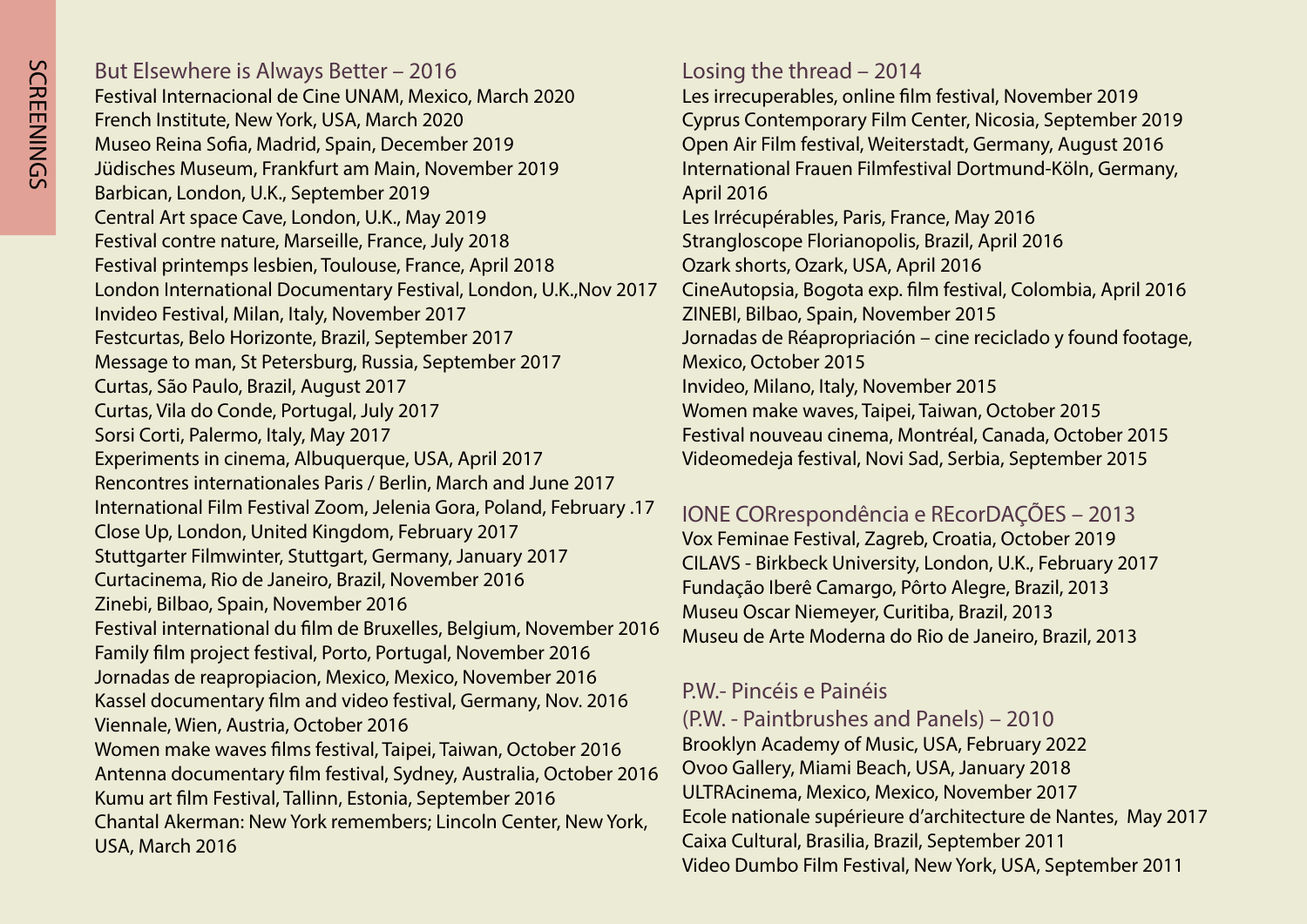Pinacoteca do Estado de São Paulo, Brazil, May 2011 London International Documentary Film Festival, U.K., March 2011 Rencontres internationales Paris / Berlin / Madrid 2010-2011 Festival Tous courts, Aix-en-Provence, France, December 2010 Festival Videomedeia, Novi Sad, Serbia, awarded the Sphinx Prize, December 2010 Jihlava International Documentary Film Festival, Jihlava, Czech Republic, October 2010 Festival Internacional de Curtas-Metragens de São Paulo, São Paulo, Brazil, August 2010 Museo Paco Imperial, Rio de Janeiro, Brazil, July 2008

#### Wherever Was Never There  $-2011$

Fotogenia film festival, Mexico City, Mexico, December 2019 Rencontres Internationales Paris/Berlin/Madrid, 2011-2012 Jihlava International Documentary Film Festival, Jihlava, Czech Republic, October 2011 Jerusalem Cinematheque, Israel, February 2011

#### Tatitude – 2009

Cinema le Bretagne, Guichen, France, December 2019 Instants Vidéos, Paris, France, November 2011 Façade Video festival, Plovdiv, Bulgaria, September 2011 Filmwinter festival, Stuttgart, Germany, January 2011 Kassel Documentary Film and Video Festival, Germany, November 2010 European Media Art Festival, Osnabruck, Germany, April 2010

Curta cinema, Rio de Janeiro, Brazil, July 2009

The Title was shot  $-2009$ 

International Video Art Festival Now & After - "Collective is near", Moscow, Russia, April to May 2019 Molodist Kviv international film festival, Ukraine, October 2010 Video Dumbo Festival, New York, USA, September 2010 Instants Vidéo, La Ciotat, France, September 2010 International Festival Signes de Nuit, Centre Culturel français de Djakarta, Indonesia, July 2010 Rencontres Internationales Paris/Berlin/Madrid, Berlin, Germany, June 2010 Rencontres Internationales Paris/Berlin/Madrid, Madrid, Spain, April 2010 International Festival Signes de Nuit, Paris, France April 2010 Stuttgarter Filmwinter, Stuttgart, Germany, January 2010 Rencontres Internationales Paris/Berlin/Madrid, Paris, France, 2009 December Zinebi, Bilbao, Spain, November 2009 awarded the Silver Mikeldi for documentary) Curta cinema, Rio de Janeiro, Brazil, November 2009 MIS (Museu da Imagem e do som), São Paulo, Brazil, Nov 2009 Raindance International Film Festival, London, U.K., Oct 2009 Freie Universität Berlin - Symposium entitled "The cinematic configurations of 'I' and 'WE'", Germany, March 2009

#### Ne pas sonner  $-2008$

IFFR, Rotterdam, Netherlands, January 2010 Façade Video festival, Plovdiv, Bulgaria, September 2011 Stuttgarter Filmwinter festival, Germany, January 2011 Kassel Documentary Film and Video Festival, Germany, Nov. 2010 European Media Art Festival, Osnabrück, Germany, April 2010 Curta cinema, Rio de Janeiro, Brazil, November 2009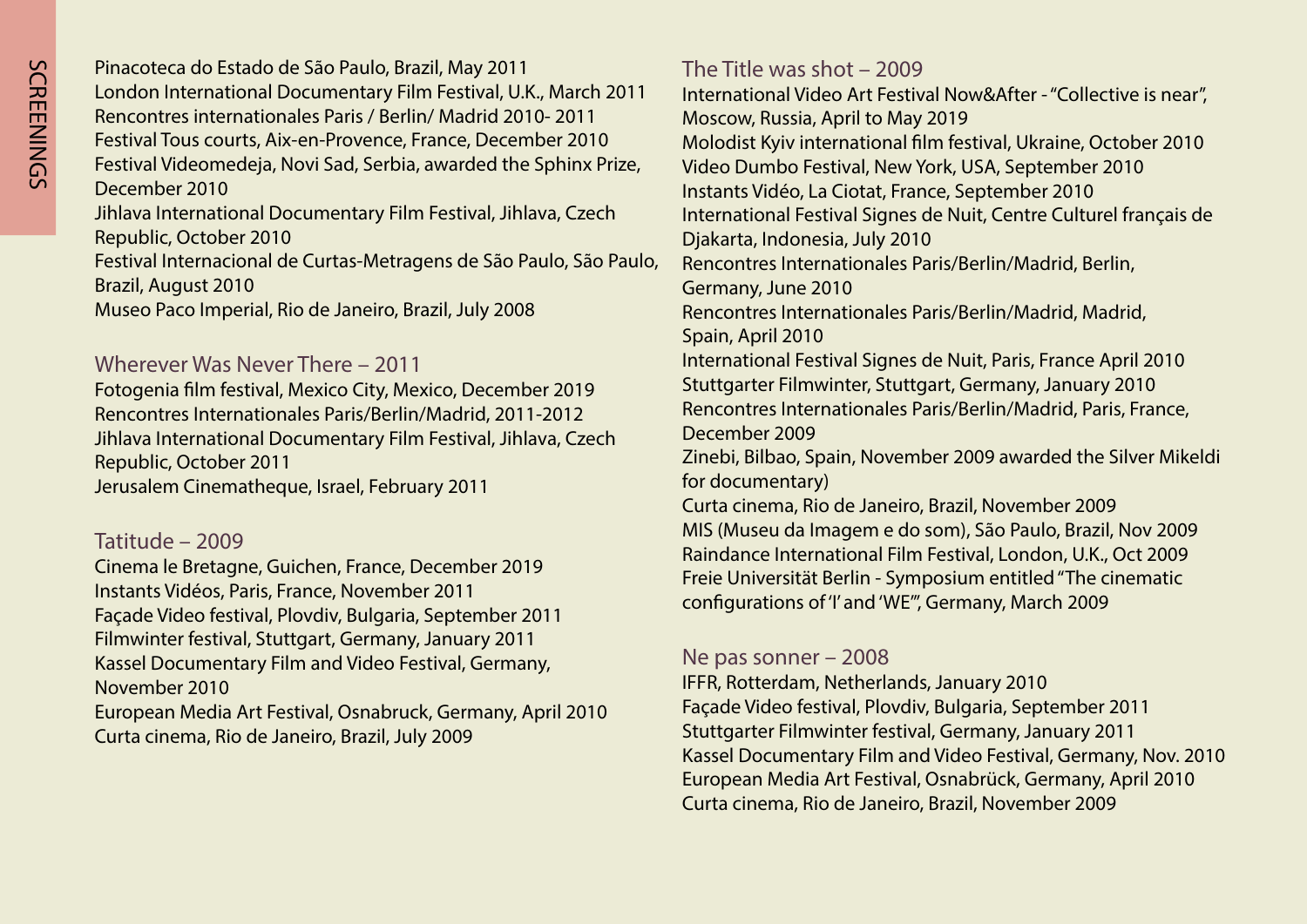## Fone für Follies - 2008

Anthology Film Archives, New York, USA, November 2015 Internationales Bremer Symposium zum Film: The Film and the Animal, Germany, January 2011

Internationales Frauenfilm Festival Dortmund | Köln, Germany, 2010 April

Femina, Festival International de Cinema femino, Rio de Janeiro, Brazil, June 2009

European Media Art Festival, Osnabrück, Germany, April 2009 Stuttgarter FilmWinter, Stuttgart, Germany, January 2009 Locarno Film Festival, Locarno, Switzerland, July 2008 MoMA, New York, USA, February 2008

#### 2007 – Télépattes

Anemic Cinechat, Palais de Tokyo, Paris, France, May 2014 Festival Tous Courts, Aix-en-Provence, France, December 2010 Festival International De Films de Femmes de Creteil, France, **March 2009** 

Locarno Film Festival, Locarno, Switzerland, August 2008

#### $ICE/SEA - 2005$

Les Inattendus, Lyon, France, July 2011 Film Forum, New York, USA, June 2006 Viennale, Wien, Austria, October 2005 Rio International film festival, Brazil, September 2005 Curtas, Vila do Conde, Portugal, July 2005 Festival Paris / Berlin / Madrid, 2005 Forum des Images, Paris, France, July 2005 Tribeca Film festival, New York, USA, April 2005 Festival international de films de femmes, Creteil, March 2005 Berlinale, Berlin, Germany, February 2005 International film festival, Rotterdam, Netherlands, January 2005 Nikita Kino - 2002 Ensa, Limoges, France, November 2017 Tënk, June 2017 Cinema Nouveau Latina, Paris, France, June 2013 Musée d'Art et d'Histoire du Judaïsme, Paris, cycle "Mémoire' familiale", France, December 2006 Museo nacional Reina Sofia, Madrid, Spain, November 2004 Impakt Film festival, Utrecht, Netherlands, June 2003 Cinemathèque de Toronto, Canada, March 2003 Documentaire sur Grand écran, Paris, France, March 2003 Art-action, Paris, France, February 2003 Festival de court-metrage de Clermont-Ferrand, France, 2003 February Stuttgarter Film Winter, Germany, January 2003 Hirshhorn Museum, Washington, USA, November 2002 Viennale, Vienna, Austria, October 2002 Locarno film festival, Switzerland, August 2002 Curtas, Vila do Conde, Portugal, July 2002 Seoul independent and documentary film festival, South Korea, 2002 March

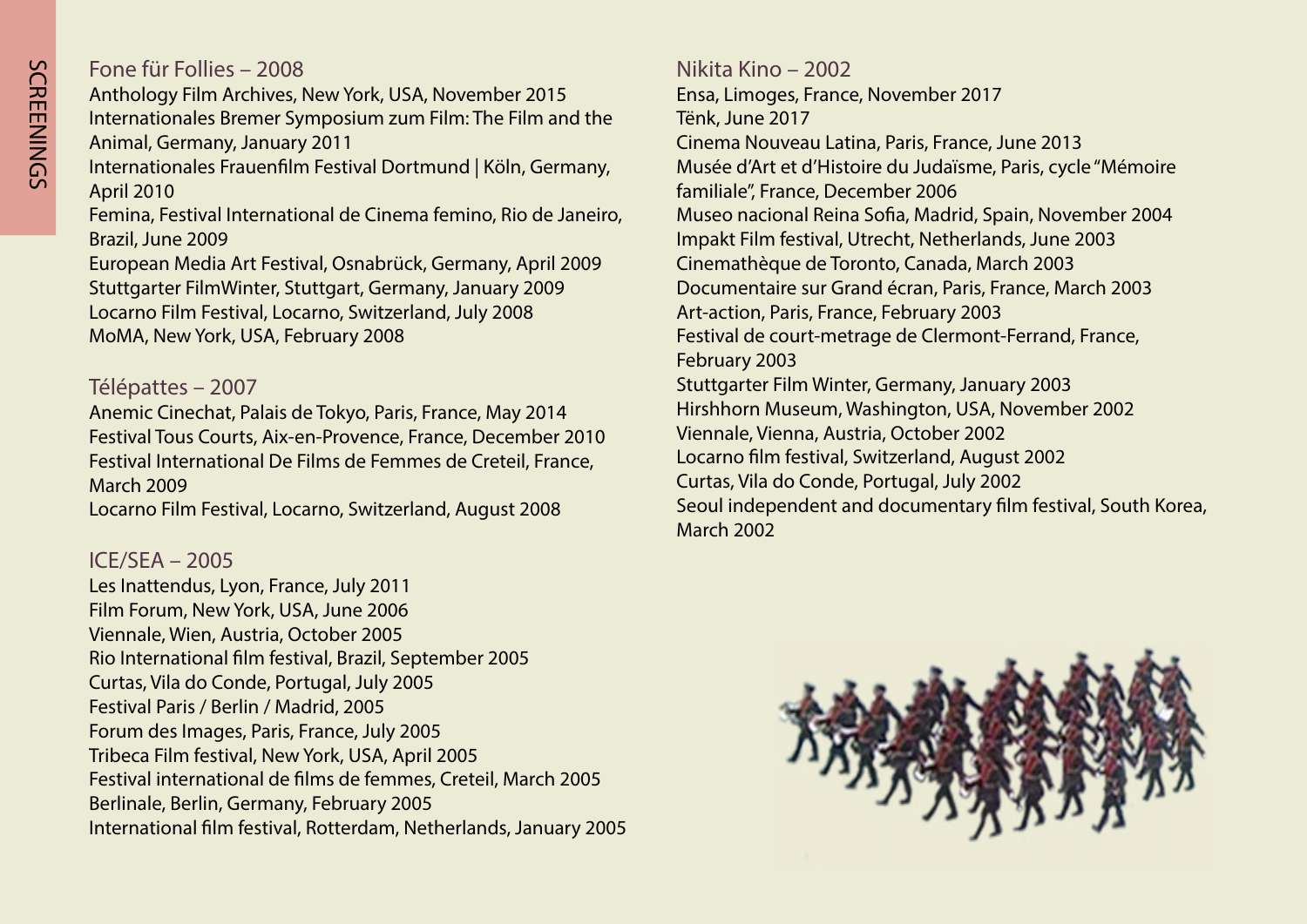#### Work and Progress - 1999

SCREENINGS

**SCREENINGS** 

MoMA, New York, USA, November 2019 Internationale Kurtzfilmtage, Oberhausen, Germany, May 2019 Collectif Jeune Cinéma, Paris, France, December 2005 Curtas, Vila do Conde, Portugal, July 2005 Museo nacional Reina Sofia, Madrid, Spain, November 2004 Kassel Filmfestival, Germany, November 2003 Festival de court metrage de Clermont-Ferrand, February 2001 Cycle "Monter / Sampler", Centre Pompidou, Nov. - Dec. 2000 European Media Art Festival, Osnabrück, Germany, Oct 2000 Festival Nouveau Cinema Montréal, October 2000 Taipei Golden Horse Film Festival, September 2000 BBC British short film Festival, London, UK, September 2000 Curtas, São Paulo, Brazil, August 2000 Image Forum, Tokyo, Japan, April 2000 Bradford Film festival, UK, March 2000 International experimental and video festival, Windsor, Canada, February 2000 Stuttgarter Filmwinter, Germany, January 2000 International film Festival Rotterdam, Netherlands, January 2000 Toronto international Film festival, September 1999 MoMA, New York, USA, April 1999

American International Pictures - 1997 IFFR, Rotterdam, Netherlands, January 2020 Stuttgarter Filmwinter, Germany, January 1999 Alternativa, Barcelona, Spain, November 1998 Osnabrück Film Festival, Germany, October 1998 Toronto Short film festival, Canada, June 1998 Festival de court-métrage de Clermont-Ferrand, February 1997

#### Public Domain - 1996

Hintergrund II, Le Molodoï, Strasbourg, France, November 2019 Dead End Film Festival, Melbourne, Australia, November 2017 Programming Matthias Müller "Ich etc. Auf Reisen - Travelogues" Stuttgartter Filmwinter, Stuttgart, Germany, January 2009 Domaine de Chamarande, cycle de films "Parcours sportif", France, 2005 October MoMA, "Big as life: an american history of film", NYC, USA, March 2000 International Short Film Festival Oberhausen, Germany, April 1999 Cinemathèque Française, Paris, France, October 1998 Musée d'art moderne et contemporain de Strasbourg, January 1998 Festival international du film independant de Bruxelles, Belgium, 1997 November Curtas São Paulo, Brazil, August 1997 Rotterdam International Film Festival, Netherlands, Jan 1997 Osnabrück Film Festival, Germany, October 1997

London Film festival, London, UK, November 1996

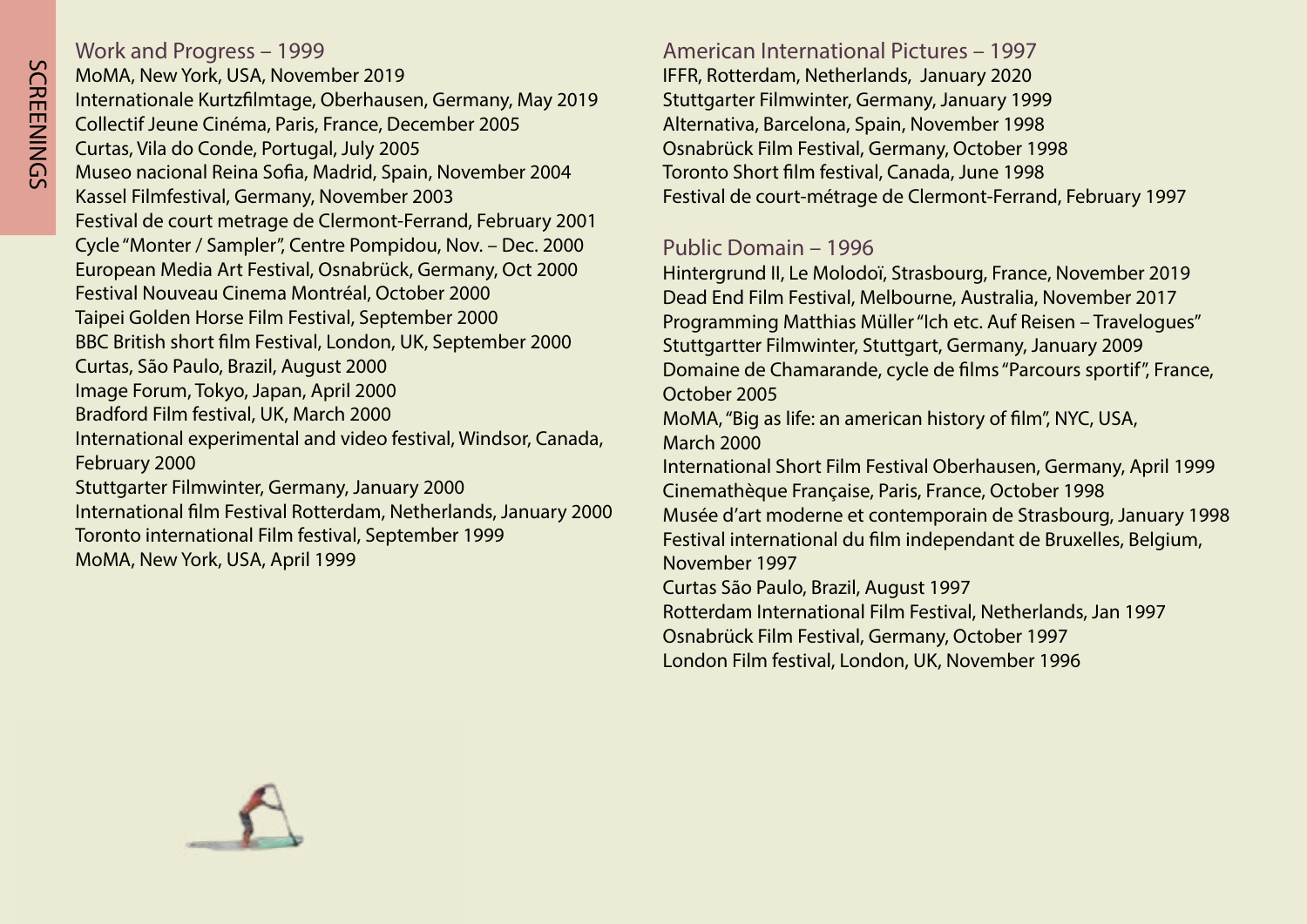|  | M. M. in Motion – 1992 |  |
|--|------------------------|--|
|--|------------------------|--|

Institut français, London, UK, April 2020 2015 Nois du film documentaire, Centre Pompidou, Paris, November Women make waves film festival, Taipei, Taiwan, October 2005 Temps d'Images, Centro cultural do Belem, Portugal, October 2003 Lincoln Center, New York, USA, December 1995 Centre culturel français de Moscou, Film inaugural de Danse sur écran, Russia, October 1995 Montpellier Danse, Montpellier, France, July 1995 MoMA, "Experimental shorts Dissolution/6 solutions 1990-1995", New York, USA April 1995 Hirshhorn Museum, Washington, USA, April 1995 Le Louvre, Paris, France, October 1994 London Film festival, UK, November 1992 Videodanse, Centre Pompidou, Paris, France, November 1992 Centro Cultural Banco do Brasil, Rio de Janeiro, Brazil, October 1992

Festival International de film de Femmes, Creteil, France, March 1992

#### $Fat - 1988$

Musée du Quai Branly, Paris, France, March 2015 Split film festival, Croatia, September 2006 Anthology Film Archives, New York City, USA, April 1994 Experimenta, Melbourne, Australia, December 1990 Arsenals, International Film Forum, Riga, Latvia, October 1990

 $***$  (TROIS ÉTOILES) – 1987 Anthology Film Archive, New York, Nov. 1989 Exit Art, New York, USA, May 1988 Festival International Jeune Cinema, Montréal, Canada, March 1988 Festival International Films et video de femmes, Montréal, Canada, June 1987 Festival International de Cine de Huesca, Spain, Nov. 1987 Interfilm, Festival international du Film s8, Berlin, Germany, 1987 September Festival of festival, Toronto, Canada, September 1987

#### $U.S.S.A. - 1985$

Videox, Zurich, Switzerland, May 2003 ZINEBI, Bilbao, Spain, November 2000 Cinéma d'avant-garde français, Japan, December 1998 Art Gallery of Ontario, Toronto, Canada, February 1991 Danish Film Festival, Copenhagen, Denmark, March 1990 ARCO, Madrid, Spain, February 1990 Miami Film festival, USA, February 1990 Anthology Film Archive, New York, USA, November 1989 Feminale, Women Film Festival, Köln, Germany, July 1988 Festival du cinema s8, Cinémathèque du Quebec, Canada, 1988 February Pacific Film Archive, Berkeley, USA, April 1987 Millenium, New York, USA, March 1987 Festival du nouveau cinema, Montréal, Canada, October 1986 Festival de film de femme, Montréal, Canada, June 1986 Internationaler Experimentalfilm Festival Osnabrück, Germany, June 1986

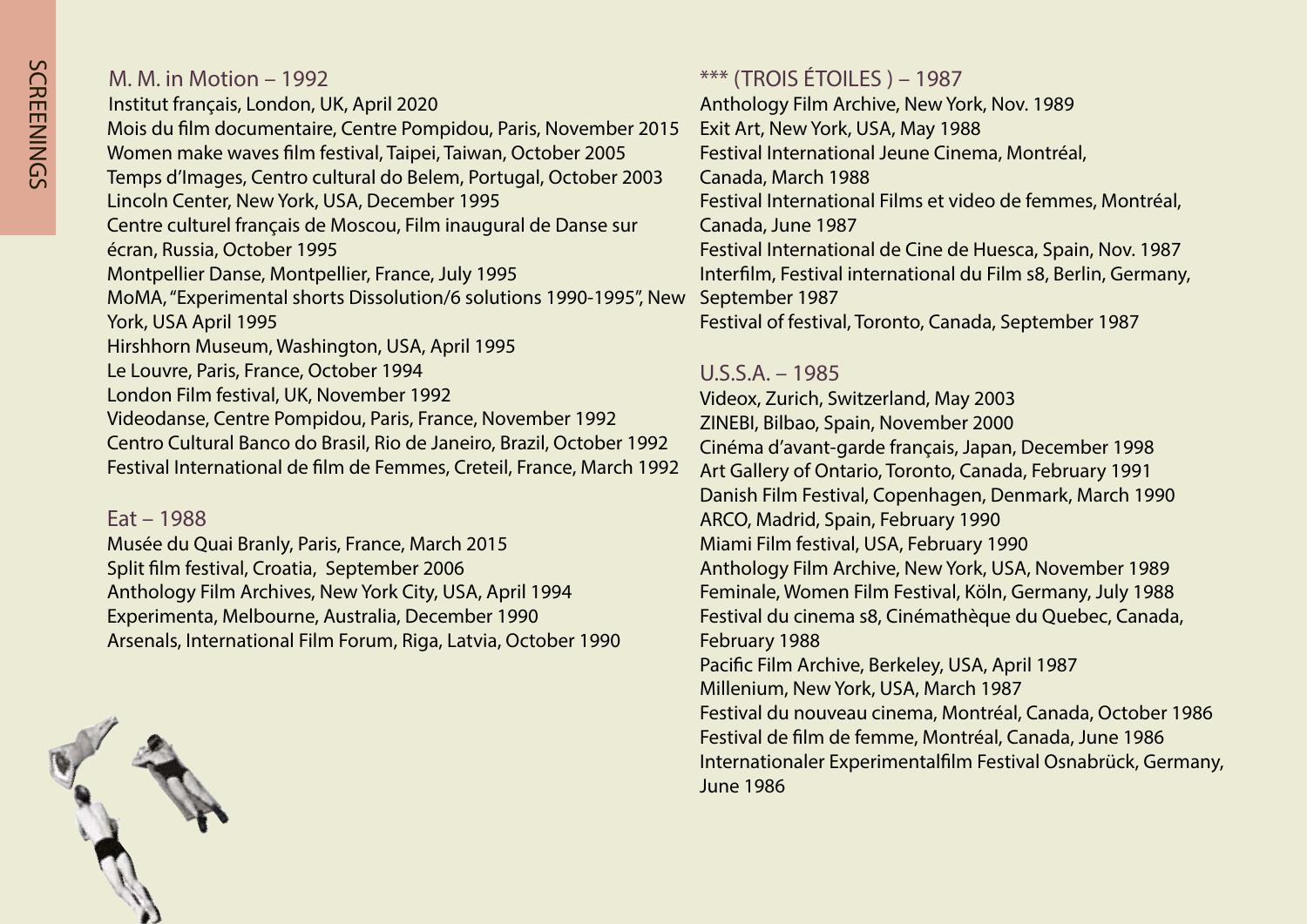#### Allers-Venues – 1984

Tënk- Centre Simone de Beauvoir, May - June 2020 Festival des cinémas différents et experimentaux de Paris, France, 2019 October

Arts and humanities festival, King's College, London, UK, Oct 2017 Rencontres du cinema documentaire, Montreuil, France, Oct 2016 Festival Tous Courts, Aix-en-Provence, France, December 2010 Impakt Festival, Utrecht, Netherlands, May 1996

Centre Pompidou, cinema experimental et d'artistes, June 1995 Art gallery of Ontario, Toronto, Canada, February 1991

Internationaler Expermimentalfilm workshop, Osnabrück,

Germany, June 1985

XXII incontri Internationazionali del cinema, Sorrento, Italy, April 1985

Festival Femmes, Montréal, Canada, March 1985

Festival International Films de Femmes, Creteil, France, March 1985 Festival du Court-metrage de Clermont-Ferrand, France, Feb 1985 ARC, Musée d'art Moderne, Paris, France, June 1984 Film Portraits of women by women, curated by M. Klonaris & K. Thomadaki, Toronto, Canada, April 1984

#### Copacabana Beach - 1983

Le Lieu Unique, Nantes, France, March 2021 WNDX festival, Winnipeg, Canada, October 2020 Cineworks, Vancouver, Canada, March 2020 Les Festins de Suzette, Luminor, Paris, France, December 2019 Nightingale Cinema, Chacago, USA, November 2019 Tamayo Museum, Mexico City, Mexico, August to October 2019 Reina Sofia museum, Madrid, Spain, March 2019 Las superochoras – Museu Universitario del Chopo – UNAM – Mexico, November 2018 to February 2019 Faro Aragon, Mexico, November 2018 MUTA Film festival, Lima, Peru, November 2018

Cinema experimental et Musique, Cinémathèque française, Paris, France, May 1986 Manifeste, Trente ans de création cinema, Centre Pompidou, Paris, France, September 1992 Museu de Arte Moderna, Rio de Janeiro, Brazil, March 1989 Festival International de Rio, November 1985 Festival de court-métrage de Clermont-Ferrand, January 1984 Festival international du Jeune Cinema, Hyères, France, September 1983

Mois des Musées et de l'art plastique, ciné-peintre, à l'Olympic Paris, France, November 1983

#### Movie (V.O.) – 1982

Festival Femmes, Montréal, Canada, March 1985 Edinburgh Film festival, Edinburgh, UK, May 1983 Museu de Arte Moderna, Rio de Janeiro, September 1983 Festival de court-métrage de Clermont-Ferrand, France, Jan. 1983 Split film festival, Zagreb, Yugoslavia, November 1982 Rassegna Cinema Feminino, Sorrento, Italy, October 1982 XII Biennale de Paris, Centre Pompidou, Paris, France, October 1982 Festival international du Jeune Cinema, Hyères, France, Sept 1982 ARC, Musée d'art moderne, Paris, France, January 1982

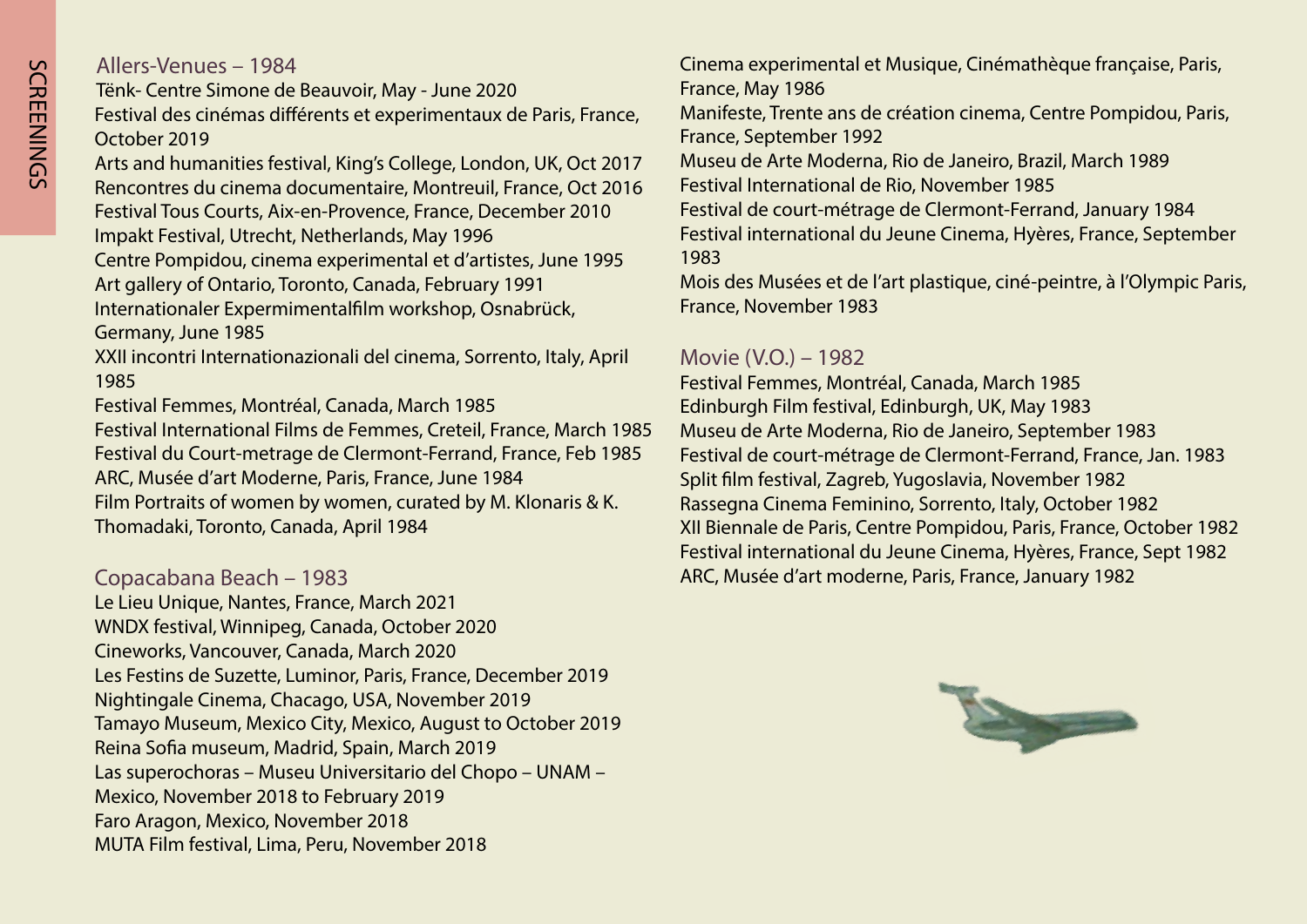# Istanbul International Experimental Film Festival, Turkey, November 2021

Copacabana Beach Allers-Venues USSA **Work and Progress** Nikita Kino Ice/Sea The Title was Shot Wherever Was Never There CORrespondência e REcorDAÇÕES Losing The Tread But Elsewhere Is Always Better SON CHANT

# Festival International du film sur l'Art, Montréal, Canada, **March 2021**

Movie M.M. in Motion Wherever was Never There **DizzyMess Hiatus** Unsound **SON CHANT** 

#### A Day with Vivian Ostrovsky, Cyprus Contemporary Film Centre, December 2020

Nikita Kino The Title was Shot Losing the Thread

#### Mostra Cine Brasil Experimental, Centro Cultural São Paulo, Brazil, September 2019

Copacabana Beach Allers-Venues USSA \*\*\* (Trois Étoiles) **Fat Public Domain** Work and Progress Nikita Kino Ice/Sea Tatitude Wherever was never There Losing the Thread Hiatus

#### Jerusalem Film Festival : "Time and Time again "- Shorts by Vivian Ostrovsky, Israel, August 2019 Movie (V.O.) Allers-Venues Tatitude **Hiatus** Unsound

#### Foodnotes: three films by Vivian Ostrovsky, Institut Français de Londres, U.K., June 2019 Trois Étoiles Eat Nikita Kino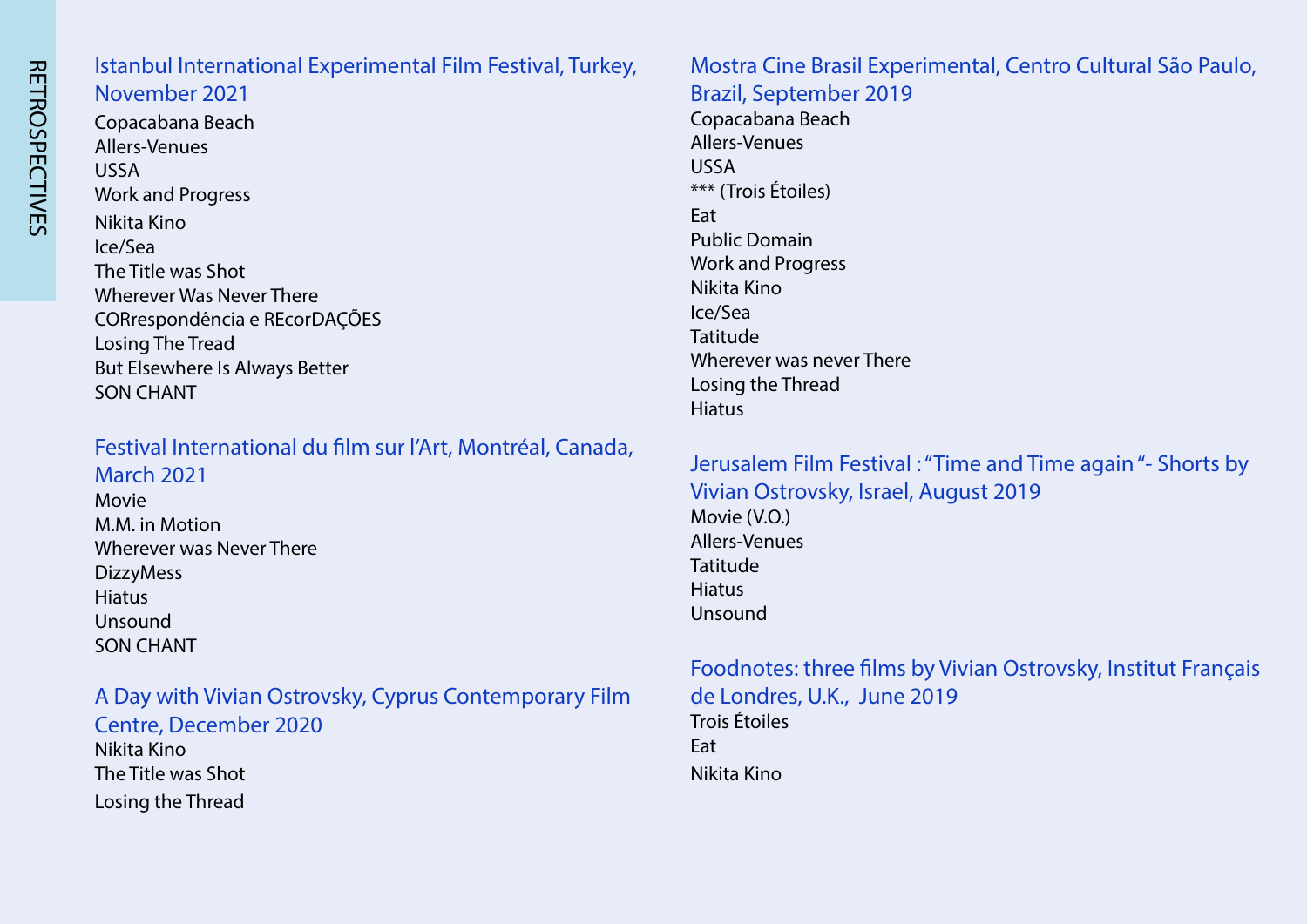# Videoex "Brazil: Vivian Ostrovsky", Zurich, Switzerland, **May 2019**

Copacabana Beach P.W.- Pincéis e Painéis (P.W. -Paintbrushes and Panels) Wherever was never There Losing the thread But Elsewhere is Always Better Hiatus

#### Vivian Ostrovsky: Plunge, Electronic Arts Intermix, New York,  $IISA$  April 2019

#### Futur Antérieur #2 - Vivian Ostrovsky & Marie Losier, cinéma L'Archipel, Paris, France, January 2019

Allers-Venues **Public Domain** Work an Porgress



Vivian Ostrovsky : L'humour du geste, Redcat, Los Angeles, November 2018 Movie (V.O.)

**American International Pictures** Sea Ice The Title was Shot CORrespondência e REcorDACOES Losing the Thread **DizzyMess** Hiatus

#### Fragments of a filmmaker's work – Etats généraux du film documentaire, Lussas, France, August 2018 Movie (V.O.) Copacabana Beach USSA Allers-Venues Eat Uta Makura

**Public Domain** American International Pictures Nikita Kino Tatitude

## Birkbeck University, London, UK, February 2017

Copacabana Beach Sea Ice Nikita Kino P.W. - Pincéis e Painéis (P.W. - Paintbrushes and Panels) IONE CORrespondência e RecorDAÇÕES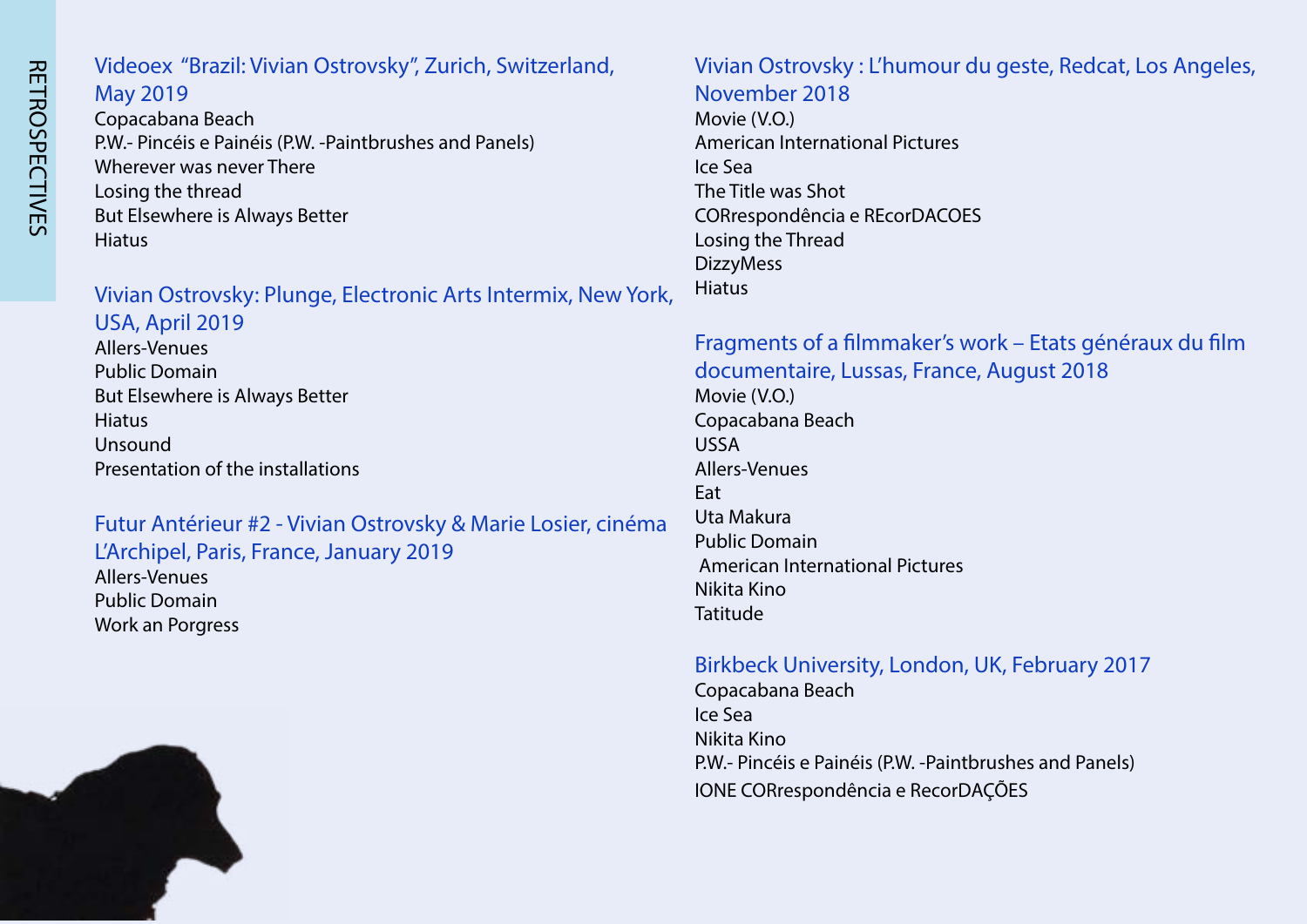#### Curtas, Rio de Janeiro, Brazil, Nov. 2009 Copacabana Beach Ice Sea Fone Für Follies

PW - Pinceis e Paineis The Title was shot

#### 22 Stuttgarter Filmwinter, Stuttgart, Germany, Feb. 2009

Copacabana Beach Eat **Public Domain** American International Pictures Nikita Kino Ice Sea Fone Für Follies

#### Festival de film de femmes, Créteil, France, March 2009

**Public Domain**  Sea Ice **Télepattes** Ne pas Sonner

#### Chicago filmmakers, USA, April 2003

Copacabana Beach **Public Domain** Nikita Kino

#### Rencontres internationales du cinéma, Forum des images, Paris, France, Nov. 2002 Copacabana Beach Allers-Venues USSA

Eat Uta Makura (Pillow Poems) **Public Domain** American International Pictures Work and Progress

#### Kunsthalle, Basel, Switzerland, April 2000

Copacabana Beach Eat Uta Makura (Pillow Poems) **Public Domain** American International Pictures Work and Progress

# Vivian Ostrovsky: what you see is what you get,

Arsenal, Berlin, Germany, Nov. 1998 Movie  $(V.0.)$ Copacabana Beach Allers-Venues Uta Makura (Pillows Poems) **Public Domain** American International Pictures

#### Vivian Ostrovsky in Person – Sixpack film, Wien, Austria,

Nov. 1997 Movie (V.O.) Copacabana Beach USSA M. M. in Motion Uta Makura (Pillow Poems) **Public Domain**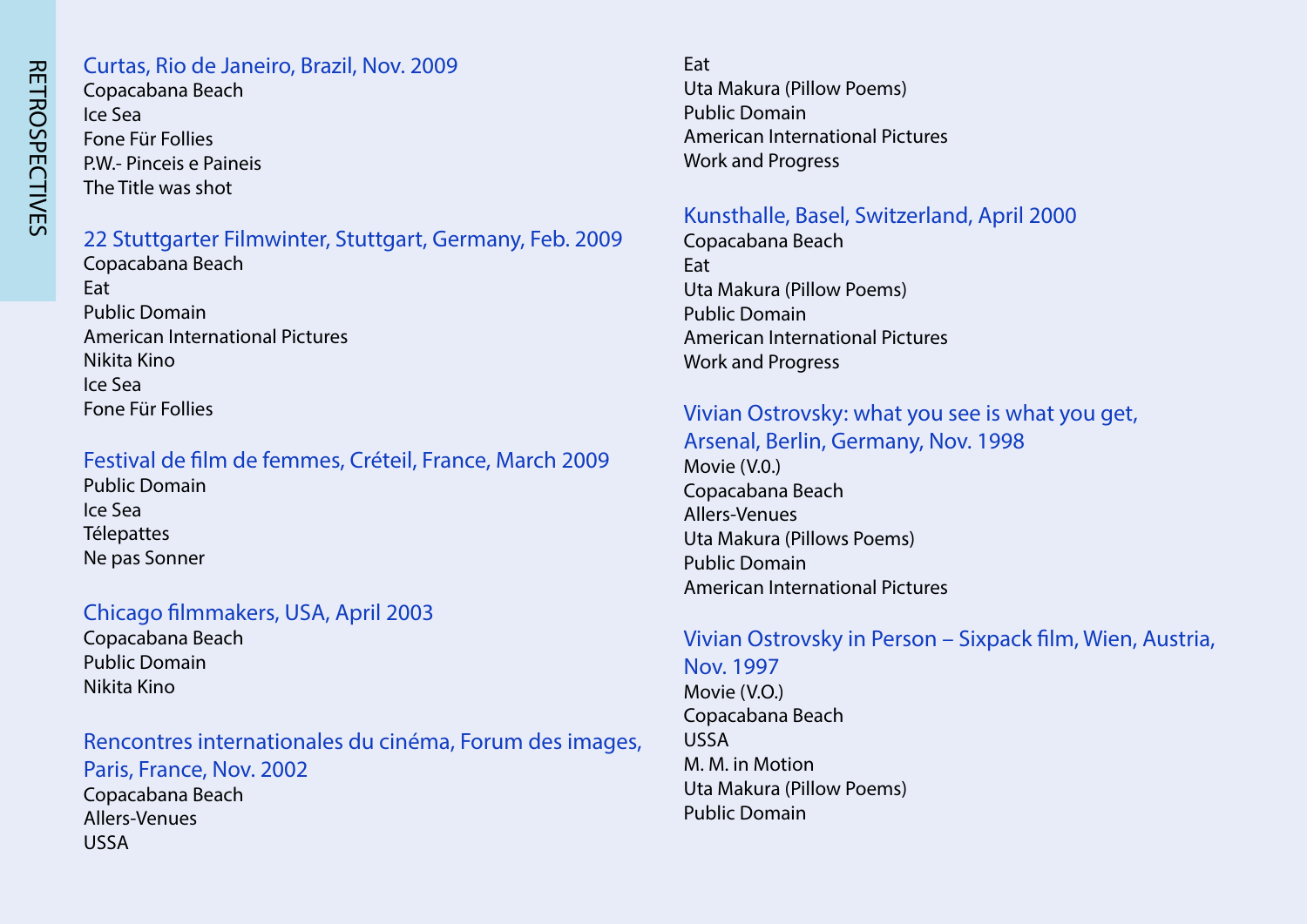# **RETROSPECTIVES** RETROSPECTIVES

# CCBB Rio de Janeiro, "Mostra Vivian Ostrovsky", Brazil,

Nov. 1995 Movie (V.O.) Copacabana Beach Allers-Venues USSA \*\*\* (Trois étoiles) Eat M.M. in Motion

MoMA, "Experimental shorts Dissolution/ 6 solutions 1990-1995" New York City, USA, April 1995 M. M. in Motion Uta Makura (Pillow Poems)

Funarte / Instituto Brasileiro de Arte e Cultura, Rio de Janeiro, Brazil, Oct. 1993

Copacabana Beach Allers-Venues \*\*\* (Trois étoiles) Eat M. M. in Motion

#### Hirshhorn Museum, Washington, USA, April 1991

Copacabana Beach Allers-Venues USSA

Pacific film Archive, Berkeley, USA, April 1991 Copacabana Beach USSA Eat

Anthology Film Archive, New York, USA, April 1991 Movie (V.O) Copacabana Beach

Allers-Venues USSA \*\*\* (Trois étoiles)

Ea

XX Bienal de São Paulo, Brazil, December 1989

Movie (V.O.) Copacabana Beach Allers-Venues USSA \*\*\* (Trois étoiles) Eat

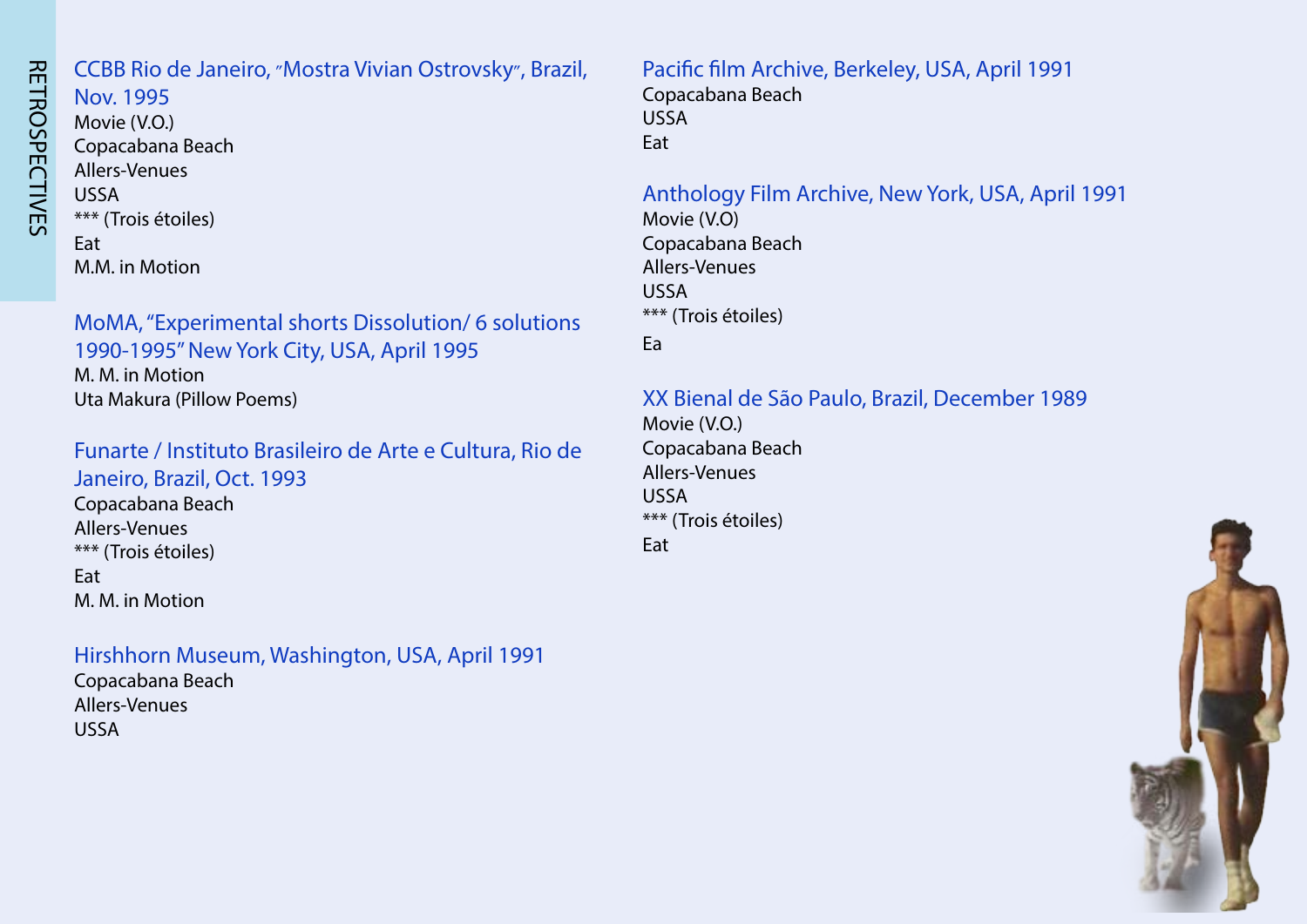# Centre Pompidou « Rétrospective Vivian Ostrovsky », Paris, France, June 1988

Movie (V.O.) Copacabana Beach Allers-Venues USSA \*\*\* (Trois étoiles)

9 journées cinématographiques d'Orléans, France, November1987 Movie (V.O.) Copacabana Beach Allers-Venues USSA \*\*\* (Trois étoiles)

#### Berlin Arsenal, Germany, December 1986

Movie (V.O.) Copacabana Beach Allers-Venues USSA